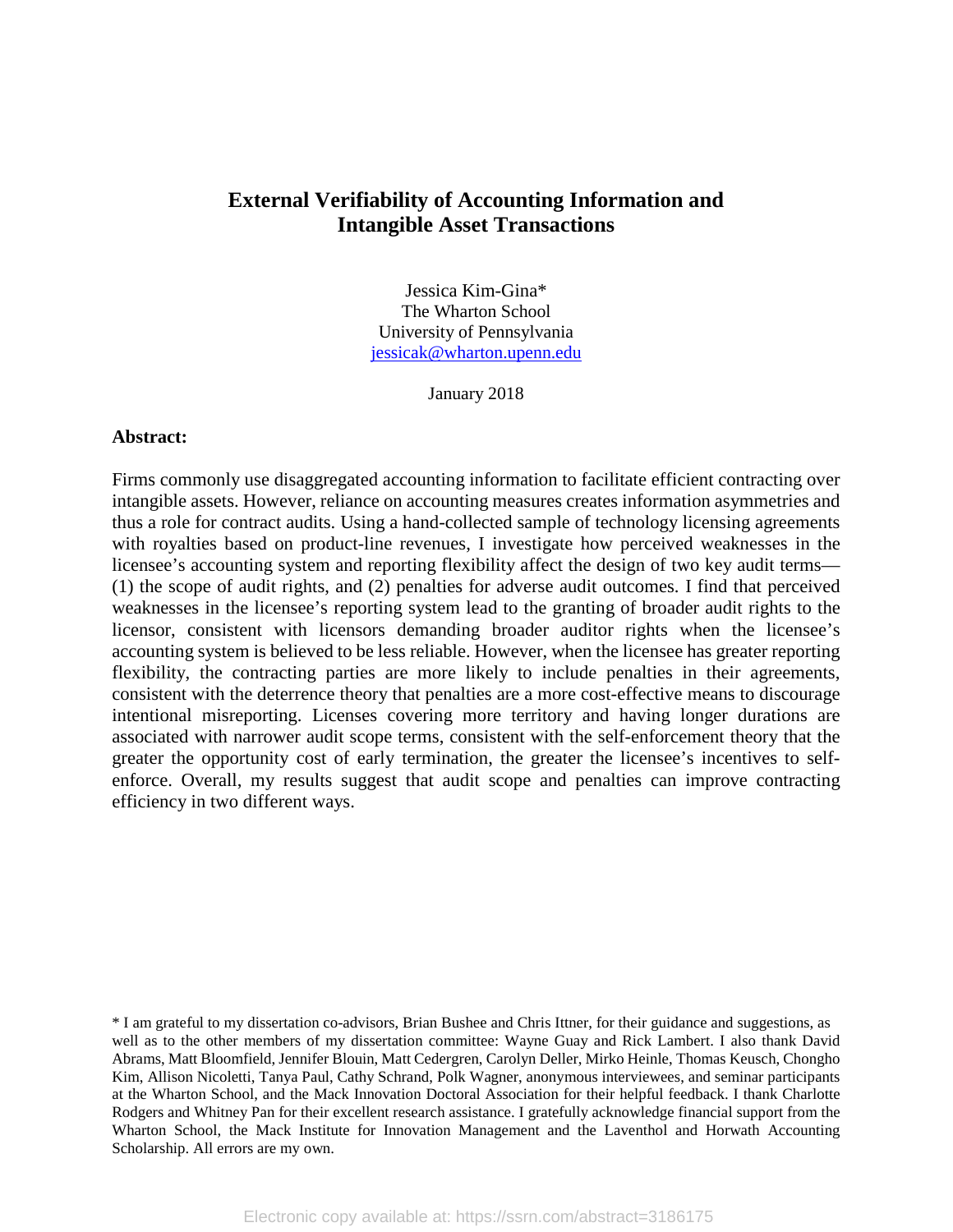## *1. Introduction*

Intangible asset transactions have grown dramatically in volume and complexity, largely driven by technology licensing agreements (TLA) (e.g., Grindley and Teece, 1997; Gu and Lev, 2001; Arora et al., 2001). TLAs are contracts in which the licensor (i.e., the owner of intellectual property (IP) assets) grants the licensee the right to incorporate its IP into products or services. Approximately 90% of TLAs include accounting-based royalties instead of pure fixed payments (Bessy et al. 2002). The benefits of these royalty arrangements include alleviating adverse selection, moral hazard, and inefficient risk sharing between the contracting parties (e.g., Stiglitz 1974; Allen and Lueck 1993; Bhattacharyya and Lafontaine 1995). While accounting-based royalties mitigate many of these contractual hazards, their reliance on disaggregated accounting information (e.g., product-level sales) induces the risk of misreporting between the contracting parties. In particular, the royalty holder is exposed to weaknesses in its counterparty's reporting process, as well as the risk of opportunistic reporting. As a result, the royalty holder needs a means to enforce the accuracy of contracted accounting proxies—an aspect largely overlooked in the economics literature.<sup>[1](#page-1-0)</sup>

This paper addresses this gap by examining the contractual audit terms included in a handcollected sample of technology licensing agreements that base royalties on product-line revenues. TLAs are a useful setting to examine how the licensor's misreporting risk affects the design of the contractual audit terms for several reasons. First, these agreements are economically significant; the worldwide incomes from TLAs are US\$310 billion in 2013 alone, and their growth has outpaced the growth of worldwide GDP (World Trade Organization 2014). Second, contracting

<span id="page-1-0"></span> $1$ <sup>1</sup> The economics literature assumes that the royalty holder costlessly observes (verifies) disaggregated accounting information (e.g., product-level sales) (Gallini and Wright 1990; Beggs 1992; Bousquet, Cremer, Ivaldi, and Wolkowicz 1998; among others).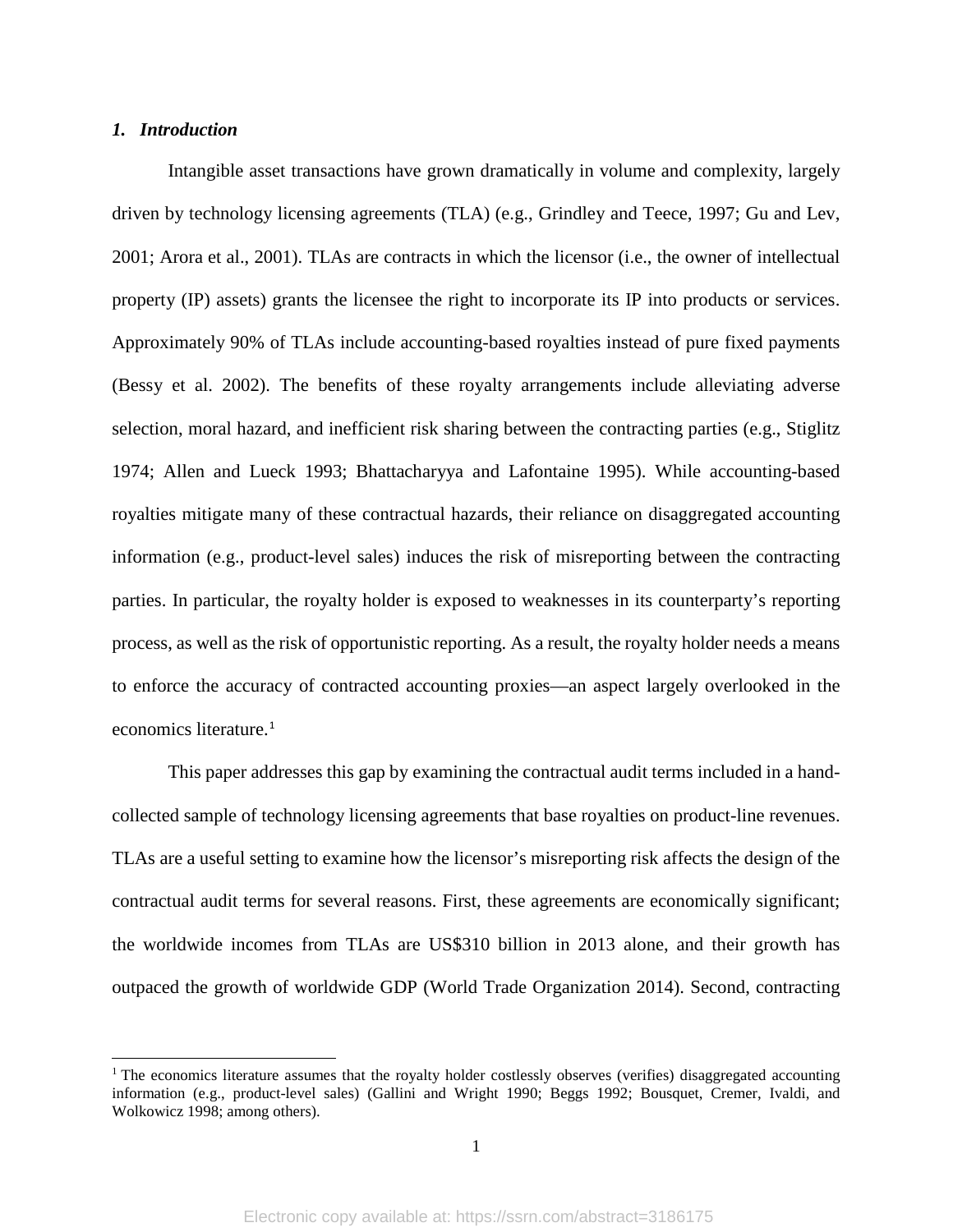parties bilaterally negotiate and voluntarily incorporate audit terms in these contracts, leading to wide variations across contracts. Third, and most importantly, contractual audit terms are ubiquitous elements of these contracts. Financial audits do not eliminate the need for contractual audits because royalty reports require a level of detailed information that is much finer than that included in the audited financial statements. However, there is limited research on the characteristics of contractual audit terms, which are necessary enforcement clauses for these accounting-based royalties. This study contributes to our understanding of how contractual audit terms are used to mitigate misreporting problems not only in TLAs, but also in other contracts that rely on disaggregated accounting information.

I investigate two main dimensions of contractual audit terms in TLAs: (1) the scope of the licensor's audit rights, and (2) the penalties for negative audit results. First, the audit clauses can limit the scope of the royalty audit to certain prior periods (i.e., how far back the licensor may audit) and/or restrict the number of audits performed on the licensee. Second, the licensor may penalize the licensee by shifting the burden of audit fees to the licensee upon detecting a substantial error, and/or imposing interest penalties on underpaid prior royalties. In addition to these explicit penalty terms, an implicit penalty is early termination of the contract following a material breach, including willful underreporting. These explicit and implicit penalties can have deterrence effects by making misreporting more costly to the licensee.

To motivate the empirical analyses, I rely on the prior research on financial audits, law enforcement, and contract economics. I first investigate how *ex ante* signals regarding the strength and reliability of the licensee's accounting system affect the audit terms. Although weaknesses in the licensee's accounting system can have direct impact on royalty reporting errors (Throckmorton 2008), the licensor typically has limited information about the licensee's overall reporting system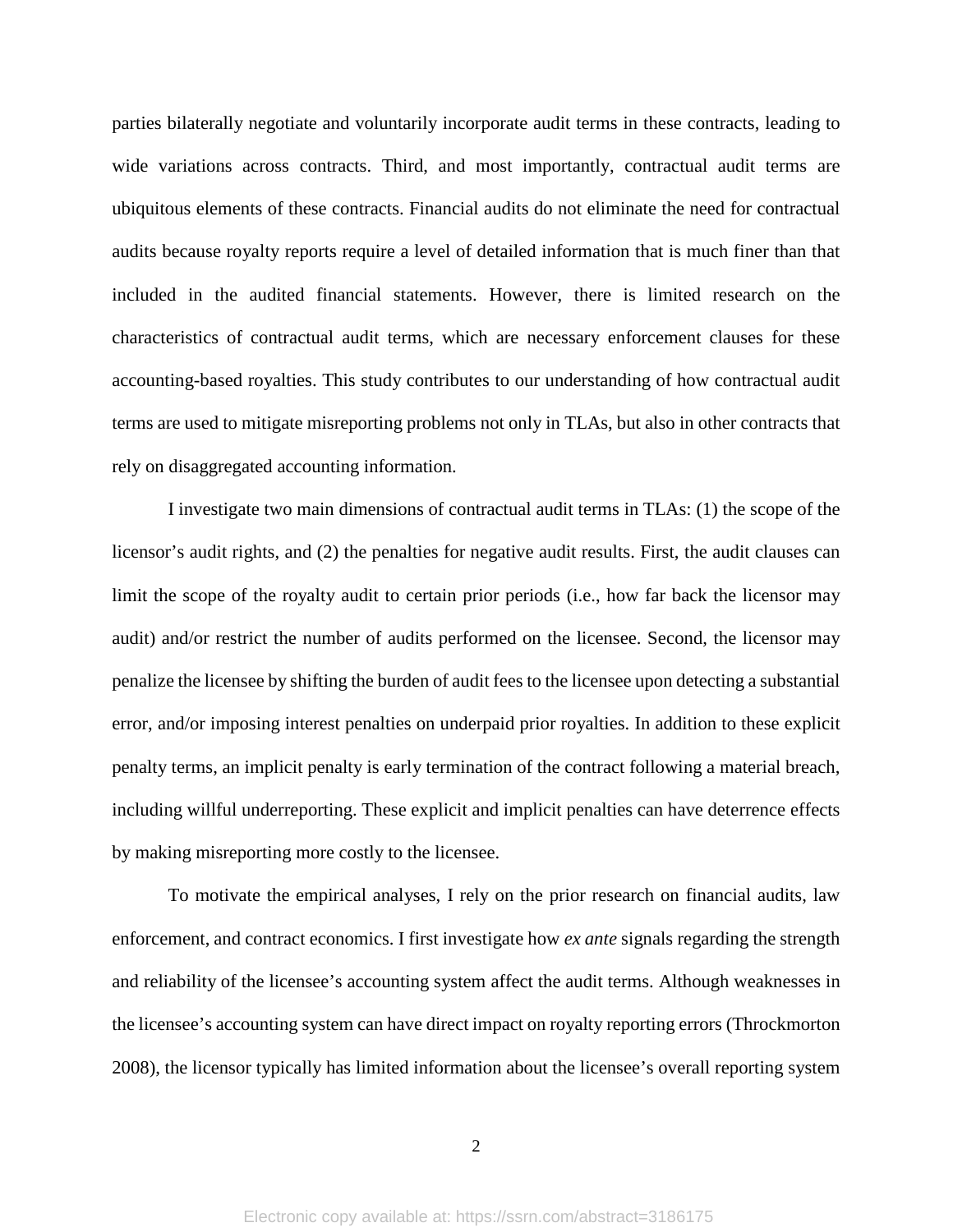at the time of contracting*.* Given this limited information, the licensor may instead rely on the licensee's financial auditor characteristics as signals of accounting system weaknesses.[2](#page-3-0) When the licensee employs a lower-quality auditor (e.g., non-Big N or industry non-specialist auditor), the licensor will infer a higher chance of reporting weaknesses and find broader audit rights more valuable. However, while broader audit rights are useful in detecting both intentional and unintentional misreporting due to reporting weaknesses, penalties work as an effective deterrent only for *intentional* misbehaviors (e.g., Becker 1968). To the extent the licensor expects a higher chance of unintentional errors from the licensee with a lower-quality auditor, imposing explicit penalties on such a licensee leads to higher expected penalties—even in the absence of any intentional misreporting—without necessarily achieving greater deterrence effects. Thus, I predict that contracts are more (less) likely to include broader audit rights (penalties) when the licensee is perceived to have a weaker reporting system.

Second, I consider how the licensee's reporting flexibility shapes the audit terms. The licensee has greater reporting flexibility (i.e., discretion to report royalties opportunistically) when more deductible items are included in the royalty base. The royalty base can range from *gross* revenues to contractually-defined *net* revenues, where allowed deductibles (e.g., returns, discounts and transportation costs) are subtracted from gross revenues. Royalty auditors suggest that these deductions are frequent sources of intentional misreporting due to issues such as unfair allocation of costs relative to underlying economic activities, licensee-favorable interpretations on various deductibles, and failure to incorporate agreement-based limitations to deductions (Stewart et al. 2017; Ruey 2013; Nolte 2017). To the extent that greater licensee reporting flexibility increases the licensor's concern for *intentional* misreporting, the licensor will prefer penalties to broader

 $\overline{\phantom{a}}$ 

<span id="page-3-0"></span><sup>&</sup>lt;sup>2</sup> This argument is based on discussions with royalty auditors, as well as research on the use of auditor quality as a signal of accounting system quality (e.g., Krishnan 2003; Khurana and Rama 2004; Mansi et al. 2004).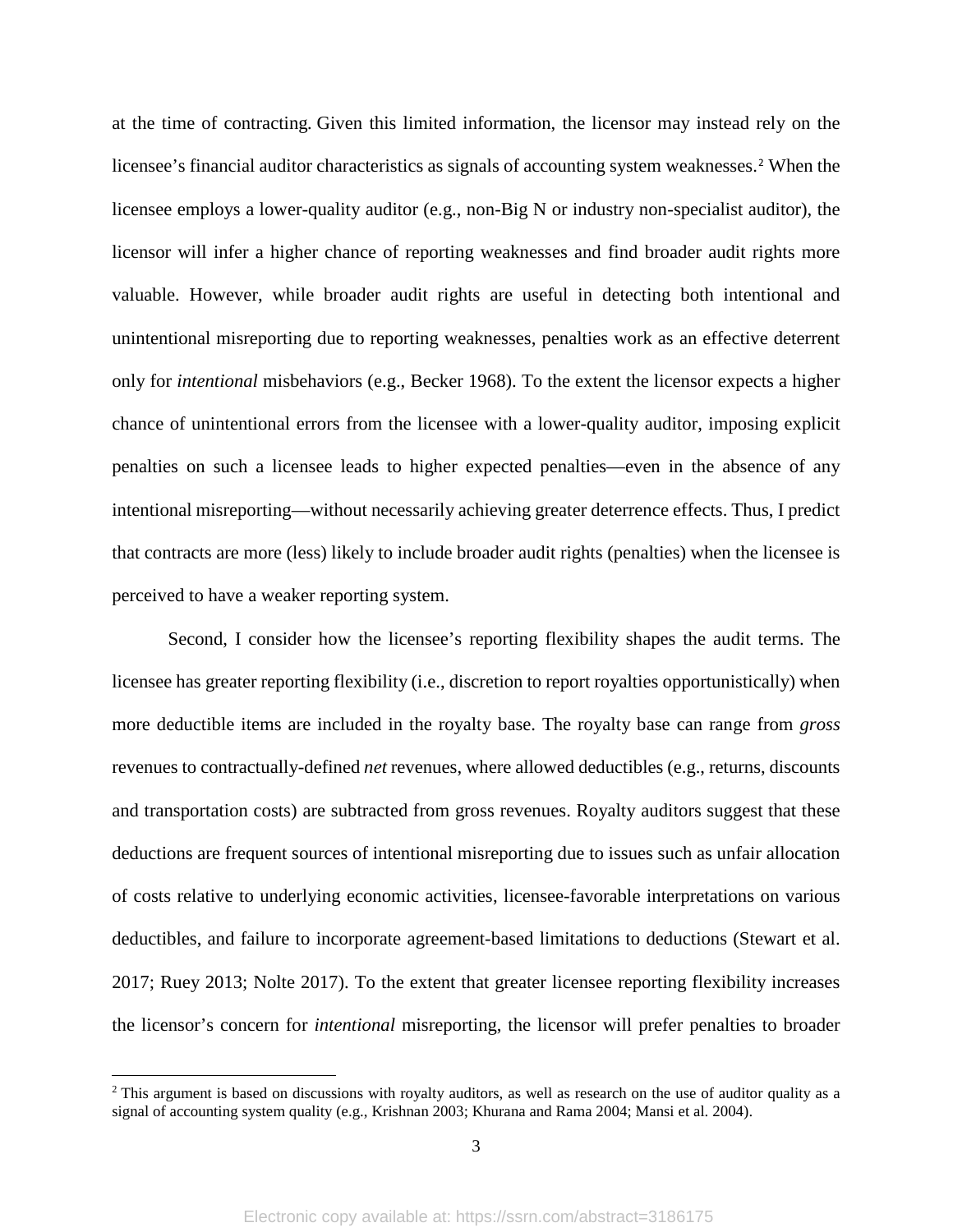audit scope terms because penalties are more cost-effective in deterring intentional misbehaviors (Becker 1968). The licensee with greater reporting flexibility will also prefer penalties to broader audit rights because the potential for more extensive, frequent auditsincreases the cost of preparing for and hosting royalty audits. Thus, I predict that contracts are less (more) likely to include broader audit rights (penalties) when the licensee has greater reporting flexibility.

Lastly, contract theory suggests that the implicit cost of termination can increase the licensee's incentive to self-enforce accurate royalty reporting, leading to a lower need for auditing. The licensee is incentivized to self-enforce the contractual terms when its opportunity cost of contract termination (i.e., a stream of future foregone rents) increases (Klein and Leffler, 1981; Williamson, 1985; Klein and Murphy, 1988; among others). Theory predicts that the licensor can reduce its auditing intensity when the contract includes specifications that induce self-enforcement, such as features that guarantee future expansion opportunities and exclusive market positions (Klein 1980 & 1995; Lafontaine and Raynaud 2002). Accordingly, I expect that contractual features such as (i) a worldwide license, (ii) a long-term license (i.e., features that provide expansion opportunities), and (iii) an exclusive license (i.e., a feature that ensure exclusive market positions) reduce the need for broader audit rights.

Consistent with my predictions, I find that licensees with low-quality auditors are associated with broader audit rights, consistent with licensors perceiving firms with low-quality auditors to have less reliable accounting systems. In contrast, I find evidence that penalty terms are less likely to be imposed on licensees whose reporting systems are expected to produce more unintentional errors. In addition, I show that when the licensee has high reporting flexibility, penalties are more likely to be used as a deterrent, while broad scope audit rights are less likely to be employed. These findings are consistent with the deterrence role of penalties being more cost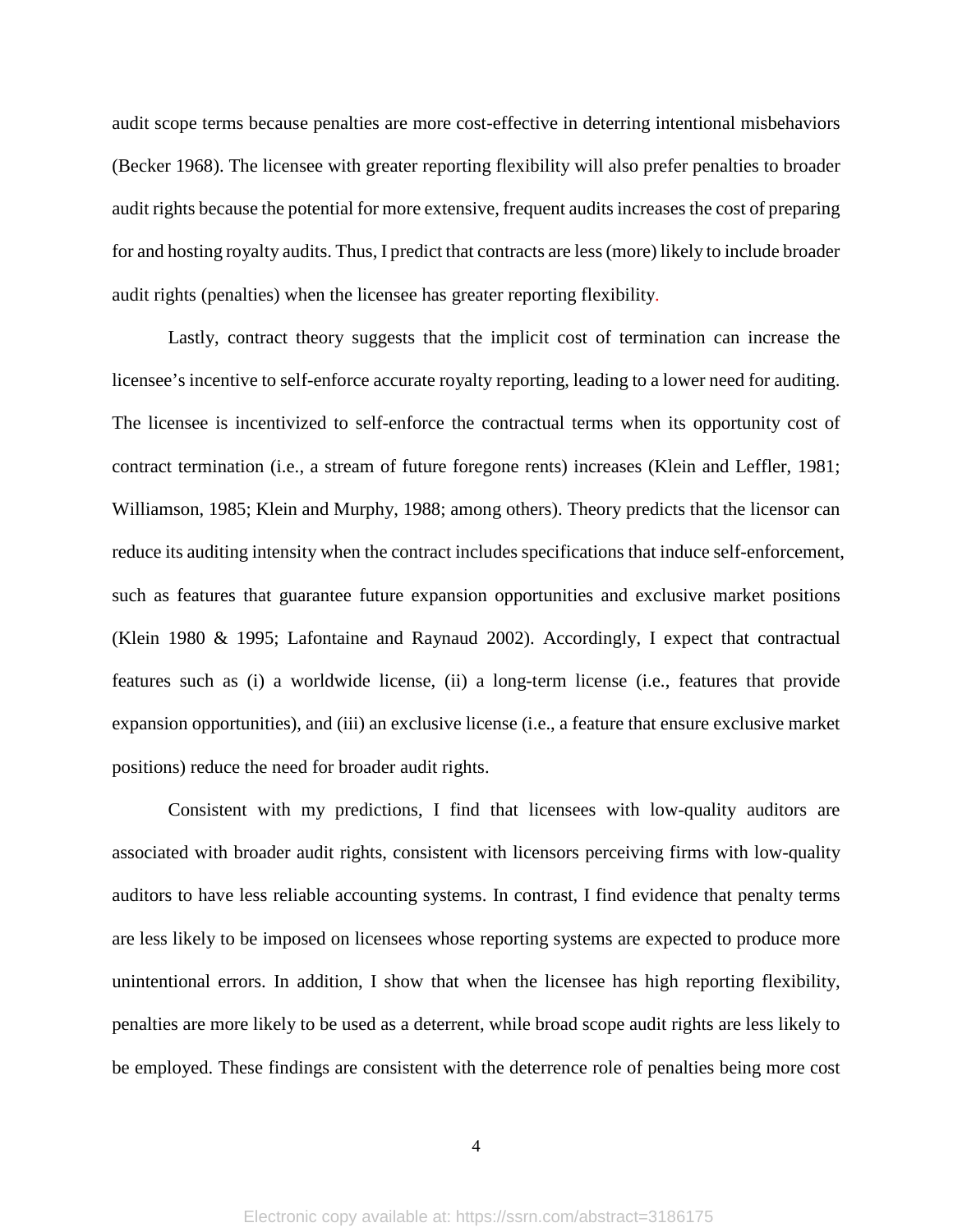effective for intentional misreporting. Finally, the evidence suggests that licenses covering more territory and having longer durations lead to less stringent audit terms, consistent with the selfenforcement theory that the greater expansion opportunities increase the licensee's incentive to self-enforce, and thus reduce the licensor's need for audits. I further find that these results are not driven by the licensors price-protecting themselves against the misreporting risk via higher royalty rates. Overall, my findings suggest that audit scope and penalties can improve contracting efficiency differentially, depending upon the contractual parties' concerns regarding unintentional and intentional misreporting.

My paper makes two main contributions. First, the evidence in this study, combined with prior evidence on the prevalence of accounting-based royalties (e.g., Bessy et al., 2002), suggests that firms can mitigate the contracting problems associated with intangibles (e.g., intellectual properties) by relying on disaggregated accounting measures and designing audit terms to verify the contractible proxies. These findings support the view of Christensen and Demski (2003), who argue that external verifiability by third parties is the comparative advantage of accounting information relative to other information sources. This paper also complements a recent study by Lisowsky and Minnis (2017), which shows that verified and standardized accounting information can be more important for firms with high intangible assets than those with high physical assets. My results suggest that the reliability of accounting reporting systems becomes important for intangible-intensive firms in facilitating intangible asset transactions.

Second, I contribute to the literature investigating various accounting-based means for mitigating information asymmetries in contractual relationships. A growing literature examines information asymmetry problems in supply contracts. For example, Costello (2013) finds that the use of financial covenants and contract duration can mitigate the information asymmetry problems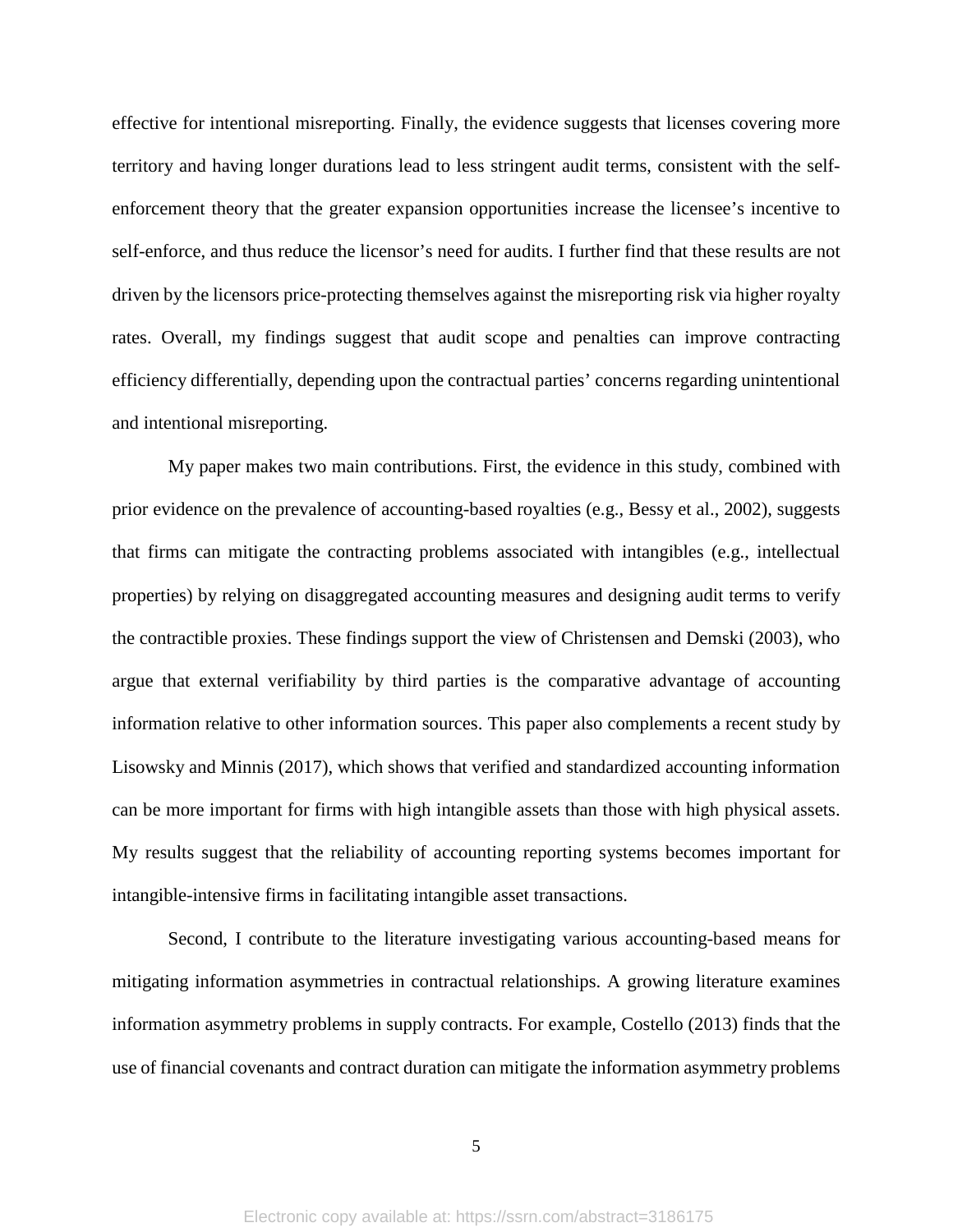in supply contracts, while Samuels (2017) suggests that customer monitoring of supplier financial systems can improve the supplier's internal information environment. In addition, there is an extensive literature in debt contracting that investigates how accounting-based covenants can be used to mitigate information asymmetries in these contracts.<sup>[3](#page-6-0)</sup> My paper adds to this literature by showing that contractual audit rights and penalties can also be used to mitigate accounting-related information asymmetry problems.

The remainder of the paper proceeds as follows. Section 2 provides background information on technology licensing agreements and develops my empirical predictions. Section 3 discusses the data, the main variables, and the descriptive statistics. Section 4 presents the research design. In Section 5, I discuss the main results. Section 6 discusses potential threats to the paper's inferences and robustness tests. Section 7 concludes the paper.

# *2. Background and predictions*

# *2.1. Background*

l

# *2.1.1. Why license?*

A potential licensor (i.e., the owner of proprietary technology) may license its intellectual properties (IP) instead of exploiting them on its own for a variety of reasons. First, the licensor may save costs when an external party (e.g., the potential licensee) has lower costs of exploiting the IP than the licensor, which creates potential gains for entering into a licensing contract. Second, the licensor and licensee may have different competitive advantages. The licensor may specialize in conducting R&D activities and building core technology while the potential licensee may have competitive advantages in producing, marketing, and distributing final products. Third, the

<span id="page-6-0"></span><sup>3</sup> See Barclay and Smith (1995), Sufi (2007), Frankel and Litov (2007), Ball, Bushman, and Vasvari (2008), Bharath, Sunder, and Sunder (2011), Nikolaev (2010), Costello and Wittenberg-Moerman (2011), Demerjian (2007), and Demerjian (2011), among others.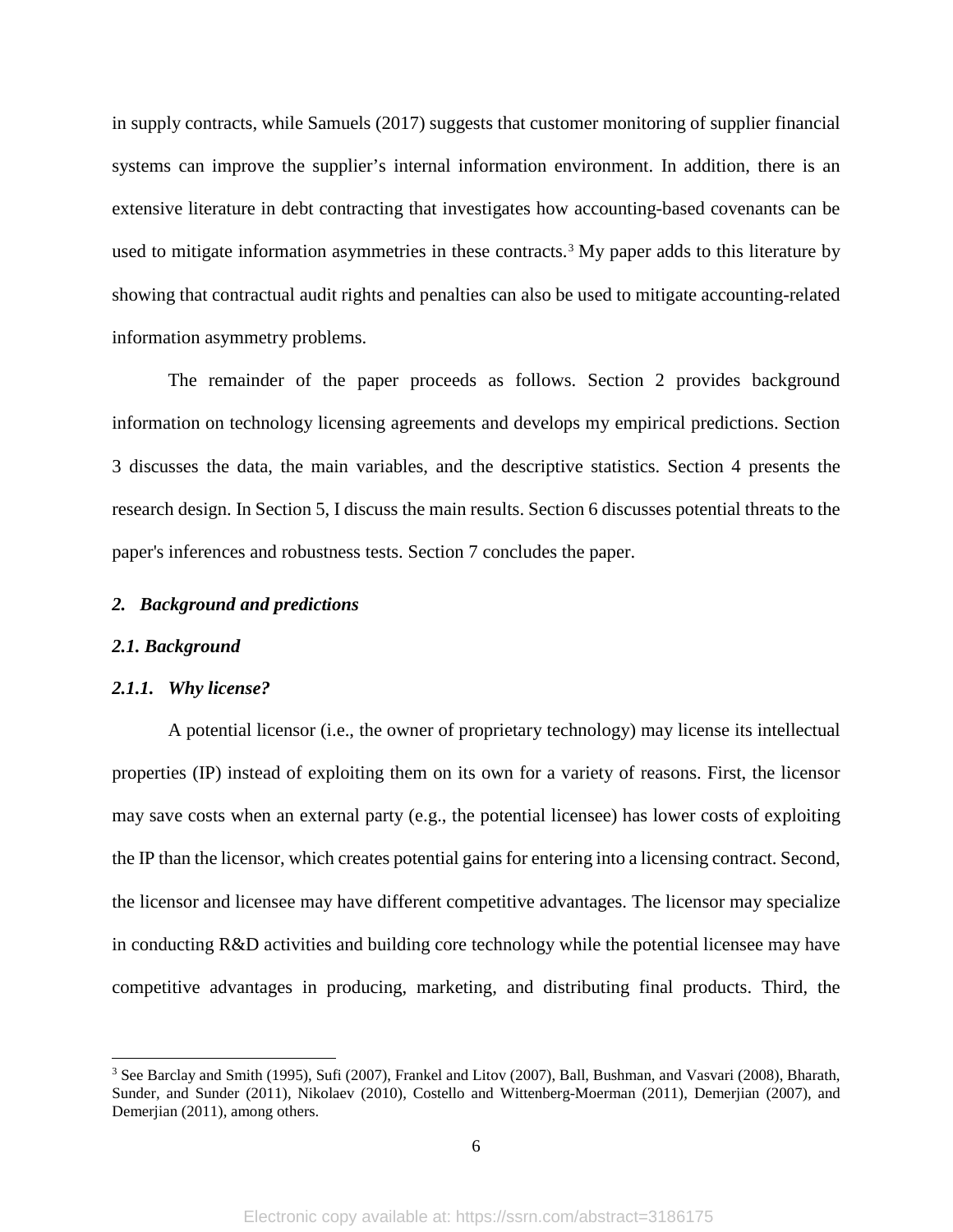licensor may benefit by accessing the licensee's resources, such as existing facilities, global distribution network, and expertise in the regulatory process (e.g., FDA compliance), which can improve time-to-market for new products and lead to faster market penetration. This benefit is especially important when timing is critical, the pace of innovation is accelerating, or the nature of future competition and markets is difficult to determine (Teece and Pisano, 1994).

However, licensing is not without costs. In choosing to license its technology, the firm incurs monitoring costs because the firm essentially delegates responsibility to its licensee (i.e., the agent) for bringing products to the market. Licensing also exposes the licensor to adverse selection risk because the licensor is asymmetrically informed about the licensee's quality (e.g., the quality of the licensee's capabilities and resources). In addition, the licensor may be concerned about expropriation risk to the extent that the licensee may become a potential competitor upon learning the licensor's proprietary technology. In circumstances where the costs of licensing do not justify licensing transactions, the firm will choose to incorporate its proprietary technology into its own production, rather than licensing it out.

## **2.1.2.** *Fixed fee versus royalties licensing*

A vast theoretical literature has examined the optimal payment scheme when a firm does decide to license its technology. The results of these theoretical studies are mixed regarding the superiority of fixed fee licensing versus royalty licensing. One stream of research argues for the superiority of fixed fee licensing (e.g., Kamien and Tauman 1986; Kamien 1992; Kamien, Oren, and Tauman 1992; among others). In a complete information framework where there is no adverse selection problem, a fixed fee (i.e. high fee for the high demand and low fee or the low demand) is optimal for the contracting parties. In addition, some studies assume that royalties to be unenforceable due to information asymmetry and focus on the superiority of the fixed fee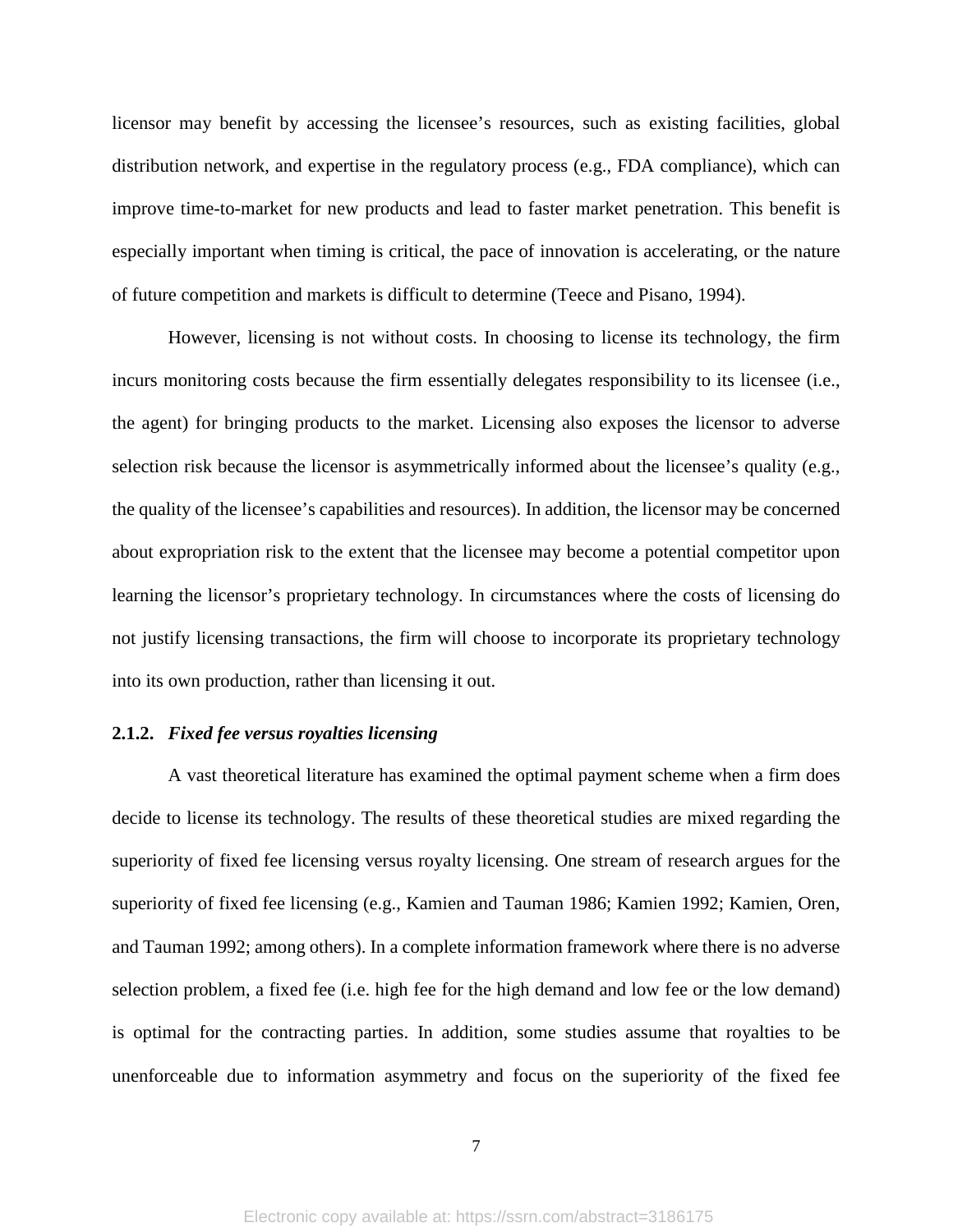mechanism (e.g., Katz and Shapiro 1986). Another stream of studies argues for the superiority of royalty licensing. In an incomplete information framework, where the licensor has private information about the actual value of the patent, the licensor offers royalty contracts to signal the high quality of its patent to the potential licensee who is asymmetrically informed. Royalty licensing acts as a signaling device to the potential licensee and is shown to induce a more efficient outcome than fixed-fee licensing (e.g., Beggs, 1992; Gallini and Wright, 1990; among others). In addition, Autrey and Sansing (2014) suggest that the superiority of fixed fee versus royalty licensing depends on the licensees' accounting system. In particular, their theoretical model shows that the strength of the licensee's accounting system increases the desirability of royalty licensing over fixed fee licensing.

Despite the mixed theoretical predictions on the optimality of fixed fee versus royalty licensing, empirical evidence suggests that royalty licensing is most commonly employed in practice. [4](#page-8-0) Surveys indicate that between 85% to 92% of licensing agreements include royalty terms.[5](#page-8-1) This prevalence of royalty licensing is likely driven by royalties alleviating a licensee's fear of overpaying for a license and a licensor's fear of undercharging when there is great uncertainty over the future value of the licensed technology (Kamien, 1992).

# *2.1.3. Institutional background on royalty audits*

l

License agreements typically require the licensees to periodically report disaggregated accounting information such as product-level sales, deductions, and sales by territory (Blum 2015). Licensors cannot directly observe this specific accounting information without royalty audits that

<span id="page-8-0"></span><sup>4</sup> E.g.,Taylor and Silberston 1973; Caves, Crookell, and Killing 2009; Rostoker 1983; Macho-Stadler, Martinez-Giralt, and David Pérez-Castrillo 1996; Thursby, Jensen, and Thursby 2001; and Bessy and Brousseau 1998

<span id="page-8-1"></span><sup>&</sup>lt;sup>5</sup> For instance, Bessy, Brousseau and Saussier (2002) report that 92.4% of sample technology licensing agreements include royalties. Rostoker (1983), using a firms survey, reports royalty-based licensing accounts for 85 percent of the licensing arrangements. Other studies including Contractor (1981), Taylor and Sylberston (1973), and Bessy and Brousseau (1998) document that royalties are the predominant form of payments in TLAs.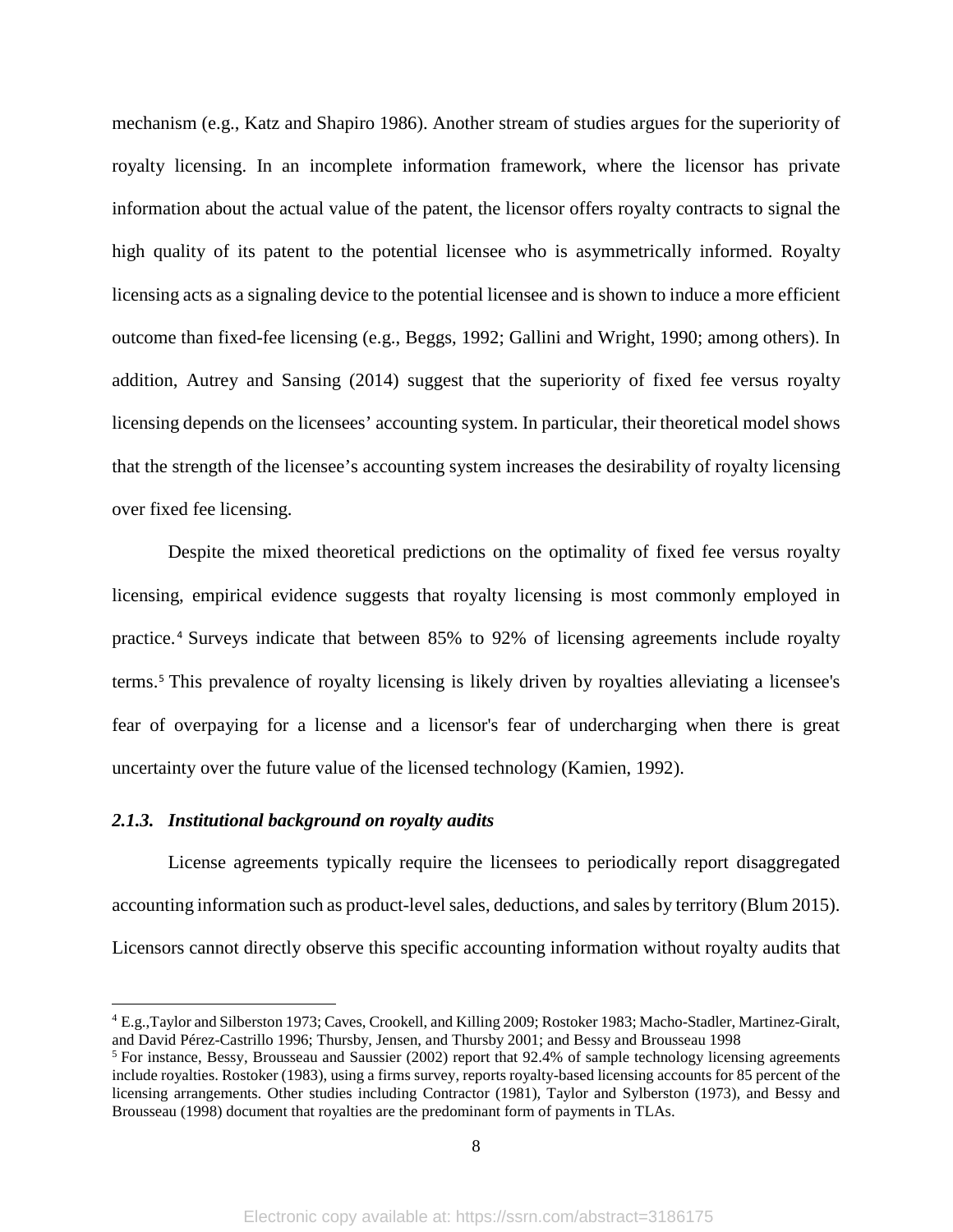are specified in the licensing agreements. [6](#page-9-0) A licensor contemplating initiating a contract audit trades off the expected benefits of reduced information asymmetry with the audit costs. The main two benefits of the audit include: (1) detecting and recovering underpayments, and (2) deterring future misreporting by signaling monitoring efforts. In practice, a royalty audit is a complex, difficult, and expensive process (Keller et al., 2003). The licensor is responsible for paying the audit fees, unless the contract specifies otherwise. In addition to the monetary cost of royalty audits, the licensor may also have to bear a non-monetary cost to the extent that the licensee interprets extensive, frequent audits as a sign of mistrust, which potentially limits their future business opportunities. [7](#page-9-1) A rational licensor therefore attempts to maximize royalty revenues net of audit costs. To the extent that the expected benefit from an audit (e.g., the expected magnitude of underpayments that will be recouped) does not exceed the audit cost for a given period, the licensor may forego recovering underpaid royalties and choose not to undertake a royalty audit on the given period, even if it is allowed in the contract. For this reason, most licensors do not commit to regularly auditing their licensees in practice.[8](#page-9-2)

Once a licensor decides to initiate a royalty audit, the licensee's relevant books of account may be audited according to the contractual audit terms, which are specified in the contract. Because licensees' detailed accounting information is confidential, the licensor is typically

l

<span id="page-9-0"></span><sup>6</sup> A more convenient method of determining royalty payments is to base the royalties on the licensee's *firm-level* sales, as opposed to the disaggregated (e.g., product-level) sales. To the extent that the firm-level sales information is publicly available in the licensee's audited financial statements, this method can eliminate the need for costly royalty audits. However, royalties on *firm-level*sales are rarely used because they give rise to regulatory concerns (Verbraeken, 2011). Given that the total sales comprise both products that incorporate and do not incorporate the licensed technology, royalties on firm-level sales allow the licensor to extract rents from the licensee that go beyond the scope of the licensed patent(s). This aspect gives rise to patent misuse and antitrust interrogations by the regulatory agencies such as the DOJ.

<span id="page-9-1"></span> $<sup>7</sup>$  An article by royalty auditors suggests that some licensors are hesitant to undertake audits because they are afraid of</sup> signaling mistrust to their licensees (Stewart et al 2007).

<span id="page-9-2"></span><sup>&</sup>lt;sup>8</sup> Royalty audits are often done sporadically and randomly, unless the licensors are privately informed of their licensees' suspicious activities. A recent study by royalty auditors reports that conditional on there being a royalty audit, 86 percent of licensees are found to underreport royalties (Stewart et al. 2017).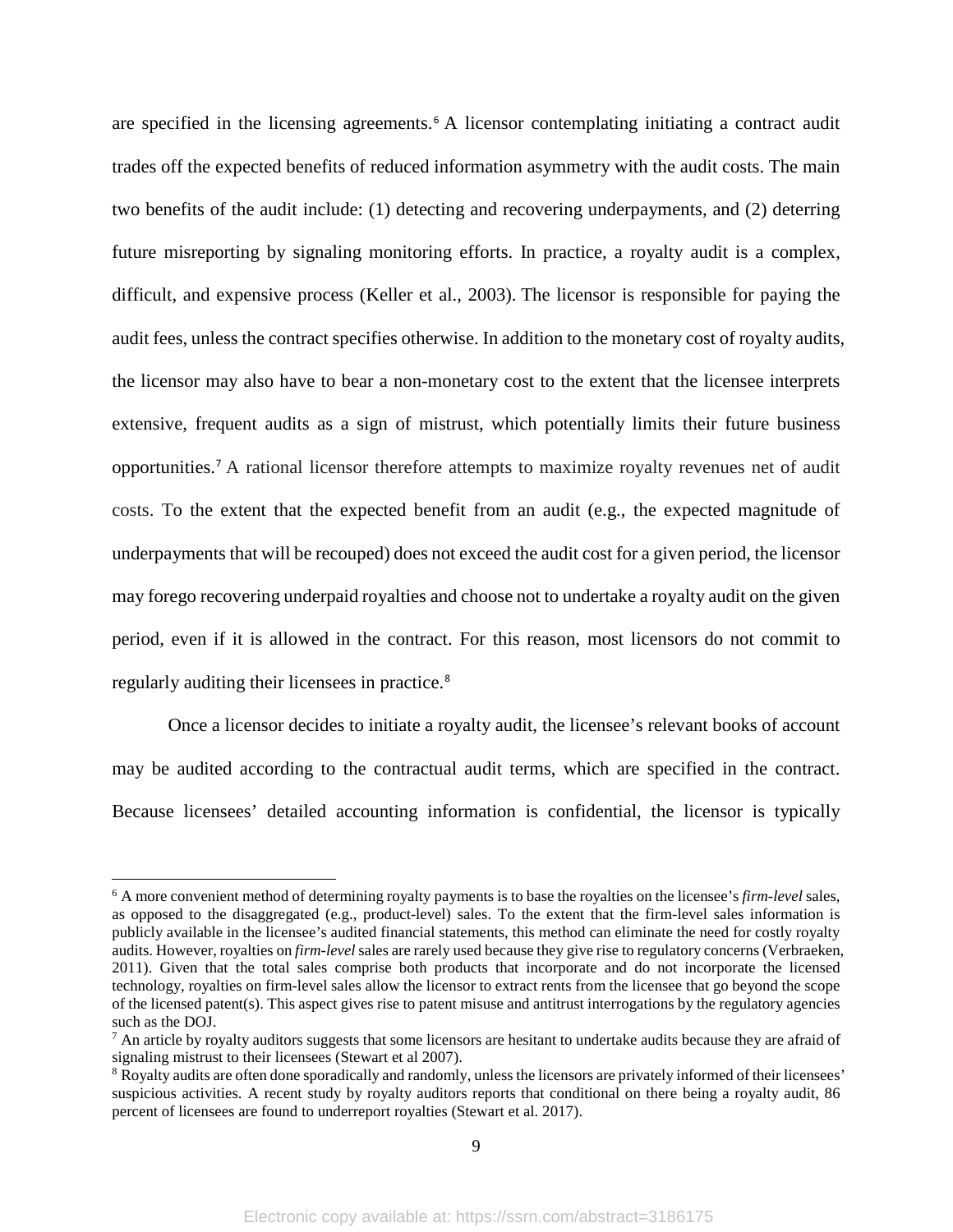required to hire a contract compliance or royalty auditor to delegate the audit work. Royalty audit services can be purchased from audit firms or law firms that provide contract compliance and audit services. If royalties have been intentionally underreported, the audit report may be used as a basis for legal action to enforce the contract, to terminate the contract, and/or to collect royalties and damages.

The royalty audit is generally performed in three phases: (1) pre-site work, (2) site work, and (3) post-site work. Phase 1 includes an analysis of all relevant information prior to the site visit. Prior to a site visit, an auditor may also request that certain documentation, books, and records be made available for inspection. Phase 2 includes site work, which typically lasts two to five days. During site work, the auditor interviews the licensee's management and employees, and analyzes and evaluates relevant information. To ensure the completeness of reported licensed sales, the auditor often needs to examine products other than those that are reported to be licensed. For example, they often inspect the specifications of other products to determine whether unreported sales may qualify as licensed product sales. Phase 3 is completion of the report. After completing the site work, the audit team prepares its draft conclusions or report. Depending on the situation, this report is discussed with the licensor and sometimes with the licensee. If required, requests for additional information or follow-up visits are made before a final report is issued. While the final report includes the summary of detected misstatements, if any, the auditor does not necessarily issue an opinion on whether such misstatements are due to unintentional errors and irregularities or intentional misreporting by the licensee—unless the licensor is bringing the issue to court.<sup>[9](#page-10-0)</sup>

Given the extensive involvement of the licensee's personnel throughout the royalty audit, it is not costless for the licensee to grant the full scope of audit rights to the licensor. Frequent

l

<span id="page-10-0"></span><sup>&</sup>lt;sup>9</sup> This is because proving intent is difficult and requires costly collection of additional evidence.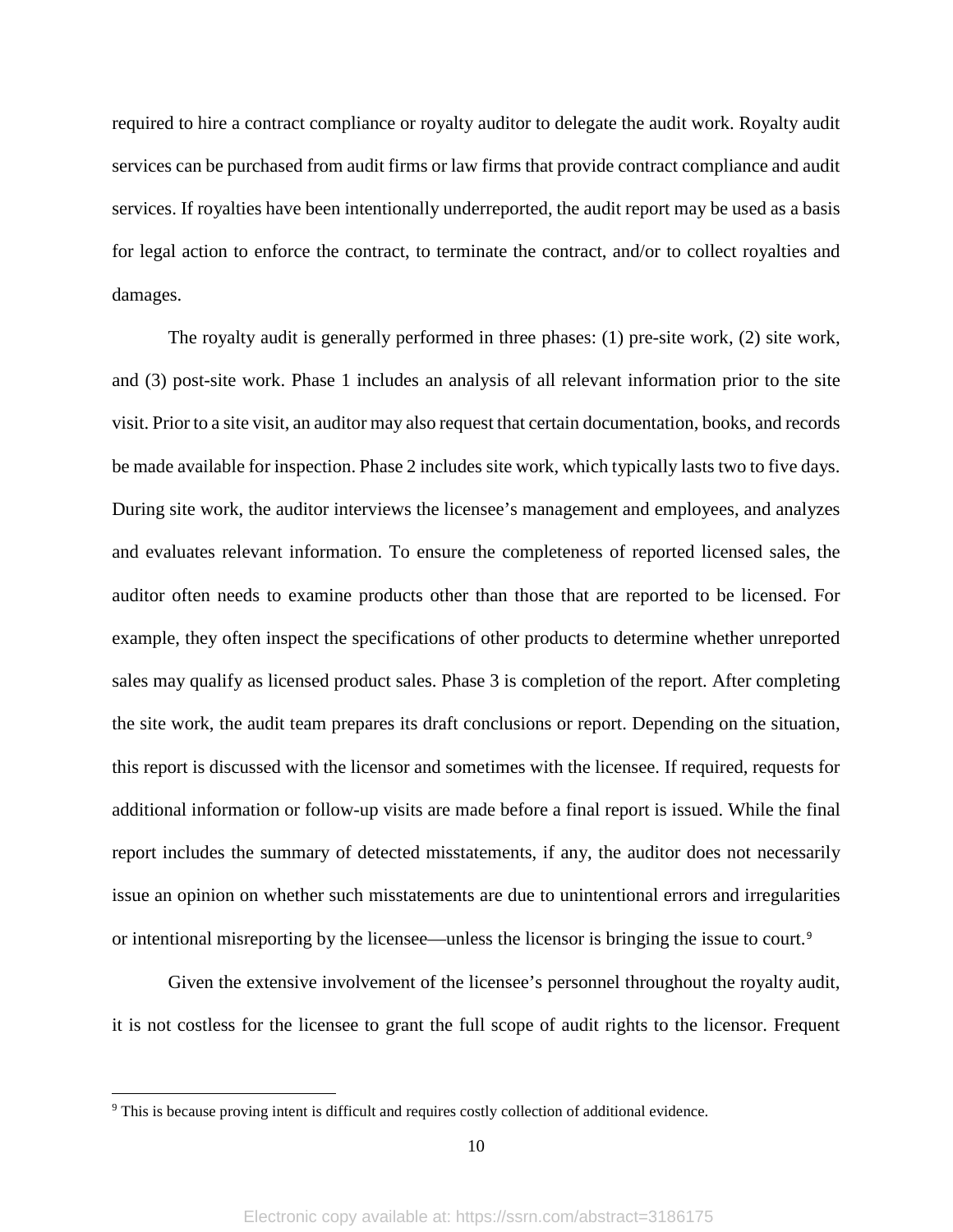audits can be time-consuming and disruptive to the licensee's business. By allowing broader scope audits, the licensee bears additional costs of preparing and hosting the audits, as well as taking actions to address any gaps in compliance once each audit is completed. Even though the licensor may not actually exercise its full audit rights, the licensee must be prepared to respond to allowable audit requests. Thus, the licensee will resist granting excessive contractual audit rights to the licensor.

#### *2.2.Empirical predictions*

In the context of technology licensing, audit policies over royalties serve as important enforcement mechanisms that mitigate the information asymmetries surrounding the licensee's disaggregated accounting information. The licensor may rely on two main enforcement terms— (1) the scope of audit rights and (2) penalties for negative audit results—to detect and deter misreporting by the licensee.

In bilateral negotiation, the two contracting parties (i.e., licensor and licensee) have contradictory demands and must exchange proposals in order to reach a deal. The licensor prefers stringent audit terms while the licensee prefers lenient terms regardless of the level of misreporting risk to the licensor. Despite these contradictory preferences, the two parties must agree on sufficient enforcement terms in order to facilitate the viability of the contract and reach a deal. Thus, the observed scope of audit rights and penalties will reflect their relative value (cost) to the licensor (licensee).

Relying on prior research in financial auditing, law enforcement, and contract theory, I consider how the scope in these two key audit terms are driven by perceived weaknesses in the licensee's accounting system, reporting flexibility, and incentives to self-enforce.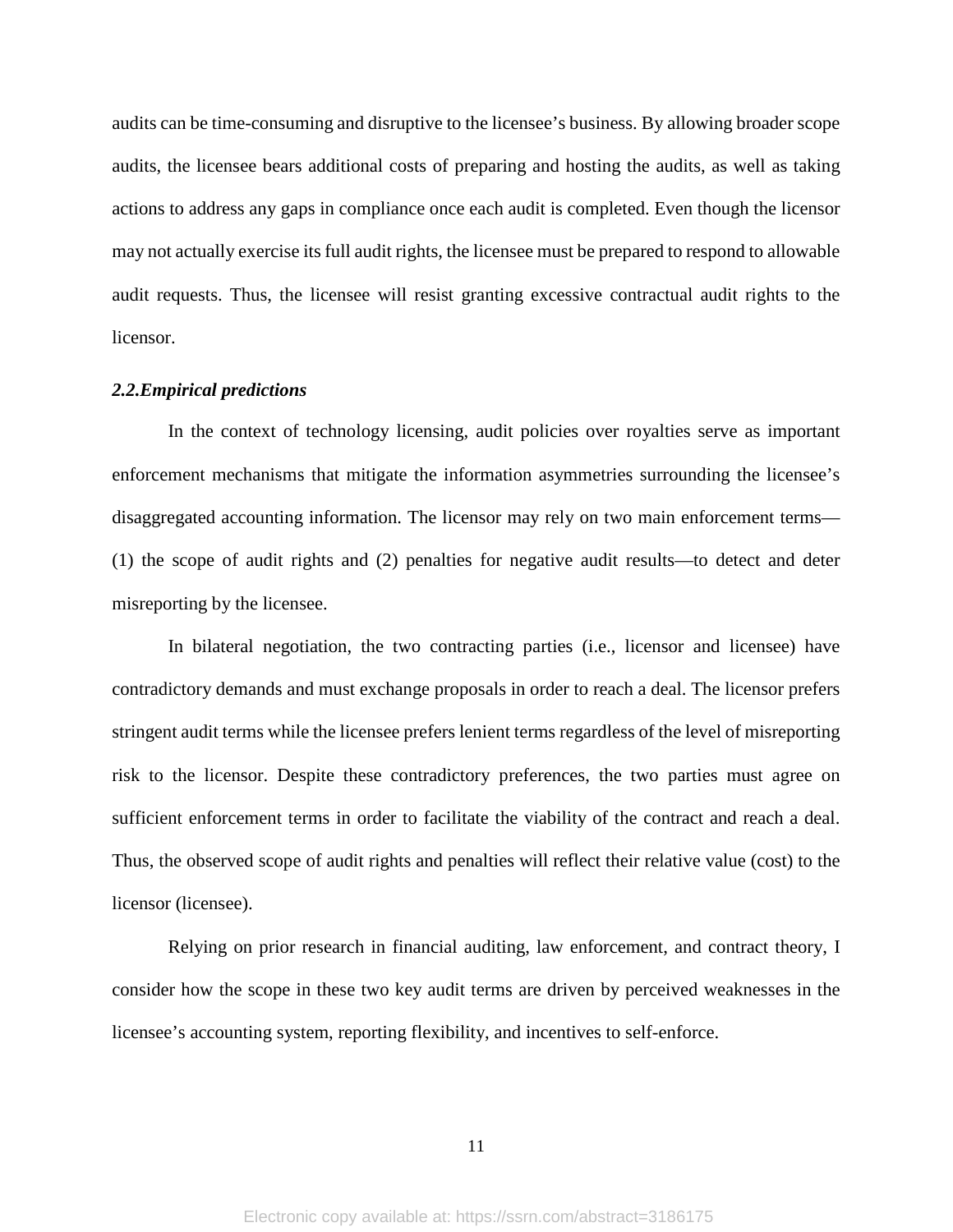# *2.2.1. Perceived accounting system weaknesses*

 $\overline{\phantom{a}}$ 

I investigate how *ex ante* signals regarding the reliability of the licensee's accounting system affect the audit terms. Weaknesses in the licensee's overall accounting system are reported to have direct impacts on royalty reporting errors (e.g., Throckmorton 2008; Stewart et al. 2017). Royalties are more likely to be misreported under a weak reporting system, such as a system that has not been accurately programmed, includes erroneous computer algorithms, or is not fully automated (Stewart et al. 2017).<sup>[10](#page-12-0)</sup> Given that royalty audit rights allow the licensor to audit only subsets of the accounts produced by the licensee's accounting system (i.e., only the accounts relevant to royalty terms), the licensor's demand for broader audit rights will vary with the reliability of the licensee's accounting system.

Prior to entering into the contract, the licensor has limited information about the reliability of the licensee's reporting system. The licensor must instead rely on signals regarding the licensee's accounting system reliability and quality. One informative and readily observable signal is the licensee's financial auditor characteristics. [11](#page-12-1) When the licensee has a lower-quality auditor, the licensor will expect a higher likelihood of reporting weaknesses. Based on this expectation, the licensor will find broader audit rights more valuable.

While perceived accounting system weaknesses are expected to lead the licensor to demand broader audit rights, the theory of enforcement economics suggests that the use of penalties will be less effective on the licensee with perceived weaknesses in reporting systems. Stewart et al. (2017) argue that reporting system weaknesses lead to the majority of *unintended* royalty

<span id="page-12-0"></span><sup>&</sup>lt;sup>10</sup> Specific examples of misreporting attributable to weak reporting systems include material math errors, unreported sales due to new product numbers being assigned to a second generation or updated products, and application of wrong rates to royalty-bearing products (Stewart et al. 2007).

<span id="page-12-1"></span><sup>&</sup>lt;sup>11</sup> Prior research documents auditor quality is used as a signal of accounting system quality in capital markets (e.g., Krishnan 2003; Khurana and Rama 2004; Mansi et al. 2004).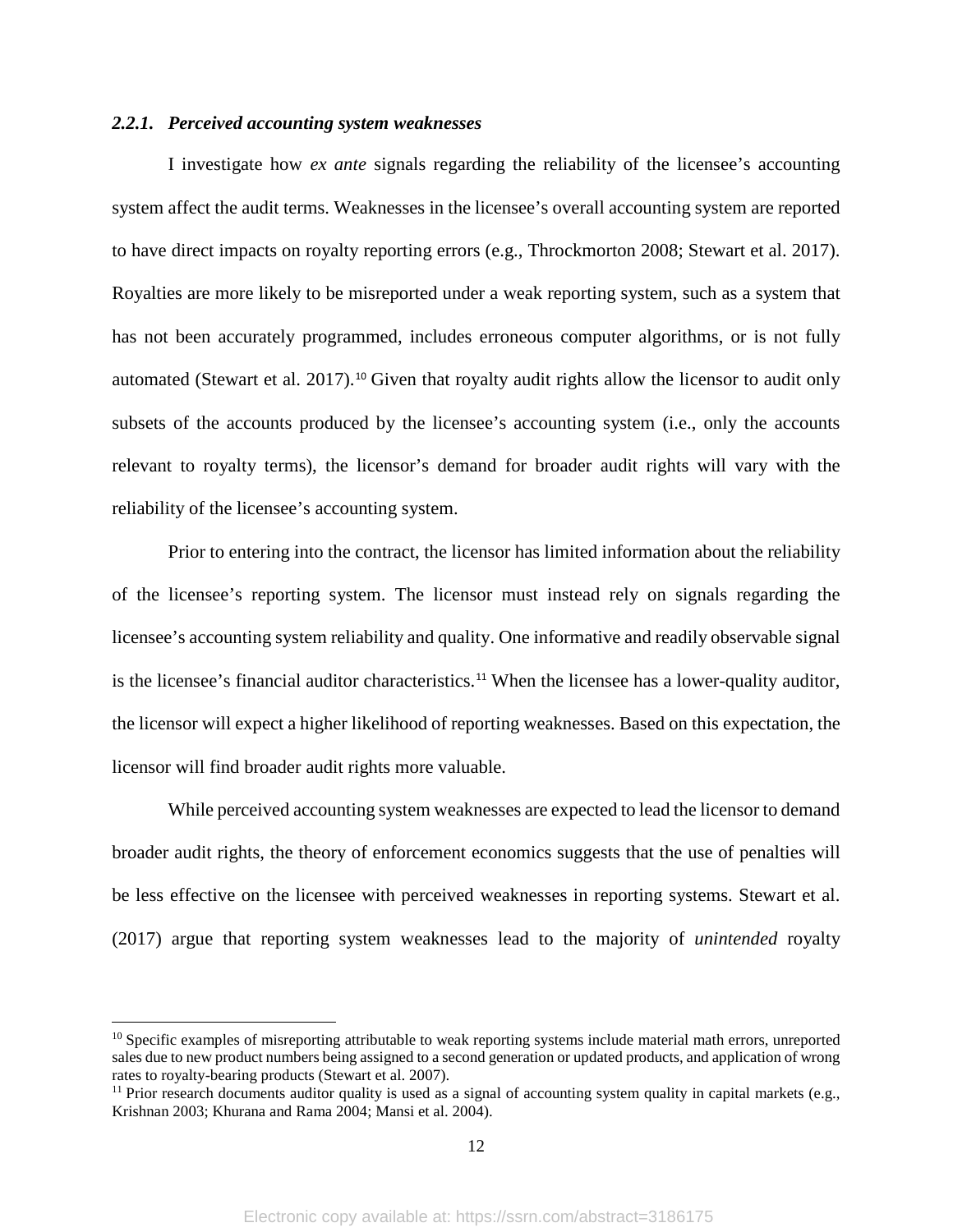misreporting. Penalties, on the other hand, work as a deterrence for *intentional* misbehaviors because they increase the licensee's cost of intentional misreporting and thus decrease the net benefits from doing so (Becker 1968). However, the deterrence role of penalties will be largely ineffective in reducing inevitable, unintentional errors, which are produced regardless of the licensee's intent. To the extent that a licensee with a lower-quality auditor is expected to produce more unintentional errors, the licensor will find penalties to be a less effective deterrent than broad audit rights.

The licensee will also have differential preferences for audit rights or penalties depending upon the likelihood of *unintentional* errors. On one hand, if the licensee agrees to grant broader audit rights, the licensee potentially faces the greater burden of responding to frequent audits. On the other hand, if the licensee agrees to explicit penalty terms, it potentially exposes the licensee to penalties for unintentional errors. If the licensee's reporting system is more likely to produce unintentional errors, the licensee faces higher expected penalties due to unintentional errors without necessarily leading to greater deterrence effects.<sup>[12](#page-13-0)</sup> Thus, the licensee would rather accept broader audit terms than penalties.

Based on preceding arguments, I predict that the licensor and licensee are more likely to agree on broader audit rights when the licensee is perceived to have a less reliable accounting system. In contrast, I expect less use of penalties when the licensee's accounting system is perceived to be less reliable.

 $\overline{\phantom{a}}$ 

<span id="page-13-0"></span> $12$  This prediction is related to Polinsky and Shavell (1979) and Block and Sidak (1980) that suggest the increased chance of penalizing those without fault decreases the desirability of penalties.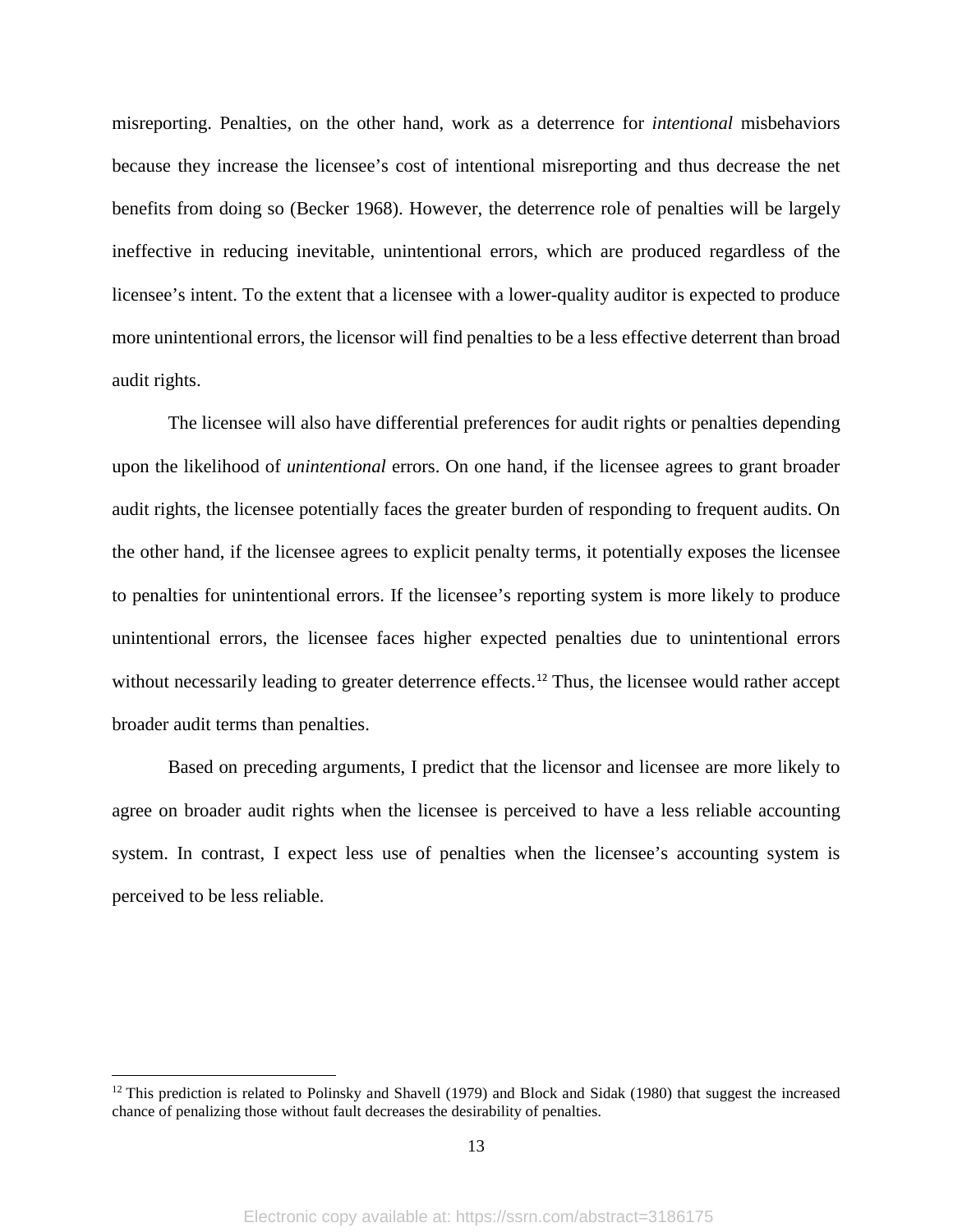# *2.2.2. Reporting flexibility*

l

The licensee has greater reporting flexibility (i.e., discretion to report royalties opportunistically) when more deductible items are included in the royalty base. The royalty base can range from gross revenues to contractually-defined net revenues, where allowed deductibles (e.g., returns, discounts and transportation costs) are subtracted from gross revenues. These deductions are reported to be frequent sources of *intentional* misreporting due to issues such as unfair allocation of costs relative to underlying economic activities, licensee-favorable interpretations on various deductibles, and failure to incorporate agreement-based limitations to deductions (Stewart and Byrd 2007; Ruey 2013; Nolte 2017). To the extent that these deductibles increase the risk of intentional misreporting by the licensee, the licensor is expected to prefer penalties to a broader audit scope. This prediction is based on the deterrence theory that penalties are more cost-effective in deterring intentional misbehaviors than the threat of audits because audits are more costly from the licensor's perspective (Becker 1968).

The licensee's preference for audit scope versus penalties is expected to depend on the extent of allowed deductibles. More deductibles increase the number of accounts subject to royalty audits and thus audit complexity. [13](#page-14-0) This additional complexity makes it more costly for the licensee to host broader scope audits, even if there is no intentional misreporting. Thus, the licensee with more allowed deductibles is more likely to resist granting broader audit rights. In sum, I predict that the licensor and licensee are less (more) likely to agree on broader audit rights (including penalties) when more allowed deductibles increase the licensee's reporting flexibility.

<span id="page-14-0"></span><sup>&</sup>lt;sup>13</sup> Audits on gross revenue-based royalties involve inspecting only the revenue accounts, while those on net revenuebased royalties involve reviewing the revenue and other deductible accounts, as well as a greater level of securitizing due to greater likelihood of potential accounting manipulations the licensee may devise.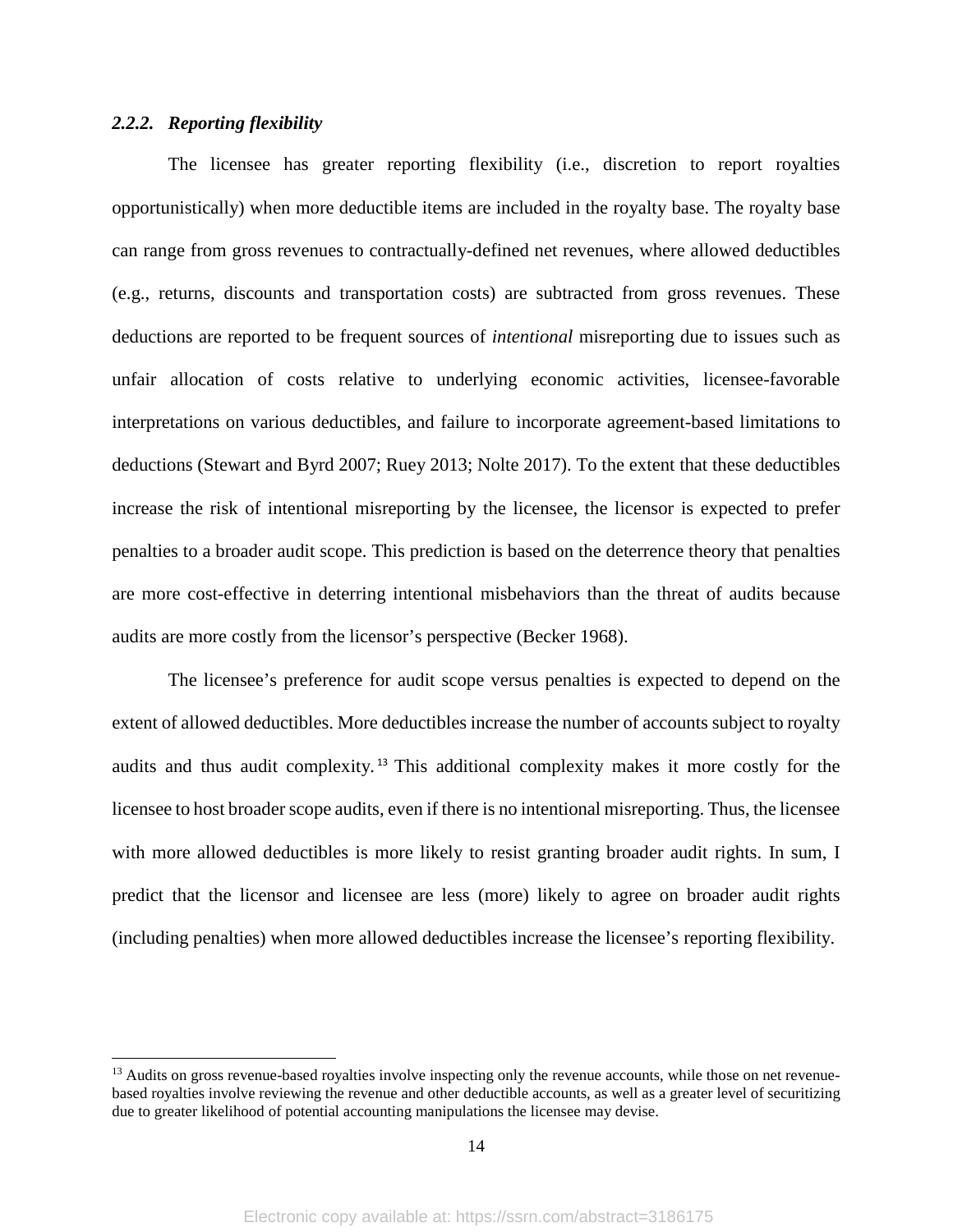# **2.2.3.** *Incentives to self-enforce*

l

The licensee's incentive to "self-enforce" (that is, to ensure accurate royalty reporting) is also expected to influence the audit terms. The licensor has the ability to terminate the contract following a material breach by the licensee, such as intentional underpayments. Contract theory suggests that the opportunity cost of termination can increase the licensee's incentive to selfenforce.[14](#page-15-0) Thus, if the contract includes terms that induce self-enforcement, the licensor can reduce its auditing intensity (Lafontaine and Raynaud 2002).

Specifically, I expect that contractual features such as (i) a worldwide license, (ii) a longterm license, and (iii) an exclusive license reduce the need for broader audit rights. Theory suggests that contractual terms that guarantee future expansion opportunities or exclusive market positions can induce self-enforcement because these terms allow the licensee to earn profits that are not dissipated in the long run (Klein 1980, 1995; Lafontaine and Raynaud 2002). A licensee with a worldwide license can access larger markets and potentially generate greater gains by increasing its economies of scale than the licensee with a local license. Similarly, when the license is long term, the licensee is more likely to make relationship-specific investments with less concern for hold-up by the licensor (e.g., Joskow, 1988). These investments will allow the licensee to realize greater returns throughout the contract duration. When the license deal is exclusive between the licensor and the licensee, the licensee is the only firm authorized to utilize and commercialize the technology within the contractual scope. As a result, the licensee likely stands to gain more under the exclusive license than under the non-exclusive license, under which the license may potentially compete against other licensees with the same non-exclusive license. To the extent that the

<span id="page-15-0"></span><sup>&</sup>lt;sup>14</sup> An extensive theoretical literature focuses on the role of self-enforcement that is induced when a premature termination of the contract is costly to the counterparty (e.g., Telser, 1980; Klein and Leffler, 1981; Williamson 1983, 1985; Klein and Murphy 1988).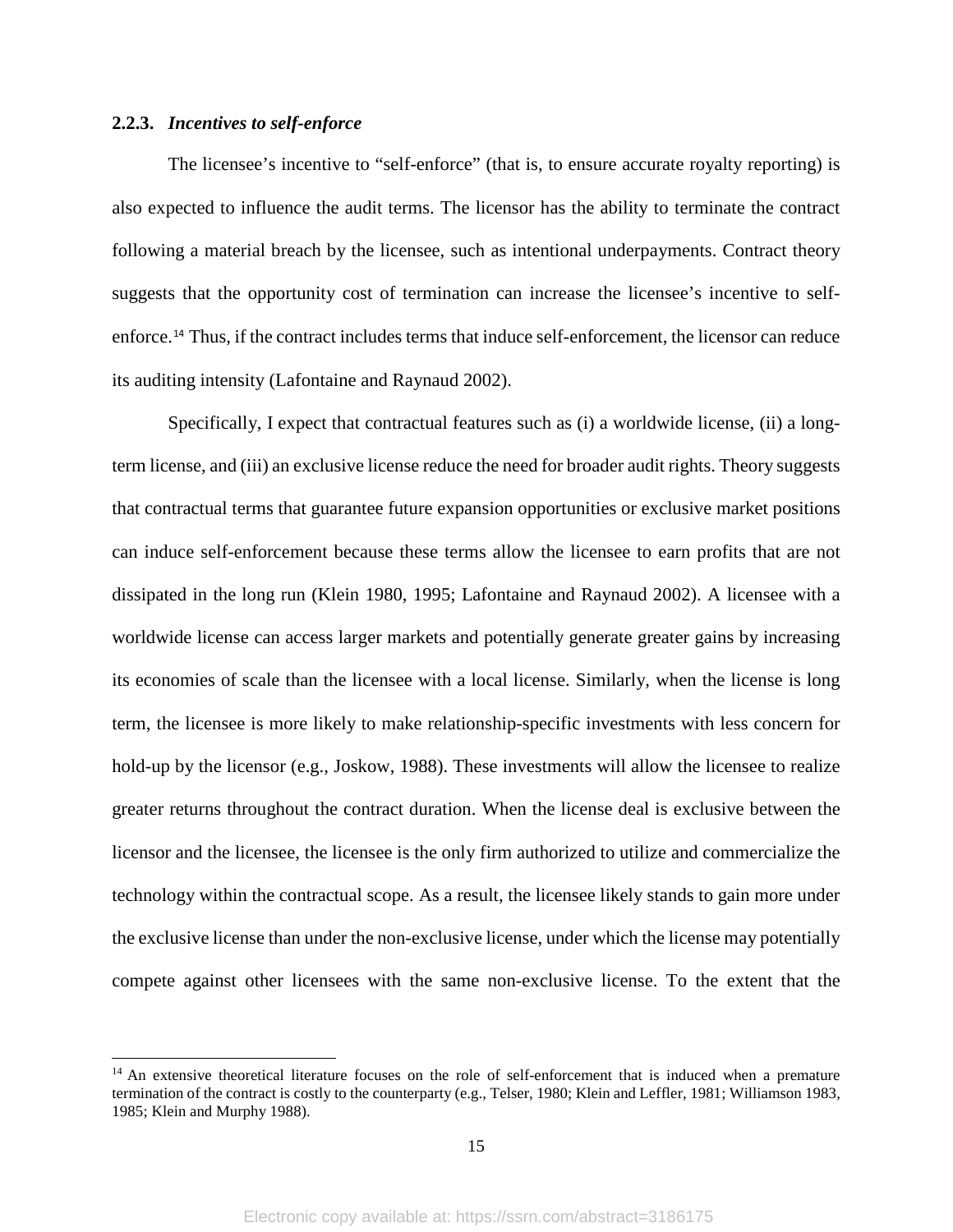presence of these contractual features increases the licensee's opportunity cost of contract termination and thereby its incentive to self-enforce, I predict that licenses covering more territory, having longer durations, and granting exclusive rights are associated with narrower audit scope.<sup>[15](#page-16-0)</sup>

While the contract theory predicts that the terms that induce self-enforcement lower the licensor's monitoring needs, the literature does not factor in the potential role for penalties. Thus, it is an empirical question as to whether the presence of these contractual features would also reduce the need for the penalty terms.

# *3. Data selection, variables of interest and descriptive statistics*

### *3.1. Sample selection and limitation*

# *3.1.1. Sample selection*

l

I retrieve all technology licensing agreements (TLA) between 1996 and 2015 from KtMine's License Agreement database, which collects material royalty agreements and documents from SEC filings.[16](#page-16-1) Licensing agreements are most often included in Exhibit 10 attached in a 10- Q or 10-K filing. I rely upon KtMine's coding of basic facts about each agreement including the licensor, licensee, agreement type, royalty rates, licensed territories, and exclusivity provisions. I focus on patent and technology licensing agreements, as coded by KtMine, yielding an initial sample of 2,821 retrieved documents.<sup>[17](#page-16-2)</sup>

<span id="page-16-0"></span><sup>&</sup>lt;sup>15</sup> This prediction is under the assumption that the licensor cannot not fully extract the licensee's increased rents via higher royalties or other payments to the licensor. If the licensor fully extracts the increased rents generated by these contractual features, the presence of these terms will have insignificant impact on the audit scope.

<span id="page-16-1"></span><sup>&</sup>lt;sup>16</sup> The year 1996 was the first year that the SEC required firms to file electronically. Regulation S-K of the Securities Act of 1933 requires publicly filing companies to include all material contracts as exhibits in SEC filings. Material contracts must be attached to the S-1, S-4, S-11, F-1, F-4, 10-Q, 10-K or 8-K for the corresponding period in which the contract is executed.

<span id="page-16-2"></span><sup>&</sup>lt;sup>17</sup> I acknowledge that data on SEC material contracts have structural limitations. First, observed agreements involve at least one publicly traded firm as a contracting party, which comprise only a subset of all companies. Second, a contract will not be observed if it does not meet the materiality requirements specified in Regulation S-K. Thus, only a subset of agreements, which trigger SEC reporting requirements, will be included in my sample (i.e., agreements that are material to the filing companies). Consequently, my sample may not be representative of the population of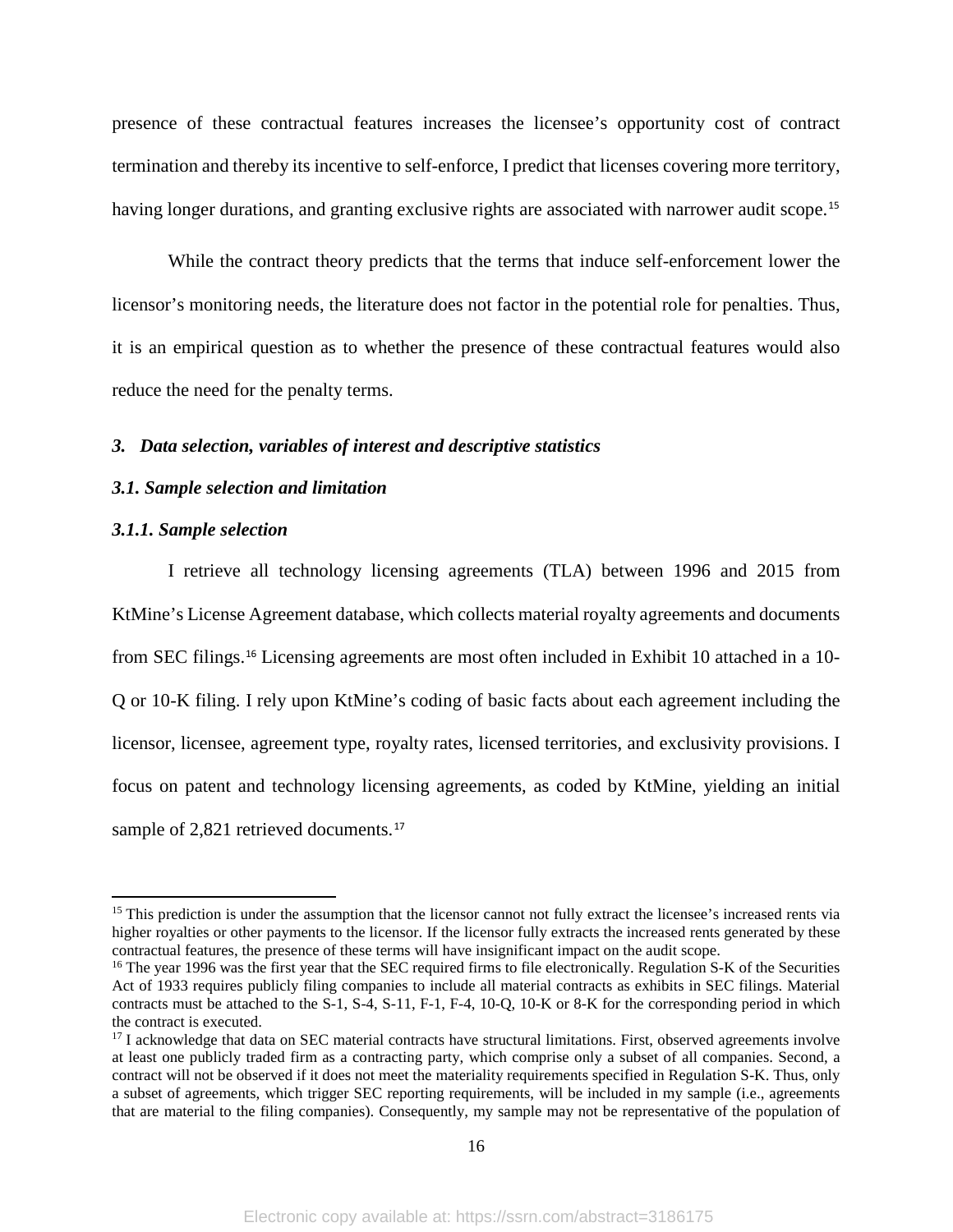My sample construction consists of the following steps. First, I read each document to confirm that the retrieved document is a licensing contract. I exclude any misclassified contracts and duplicate filings.[18](#page-17-0) Second, I hand-match the names of the contracting parties, using the master filing list in Wharton Research Data Services (WRDS) SEC Suites. I then match the licensor's and licensee's Central Indexing Key (CIK), if there is a match, to Compustat North America (US and Canadian firms) or Compustat Global (international firms). Third, I hand-match the subsample of licensors and licensees with no valid CIK to Thomson Reuters Datastream (international firms) to get a broader coverage over international firms. Finally, I manually read each contract to determine the following variables: the length of auditable periods, the number of allowable audits, audit-fee penalties, interest penalties, contract duration, allowed deductibles, and the licensors' obligations for technology support. The resulting dataset is comprised of 975 contracts (Table 1). [19](#page-17-1)

In Table 2, columns 1 through 4, I report the distribution of sample licensors and licensees by Fama-French 12-industry classification. Healthcare, Medical Equipment, and Drugs represent the largest portion of licensors and licensees in my sample, followed by Business Equipment.<sup>[20](#page-17-2)</sup>

l

TLAs. However, given that my sample survives these two significant filters, the sample contracts will likely be economically significant TLAs.

<span id="page-17-0"></span><sup>&</sup>lt;sup>18</sup> KtMine database includes other documents or sections of 10K/Q that include discussions on royalties, transfer of patent rights, and licensing deals. I exclude any documents that are not contracts nor facilitate transferring of technologies between contracting parties in return for payments.

<span id="page-17-1"></span><sup>&</sup>lt;sup>19</sup> Given the prior empirical evidence on prevalent royalty terms in TLAs, the empirical investigation in this paper is focused on contracts that include royalty licensing. In addition to regular royalty payments, some sample contracts may include some forms of fixed fees such as an initial upfront fee.

<span id="page-17-2"></span> $20$  I report the industry classification of licensor firms from only 457 sample contracts because the industry membership information is not available for licensors that are non-corporate entities (e.g., universities, research centers, and government agencies) or companies with missing financial data. There are 441 contracts where the licensors have non-missing financial data, and 16 contracts where the licensors' industry information is available on Dun & Bradstreet.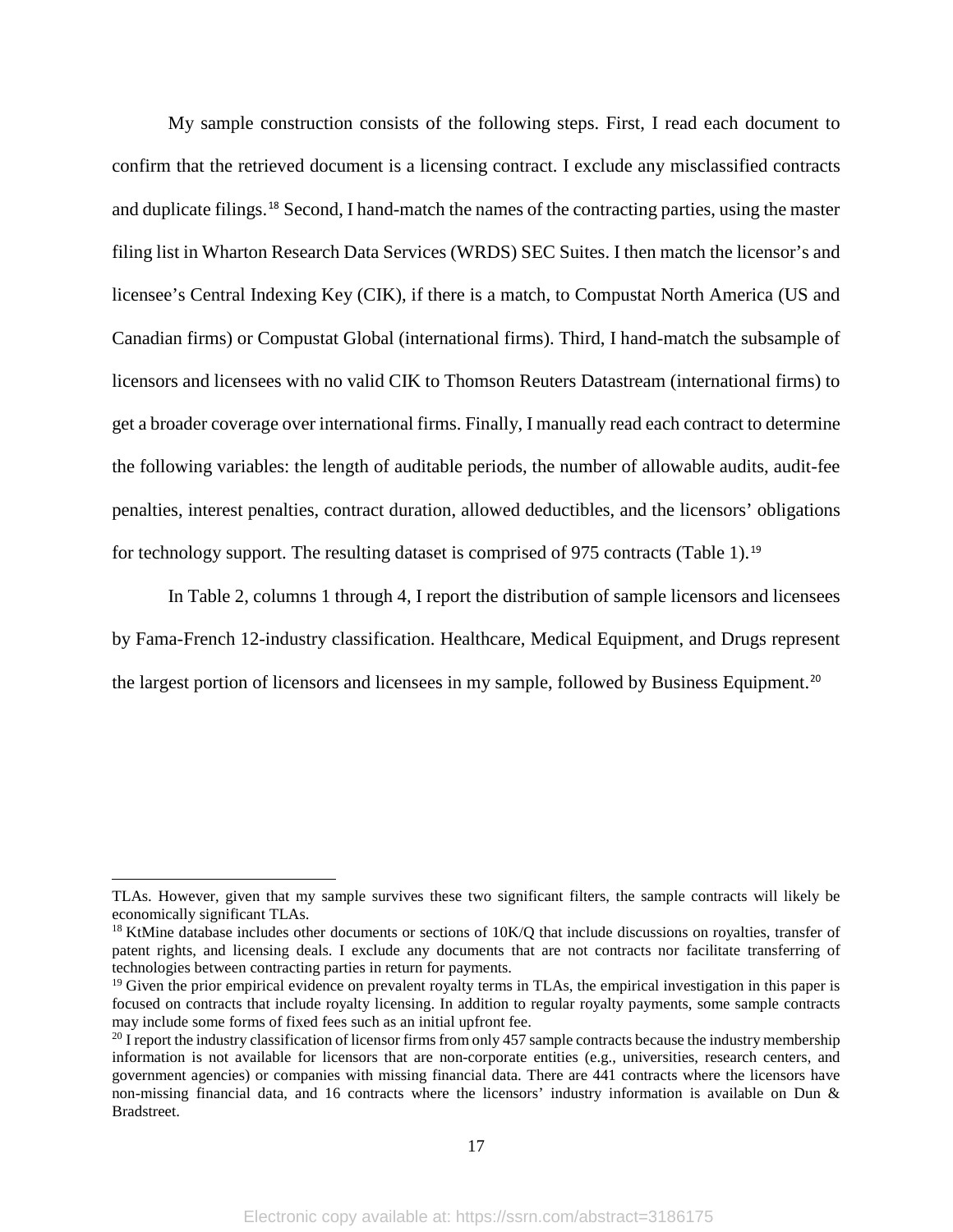# *3.2. Empirical measures of stringency of audit provisions*

# *3.2.1. Proxies for the scope of audit rights*

I use two proxies for the scope of audit rights granted to the licensors: (i) *Length of Auditable Periods* and (ii) *Unrestricted Audits*. [21](#page-18-0) First, I develop a proxy based on the duration of the licensor's audit rights. The audit provisions limit a royalty audit to certain prior periods. The more prior periods the licensor may go back to audit, the more flexible and cost-effective the licensor can be in its royalty audits. Moreover, the licensor's audit rights are effective beyond the termination of the contract up to the length of its auditable periods. Second, I measure whether the licensor is restricted in the number of allowable audits in a given year. This variable, *Unrestricted Audits,* captures whether the licensor may audit the licensee anytime with no restriction on the time length between two consecutive audits. While some contracts allow the licensor to audit the licensee any time without any limit on the number of audits, other contracts may restrict the number of audits the licensor may perform on the licensee. For instance, if the contract limits the licensor to one audit per year, at least a year must have passed since the last audit.

# *3.2.2. Proxies for penalties*

l

I utilize two proxies for the penalties on detected underpayments: (i) *Audit Fee Penalties*  and (ii) *Interest Penalties*. First, I develop a proxy based on whether the licensee may be charged with incurred audit fees as penalties. By default, the licensor bears audit fees, as it is the licensor's responsibility to monitor the licensee. Some contracts specify that the burden of audit fees be

<span id="page-18-0"></span> $21$  An article by Royalty Compliance Organization explains that contractual audit rights may vary on four dimensions: (1) number of auditable periods, (2) restrictions on allowable audit frequencies, (3) document retention periods, and (4) when an audit may be performed. I only measure the first two dimensions as the audit scope because the third dimension (i.e., document retention periods) typically coincides with the first dimension (i.e., number of auditable periods). That is, for example, if the licensee is required to retain relevant documents for two years (i.e., document retention period=2 years), the licensor may go back two prior years of the licensee's relevant documents (number of auditable periods=2 years), and vice versa. With regards to the fourth dimension (i.e., when an audit may be performed), I find no meaningful variation in my sample as the sample audit terms invariably specify that audits can be done "during normal business hours."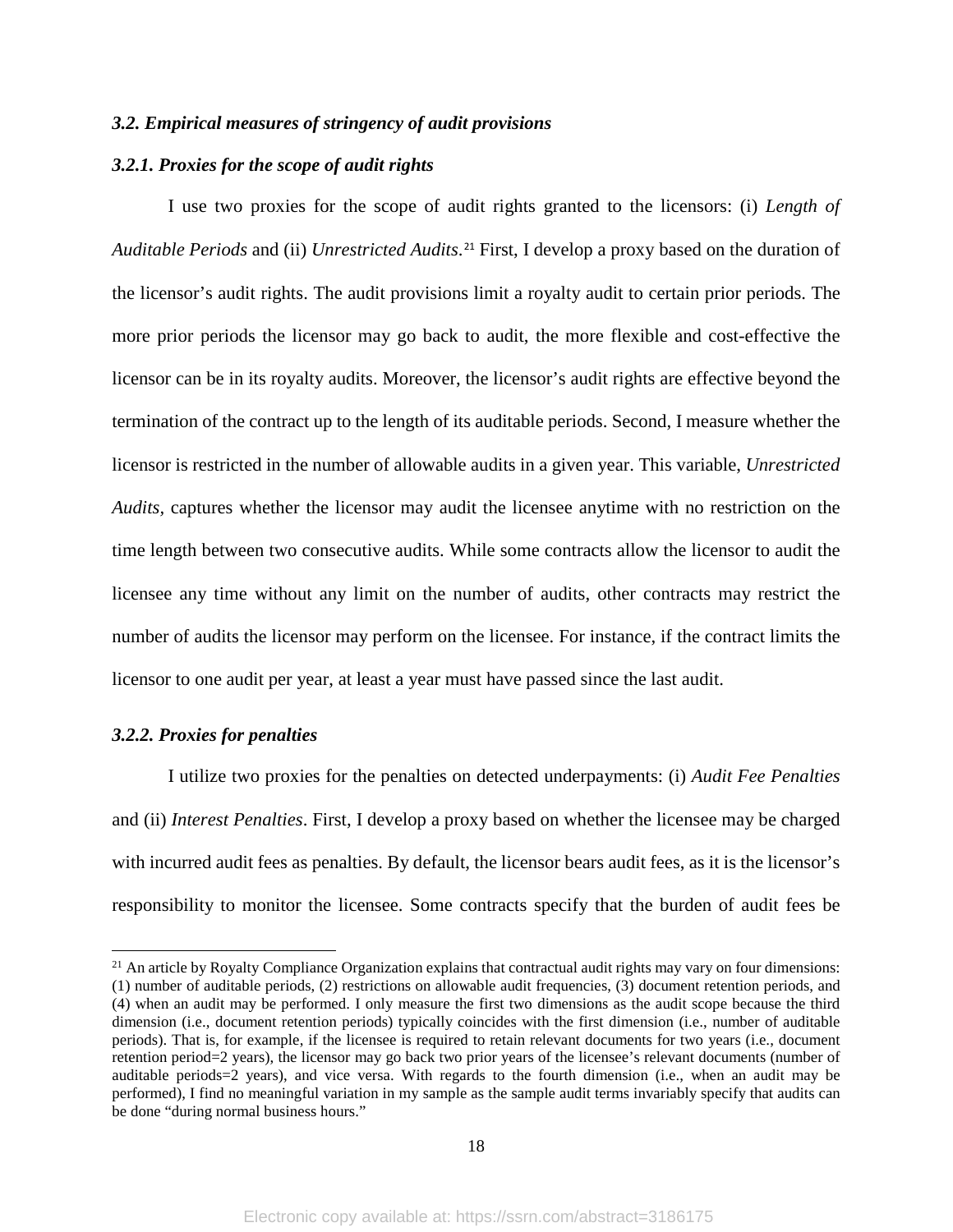shifted from the licensor to the licensee when certain levels of underpayments are detected in audits. For example, some contracts may trigger the audit fee shifting provisions upon detecting underpayment exceeding a pre-specified threshold (e.g.,  $10\%$  of actual royalties owed) while other contracts do not include such audit fee penalties (i.e., the licensor bears the audit fees at all times, regardless of the magnitude of detected underpayments).

Second, I measure whether interest is charged on any underpayment detected during an audit. This variable captures interest penalties that the licensee faces in addition to paying back the detected underpayments. Some contracts, for example, specify that the licensee pay interest at the Wall Street Journal prime rate plus *x*%, while other contracts do not impose any interest penalty.

# *3.3. Proxies for the independent variables of interest*

In the following subsections, I describe the empirical proxies for the three main variables of interest: the licensee's perceived accounting system weaknesses (Section 3.3.1), reporting flexibility (Section 3.3.2), and incentives to self-enforce (Section 3.3.3).

# *3.3.1. Proxies for perceived accounting system weakness*

 $\overline{\phantom{a}}$ 

Given that the licensor typically has limited information about the licensee's overall reporting system at the time of contracting, the licensor can readily rely on the licensee's financial auditor characteristics as signals of accounting system weaknesses. [22](#page-19-0) In particular, I use two proxies based on the licensee's financial auditor characteristics. First, I measure whether the licensee's financial auditor is not a big N financial auditor. Prior literature suggests that capital market participants tend to associate clients of big-N auditors with having more reliable accounting

<span id="page-19-0"></span> $^{22}$  It is important to note that firm-level financial audits do not eliminate the demand for royalty audits because royalty audits are conducted at a finer level than financial audits are conducted. Royalty auditors assess revenue and cost allocations at the product level, while financial statement auditors typically focus on materiality thresholds deemed relevant to acceptable accuracy of overall financial statements.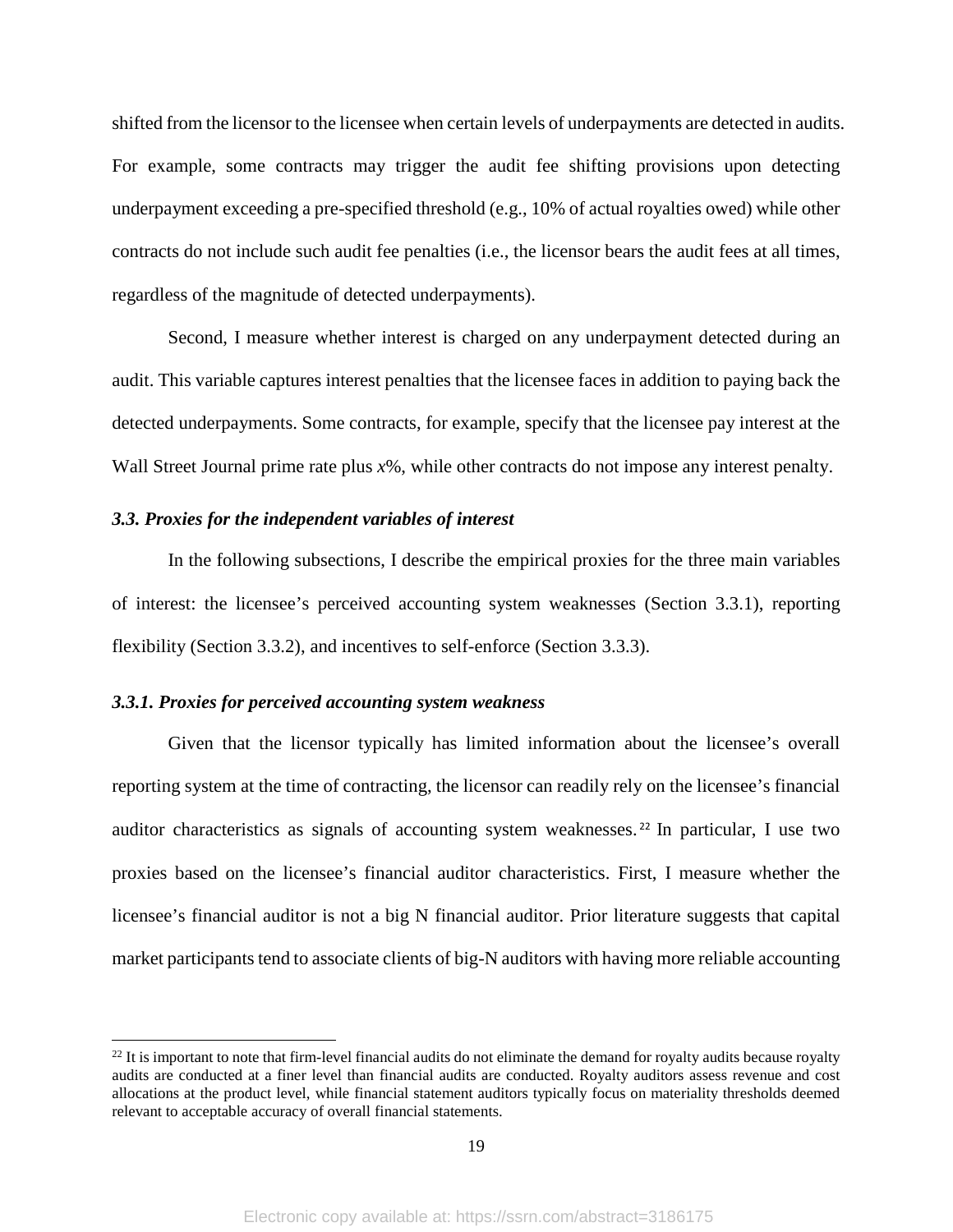systems.<sup>[23](#page-20-0)</sup> Thus, I use an indicator variable for the licensees with non big-N auditors to measure the perceived weaknesses in their accounting systems.

Similarly, I use the financial auditor industry specialization, measured by client industry concentration, as a second signal the licensor can readily observe. The financial auditor's knowledge of the industry is known to increase financial audit quality and improve the accuracy of error detection (e.g. Solomon, Shields, and Whittington 1999; Owhoso, Messier, and Lynch 2002). Specialist auditors are also expected to have greater competency and stronger reputation incentives to provide high quality audited financial statements. Following prior studies, I measure auditor industry specialization using the auditor's within-industry market share. For each auditor and year, industry market share is calculated as follows:

$$
MARKETSHARE_{ki} = \frac{\sum_{j=1}^{J} S_{kij}}{\sum_{i=1}^{I} \sum_{j=1}^{J} S_{kij}}
$$

where MARKETSHARE<sub>ki</sub> is the market share of auditor I in industry k,  $S_{ki}$  represents the total assets of client firm j in industry k audited by auditor i, I represents the number of audit firms in industry k. Auditors are specialists if they audit 30 percentage of the market (Neal and Riley, 2004).[24](#page-20-1) I label this variable *Industry Non-Specialist Financial Auditor,* which takes a value of one if the licensee's auditor is not an industry specialist.

# *3.3.2. Proxies for reporting flexibility*

l

I use the number of allowed deductibles in royalty terms to measure the licensee's reporting flexibility. Most contracts tailor the contractual definition of royalty-bearing sales; some contracts define royalty-bearing sales on gross revenues before deducting any expenses, while other

<span id="page-20-0"></span><sup>&</sup>lt;sup>23</sup> See Krishnan 2003, Behn et al. 2008, DeFranco et al. 2011, Fan and Wong 2005, Gul et al. 2010, Khurana and Raman 2004, Pittman and Fortin 2004, Mansi et al. 2004, Choi and Wong 2007, Chang et al. 2009.

<span id="page-20-1"></span> $24$  In untabulated analysis, for robustness, I also use 10 and 20 percentages.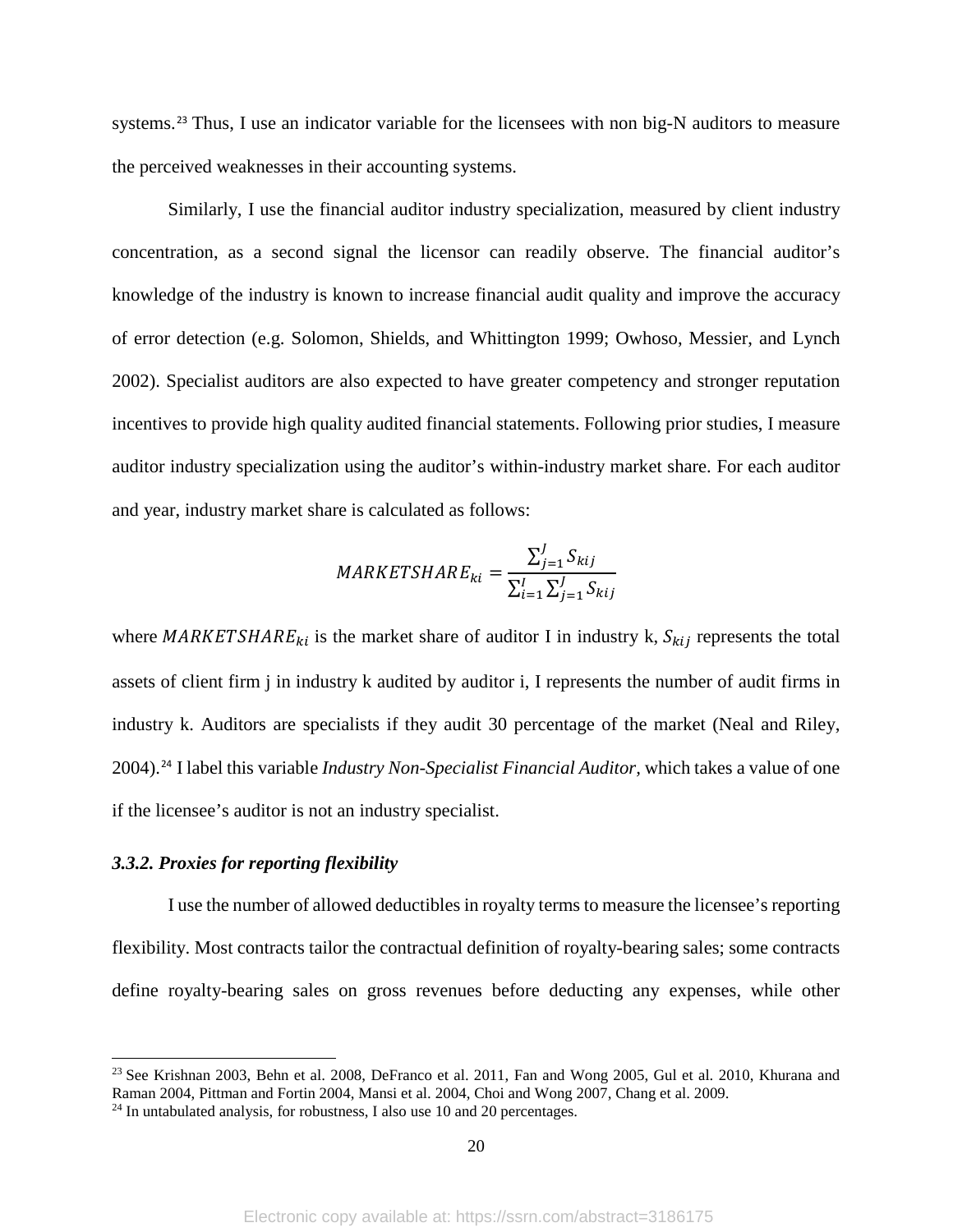contracts allow a varying degree of deductibles before applying the royalty rates (i.e., gross revenues net of allowed deductibles). The licensee's reporting flexibility increases with the number of allowed deductibles because the licensee may misallocate or make favorable assumptions on these deductibles to underreport royalties (e.g., Ruey 2013). Examples of deductible items include transportation costs and sales commissions. (See Tables 3B and 3C for the frequency and distribution of deductible items.)

# *3.3.3. Proxies for incentives to self-enforce*

I measure three distinct contractual terms that likely increase the licensee's incentive to self-enforce. Theory suggests contractual terms that guarantee future expansion opportunities or exclusive market positions can induce self-enforcement because these terms allow the licensee to earn profits that are not dissipated in the long run (Klein 1980 & 1995; Lafontaine and Raynaud 2002). Accordingly, a worldwide license and a long-term license will likely provide greater future expansion opportunities to the licensee. In addition, an exclusive license allows the licensee to enjoy exclusive market positions and face lower potential competition. In particular, I use an indicator variable for (i) a worldwide license and (ii) a long-term license and (iii) an exclusive license, respectively, to measure the presence of contractual terms that induce self-enforcement.

#### *3.4. Descriptive statistics*

Table 3 reports the descriptive statistics for the sample. All variables are defined in Appendix A. The average length of auditable periods is 4.06 years. Fifty-one percent of the sample has a limitation on the number of allowed audits per year (i.e., *Unrestricted Audits*=0); the rest of the sample allows for unrestricted audit frequencies in a given year. Fifty-one percent of the sample includes audit fee penalties while 32 percent of the sample imposes interest penalties on underpaid royalties. On average, royalty rates are 11 percent of royalty-bearing sales, and 36 percent of the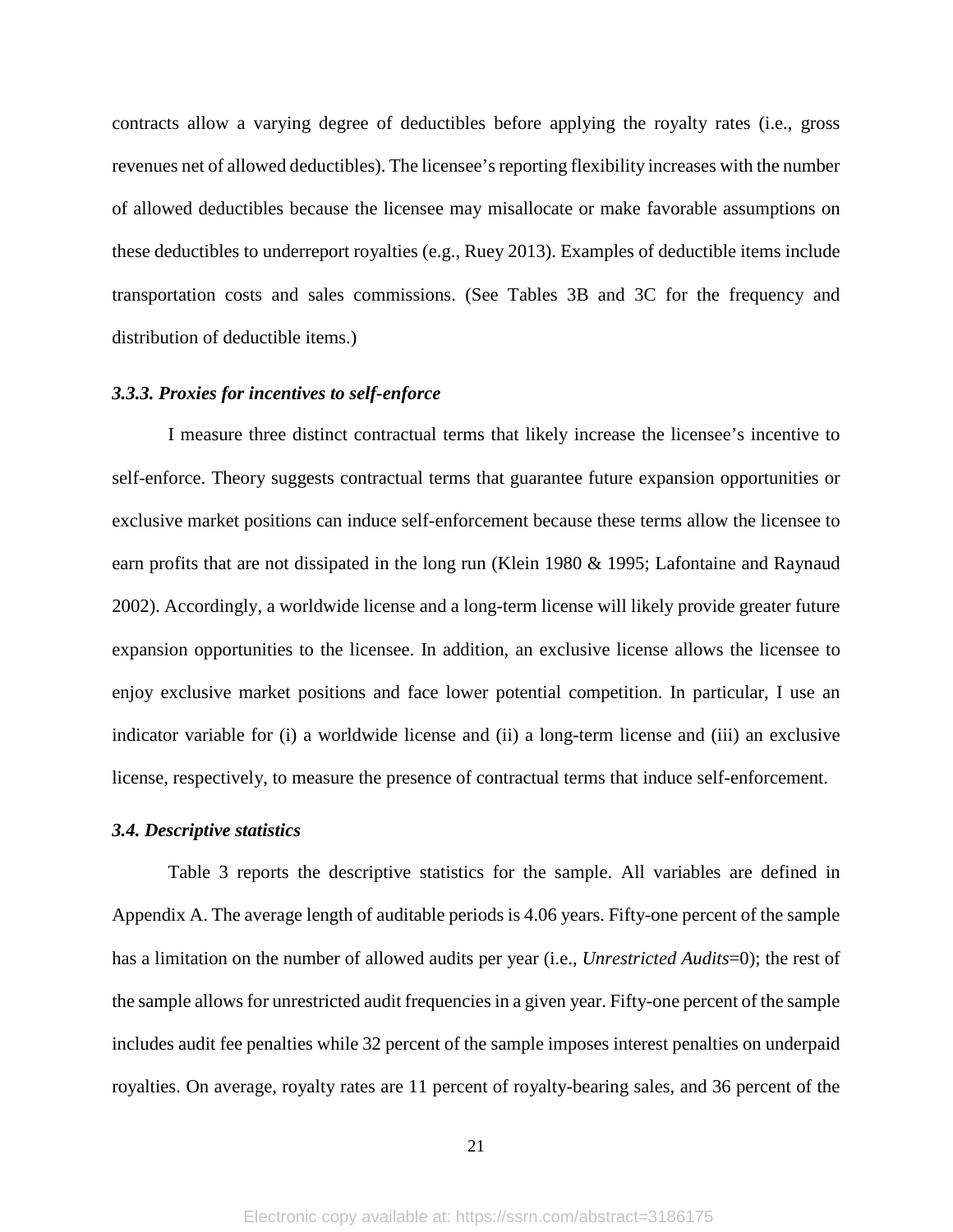contracts had a duration until the patents expire. Ninety-three percent of the sample licenses is exclusive, and 68 percent of the licenses allows for worldwide sales. Twenty-nine percent of the sample licensees has non Big-N financial auditors, and 84 percent of the licensees has industry non-specialist financial auditors. This implies, 29 percent of the licensees has non Big-N auditors who are also industry non-specialist auditors, and 55 percent of the licensees has industry nonspecialist Big-N auditors. Thirty-two percent of the licensors and licensees are in the same industries.

# *4. Research Design*

I test the impact of the licensee's accounting system weakness, reporting flexibility and incentives to self-enforce on the stringency of audit terms using the following model:

$$
AuditTerm = \alpha + \beta_1 PerceivedAcctWeakness + \beta_2 ReportFlexibility
$$
  
+  $\beta_3 SelfEnforceIncentive + \lambda ContractChar$   
+  $\gamma OtherContrals + \epsilon$ 

where the dependent variable is *Length of Auditable Periods, Unrestricted Audits, Audit Fee Penalties* or *Interest Penalties.* The former two variables are used to measure the licensor's audit rights while the latter two are used for penalties. For ease of interpretation, dependent variables are increasing in stringency of the term. *Perceived Acct Weaknesses* is one of the two measures described in Section 3.3.1., which are *Non-Big N Financial Auditor* and *Industry Non-Specialist Financial Auditor.* I use the number of deductible items in the royalty base to measure *Reporting Flexibility* (See Section 3.3.2.). Lastly, I use three distinct measures of *Self Enforce Incentive: Worldwide License, Duration until Patent Expiration,* and *Exclusive License* (See Section 3.3.3.). See Appendix A for variable definitions.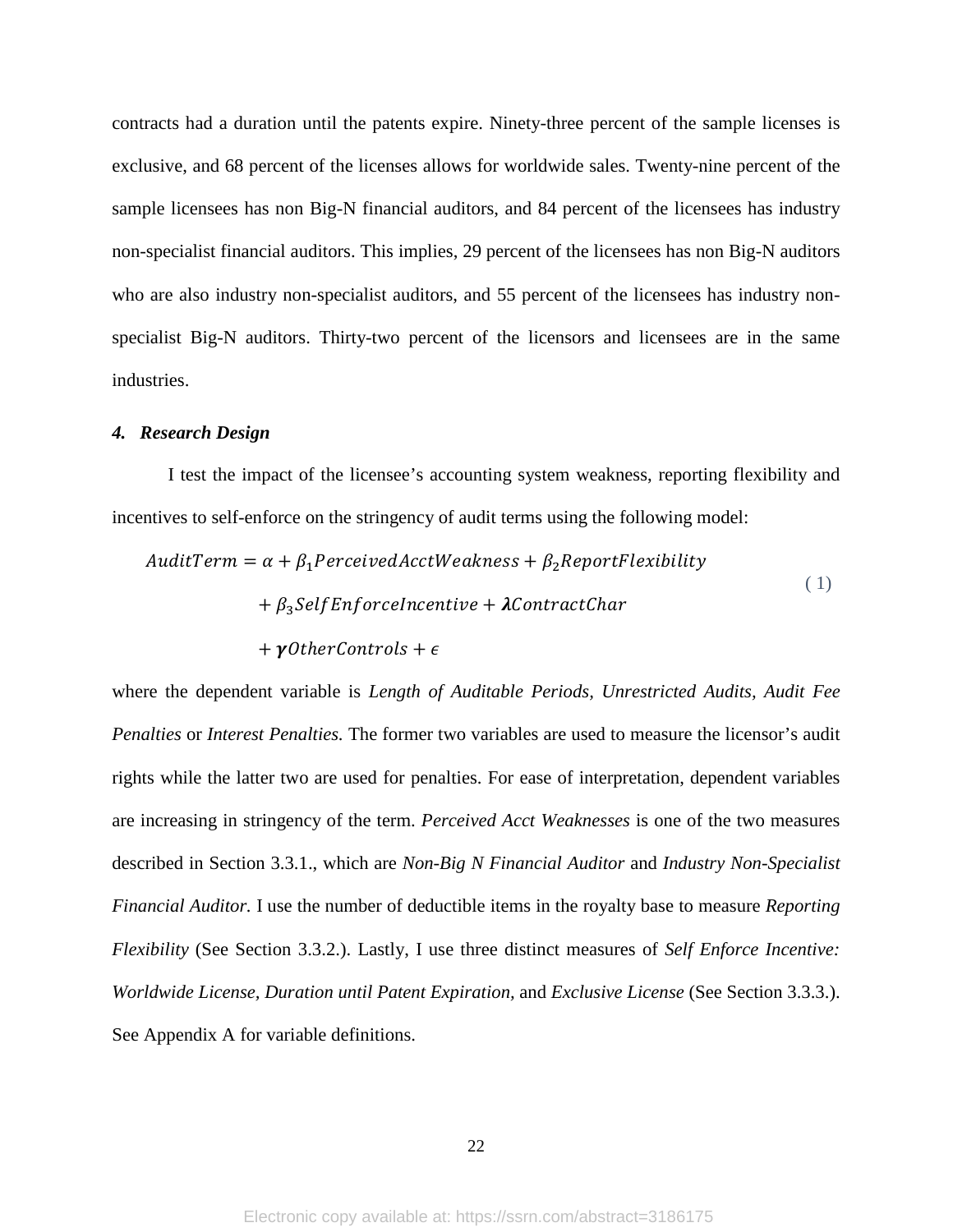For analyses on the audit rights, I predict that the coefficient on the licensee's perceived accounting system weaknesses to be positive if the licensor demands broader audit rights when the licensee's accounting system is perceived to be less reliable. I also expect the licensee's reporting flexibility will be negatively associated with the audit rights if broader audit rights are less likely to be cost effective deterrents against *intentional* misreporting. I expect when the contract includes terms that induce self-enforcement, the licensor's need for monitoring is likely lowered. Thus, I predict that the licensee's incentive to self-enforce is negatively correlated with the scope of audit rights.

In contrast, for the penalty analyses, I predict that the coefficient on the licensee's perceived accounting system weaknesses is negative to the extent that penalties do not deter inevitable, *unintentional* misreporting. I also expect that the licensee's reporting flexibility will be positively related to the inclusion of penalty terms if the penalties are cost-effective means of deterring *intentional* misreporting. Lastly, as the relation between the licensee's incentive to self-enforce and the penalties is an empirical question, I do not have a directional prediction on the impact of *Self Enforce Incentive* on the penalty terms.

I include a number of control variables. I control for whether the licensor and licensee are in the same industry because a licensor in the same industry is more likely to be privately informed about the licensee's internal developments and may better assess the impropriety of the licensee's royalty reports. I include whether the licensor is obliged to provide technology support to the licensee because this obligation will likely lead to on-going conversations between the licensor and licensee, serving as an additional information channel for the licensor. I expect the licensor's better access to private information to ease the stringency of the audit right terms.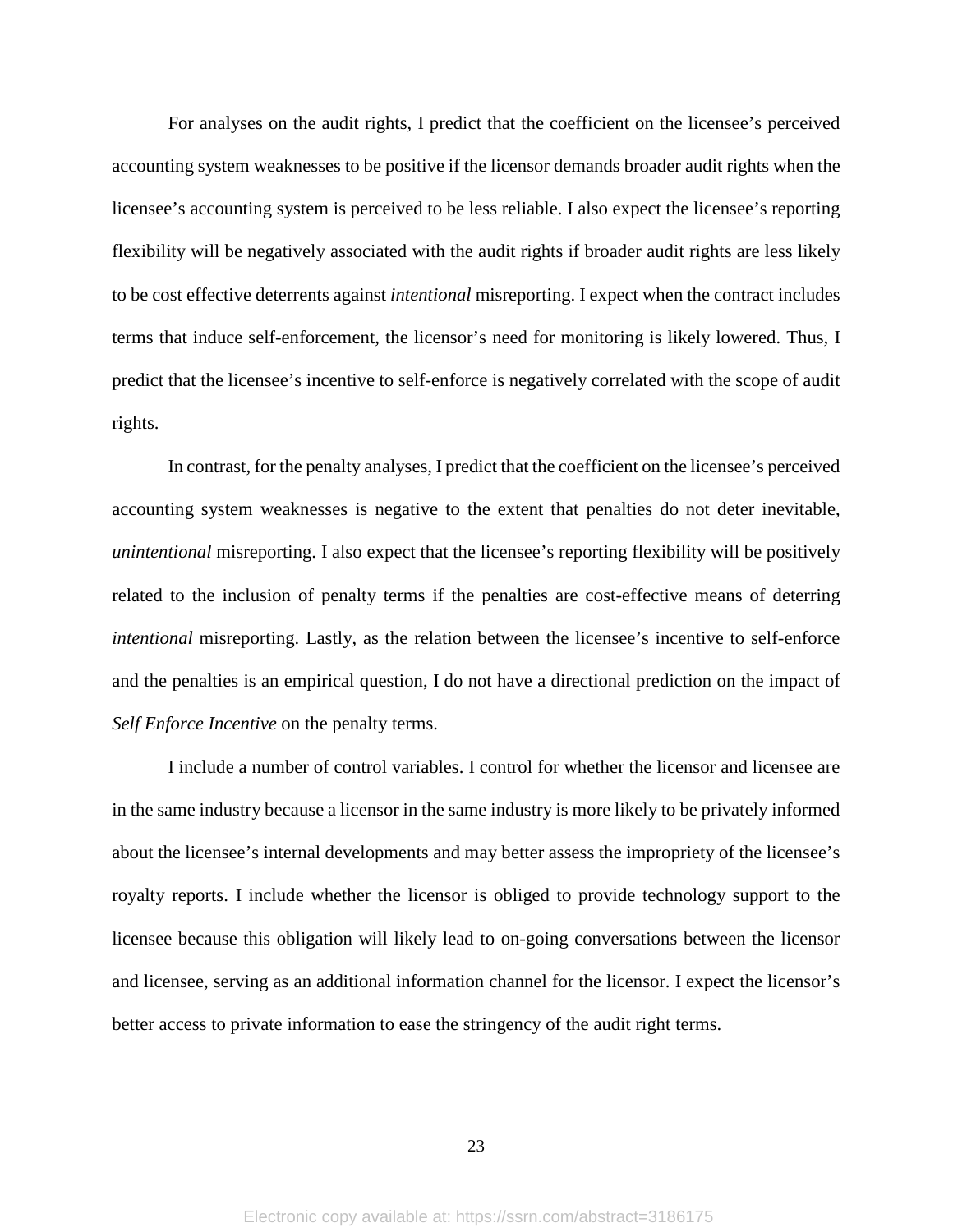I also include *Material to Licensee* and *Royalty Rate* to control for the economic significance of the transaction to the licensee. I control for the licensee's size because smaller firms are likely to be more informationally opaque. To the extent that information uncertainty increases the need for broader audit scope, I expect smaller licensee firms to face broader audit scope terms. Finally, I control for the licensee's business uncertainty by including the licensee's profit volatility and product market fluidity (Hoberg et al., 2014) because general uncertainty about the licensee's business and future product demand may increase the licensee's incentives to misreport.<sup>[25](#page-24-0)</sup>

# *5. Empirical Results*

 $\overline{\phantom{a}}$ 

# *5.1.The scope of audit right analyses*

I present the results of the audit right analyses in Table 4. In Panels A and B, I report the analyses on *Length of Allowed Audit Periods* and *Unrestricted Audits*, respectively. Consistent with my predictions, I find evidence that the licensee with a non-big N auditor or an industry nonspecialist financial auditor is more likely to grant broader audit rights to the licensor, consistent with the licensor valuing broader audit rights on the licensee whose accounting system is perceived to be less reliable. [26](#page-24-1),[27](#page-24-2) The results in columns 1 and 2 (3 and 4) in Panel A show that licensees with non-big N financial auditors (industry non-specialist financial auditors) are associated with allowing the licensor to go further back to audit prior periods (i.e., longer auditable periods). Moreover, when the licensee has high reporting flexibility, the licensor and licensee agree on

<span id="page-24-0"></span><sup>&</sup>lt;sup>25</sup> Product market fluidity measures the competitive threats faced by a firm in its product market by capturing changes in rival firms' product space relative to the firm (Hoberg et al., 2014). The measure is available on http://hobergphillips.usc.edu/industryconcen.htm/.

<span id="page-24-1"></span> $^{26}$  In untabulated analyses, I use the indicators for internal control material weakness (ICMW) and Accounting and Auditing Enforcement Releases (AAER) in the prior year to proxy for perceived weaknesses in the licensee's accounting system. However, there are only 49 observations with ICMW and 15 observations with AAER. There is no meaningful variation in my sample, and I find insignificant results with these proxies.

<span id="page-24-2"></span> $27$  In untabulated analyses, I use the abnormal audit fee to proxy for audit quality after controlling for determinants of audit fees, following the prior literature. To the extent that audit fees reflect efforts by financial auditors and thus financial audit quality, I find qualitatively similar results for the licensee with negative abnormal audit fees. Due to data availability of audit fees, the untabulated analysis is limited to a subsample of between 2003 and 2015.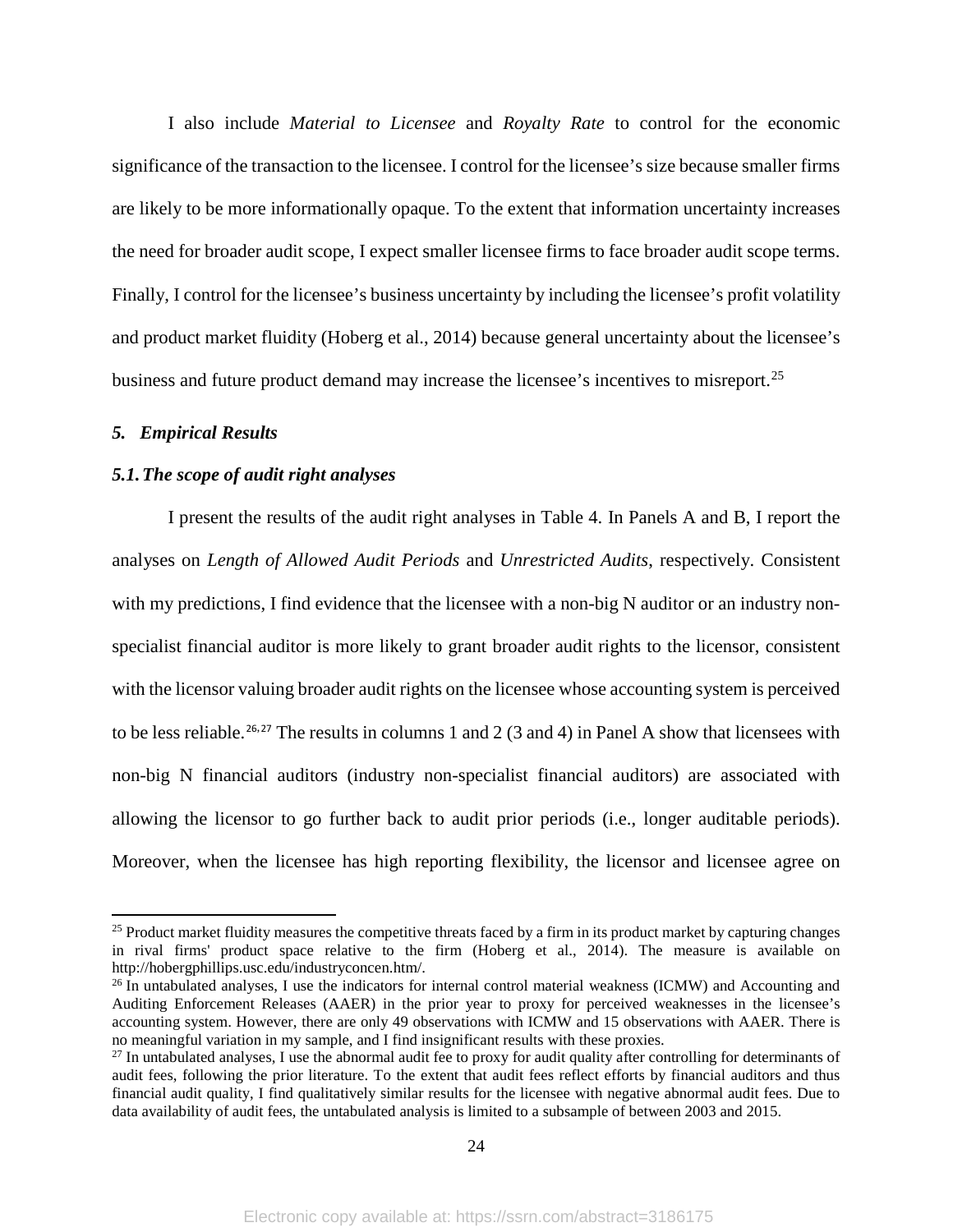narrower audit rights. The coefficients on *Worldwide License* and *Duration until Patent Expiration* are negative, consistent with these contractual features reducing the licensor's need for longer length of audit rights.

Panel B of Table 4 also shows that licensees with accounting system weaknesses are positively associated with granting the right to audit without restricting the frequencies.[28](#page-25-0) The coefficients on N*on-big N financial auditors* (*Industry non-specialist financial auditors*) are positive, though statistically significant only for the licensee with non-big N financial auditors. In addition, *Number of Deductible Items* are negatively correlated with the tendency to including the audit right with unrestricted frequencies, consistent with audit scopes being less effective in deterring *intentional* misreporting. The coefficients on *Worldwide license* and *Duration until Patent Expiration* are negative and statistically significant, consistent with the self-enforcement theory that the licensee's incentive to self-enforce reduces the licensor's need for audits.

In columns (2) and (4) in Panels A and B, I add industry fixed effects to the regressions to eliminate alternative explanations for cross-industry differences in contract design. The results show that within-industry variation in the variables of interest (i.e., the licensee's perceived accounting system weakness, reporting flexibility and incentive to self-enforce) affects the scope of the licensor's audit rights in the predicted manners.

# *5.2.The penalty analyses*

 $\overline{\phantom{a}}$ 

In Table 5, I report the results of the penalty analyses. In Panels A and B, I report the analyses on *Audit Fee Penalties* and *Interest Penalties*, respectively. As predicted, I find that as the licensee's reporting flexibility increases, the probability of imposing penalties increases. The

<span id="page-25-0"></span> $28$  In untabulated analyses, I run the logit and probit regressions using the same set of variables and find consistent results.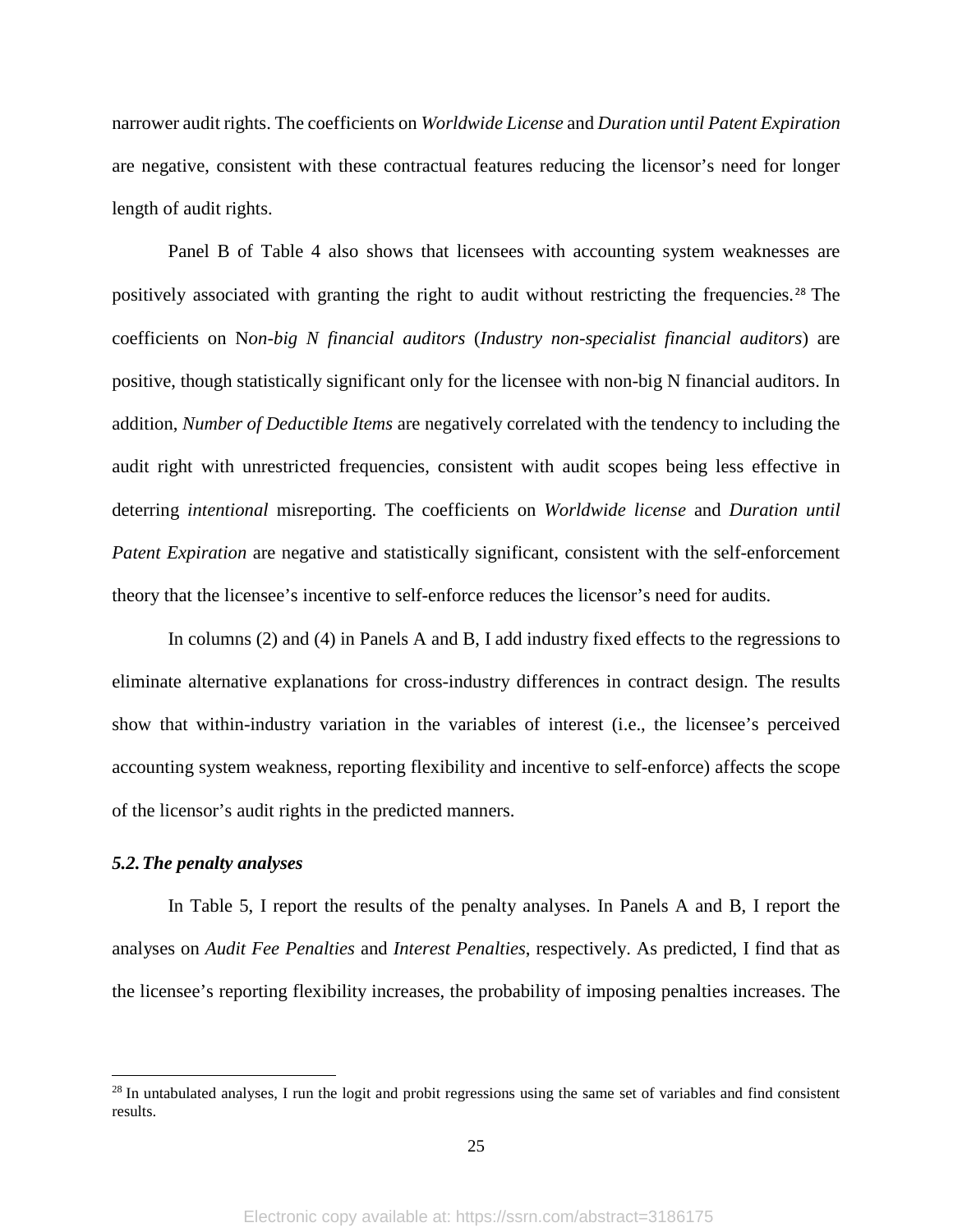results in columns 1 through 4 in Panel A show that the greater number of allowed deductibles associated with including audit fee penalties in the contracts. This is consistent with the deterrence role of penalties being more effective on those with greater ability to misreport. I also find weak evidence that the penalty terms are less likely to be imposed on the licensee with industry nonspecialist financial auditors, consistent with the law enforcement theory that the deterrence effects of penalties are lower for the licensee with a greater likelihood of unintentional errors (i.e., without fault). The coefficients on *Exclusive License* and *Duration until Patent Expiration* are positive and statistically significant.

Similarly, Panel B of Table 5 shows that the number of allowed deductibles is positively associated with imposing interest penalties on underpaid royalties. In columns 1 and 2 (3 and 4), the coefficients on *Non-Big N financial auditor* (*Industry non-specialist financial auditor*) are negative, though the coefficients are statistically significant only on *Industry non-specialist financial auditor*. Contracts with *Exclusive license* and *Duration until Patent Expiration* are more likely to include interest penalties. I add industry fixed effects to the regressions in columns 2 through 4 of Panels A and B, and find consistent results.

In untabulated analyses, I develop a dependent variable that combines *Audit Fee Penalties*  and *Interest Penalties* such that the variable takes the value of two if including both of the penalties, one if including either of the penalties, and zero if including no penalty terms; the variable is increasing in the stringency of the combined penalty terms. Using this new measure, I repeat the penalty analyses and find consistent results. Moreover, the results are qualitatively similar using multinomial logit and OLS regressions.

26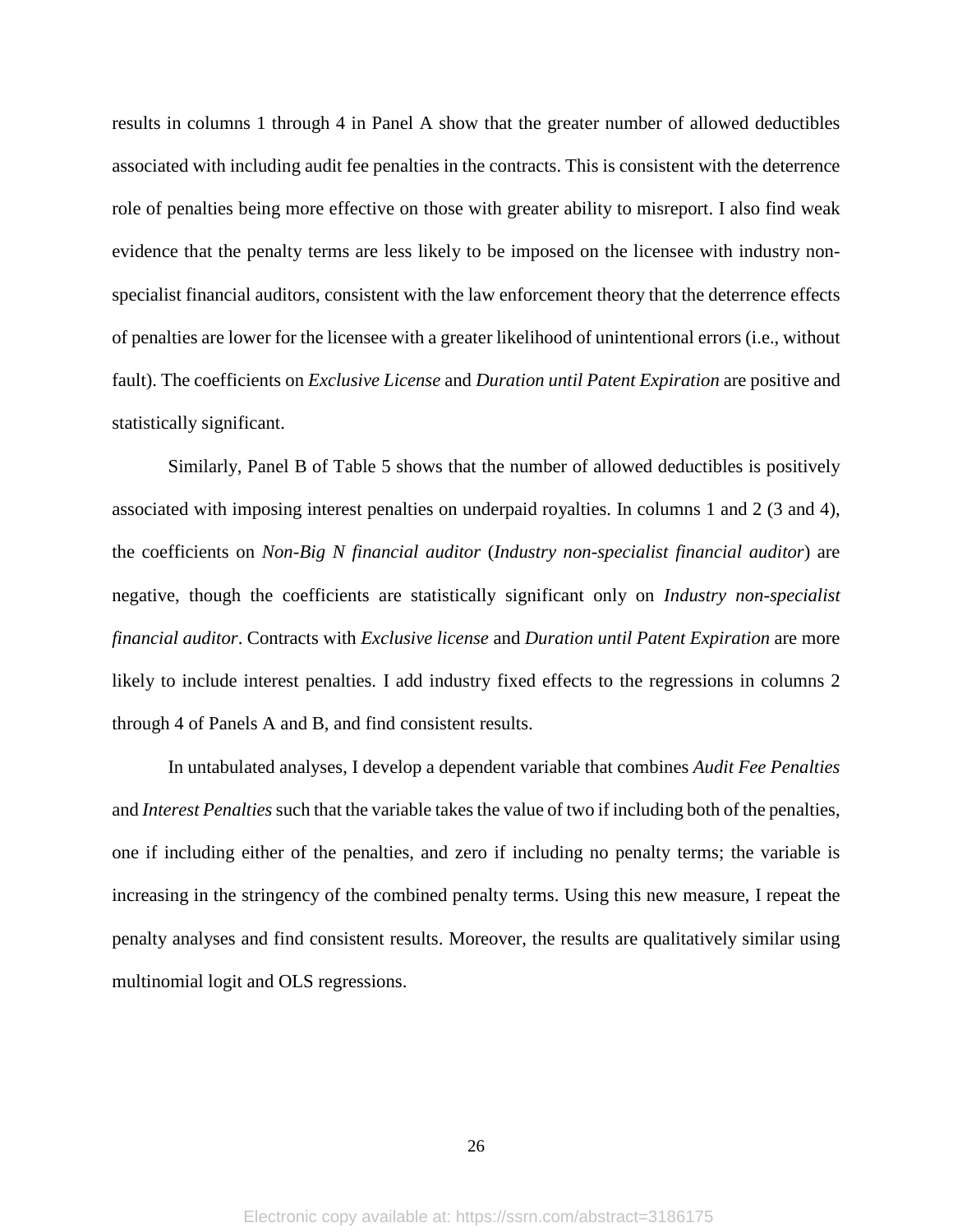# *6. Potential threats to the paper's inferences*

For empirical tractability, my analysis is limited to observable audit terms. Contracting parties may rely on other contractual terms or unobservable monitoring mechanisms rather than on audit terms to mitigate misreporting risks. The purpose of this section is to discuss potential alternative mechanisms and address them in additional tests, as well as to note several caveats of this study.

### *6.1.Royalty terms as alternative mechanisms to mitigate misreporting risk*

Institutionally, the contracting parties tend to negotiate and determine the royalty terms and *then* tailor the audit terms to meet the enforcement needs for the determined royalty terms. However, an alternative argument may be that the contracting parties adjust the royalty terms, instead of audit terms, to mitigate the licensor's misreporting risk. To address this concern, I investigate the determinants of the royalty characteristics: (1) royalty rates, and (2) royalty bases.

First, the licensor may increase royalty rates in order to price-protect its claims against potential losses due to the licensee's misreporting, thereby reducing the audit needs. To mitigate this concern, I control for royalty rates in the main analyses (Tables 4 and 5). Furthermore, in an additional test, I examine whether the licensee's perceived weaknesses in the accounting system and reporting flexibility have statistically significant effects on the royalty rates. Theoretically, royalty rates are determined by the licensor's contribution to the licensee's licensed sales (e.g., Stiglitz 1974). Thus, I expect the royalty rates to increase with the licensor's contribution to the contractual relationship, such as its obligations to provide technical support to the licensee throughout the contract duration. Alternatively, however, if the licensor relies on higher royalty rates to compensate for higher misreporting risk, the perceived weaknesses in the licensee's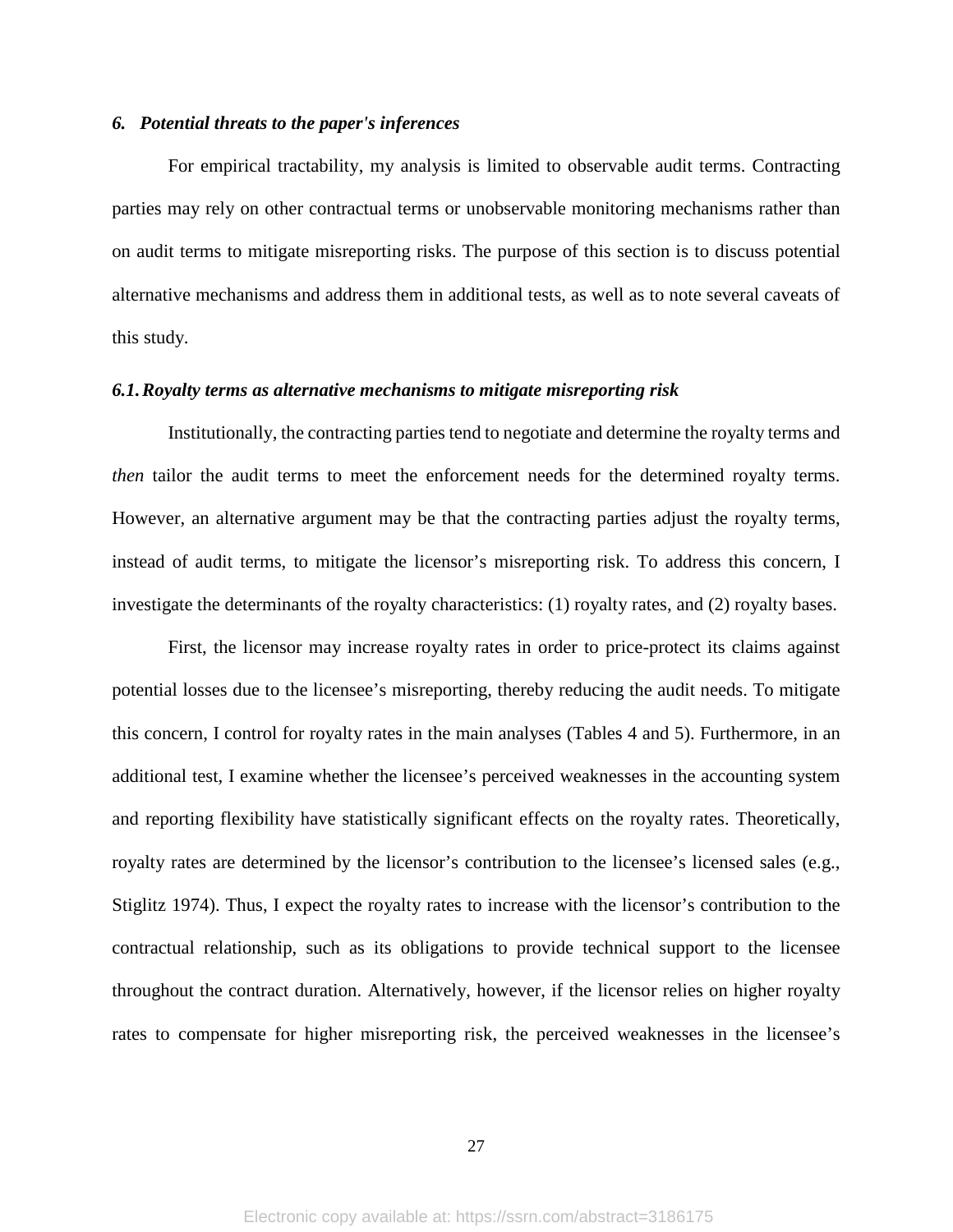accounting systems and reporting flexibility should lead to greater royalty rates. I test this alternative argument using the following model:

*RoyaltyRates* = 
$$
\alpha + \beta_1
$$
*PerceivedAcctWeakness* +  $\beta_2$ *ReportFlexibility* (2)

$$
+\beta_{3} SelfEnforceIncentive + \lambda ContractChar + \gamma OtherControls + \epsilon
$$

where the dependent variable is either *Royalty Rates*. I measure *Perceived Acct Weaknesses* as either *Non-Big N Financial Auditor* or *Industry Non-Specialist Financial Auditor* (See Section 3.3.1.)*.* I measure *Reporting Flexibility* by using the number of deductible items (See Section 3.3.2.).

Second, the contracting parties may adjust the royalty bases (i.e., number of deductible items) to limit the licensee's reporting flexibility and reduce the misreporting risk. Prior theoretical research suggests that the extent of allowed deductibles (i.e., cost sharing) for royalties is motivated by risk sharing considerations (i.e., sharing uncertainty in environment changes) (e.g., Braverman and Stiglitz 1986; Allen and Lueck 1995 & 1999). I expect that the extent of cost sharing is greater when the contractual relationships are exposed to greater uncertainty. Alternatively, however, if the contracting parties reduce the number of deductible items in the royalty base to reduce misreporting risk, the perceived weaknesses in the licensee's accounting systems should lead to fewer deductible items in the royalty base. In order to test this alternative argument, I investigate whether the independent variables of interest in this study have an impact on the royalty bases, using the following model:

*RoyaltyBase* = 
$$
\alpha + \beta_1
$$
*PerceivedAcctWeakness* +  $\beta_2$ *SelfEnforceIncentive* (3)

+  $\lambda$ ContractChar +  $\gamma$ OtherControls +  $\epsilon$ 

where the dependent variable is *Number of Deductible Items*. I measure *Perceived Acct Weaknesses* as either *Non-Big N Financial Auditor* or *Industry Non-Specialist Financial Auditor*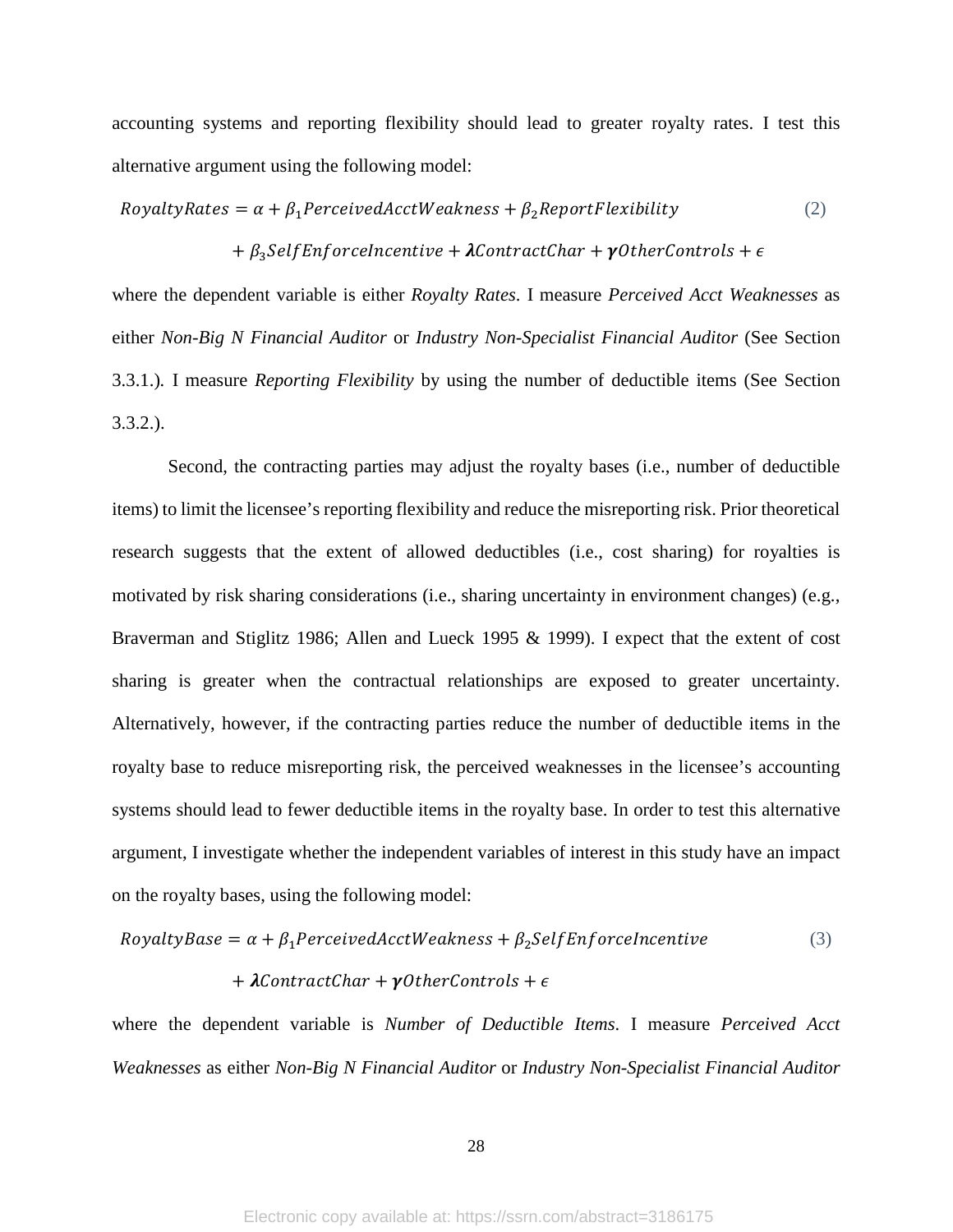(See Section 3.3.1.)*.* I use three distinct measures for *Self Enforce Incentive*: *Exclusive License*, *Worldwide license* and *Duration until Patent Expiration* (See Section 3.3.3.).

In Table 6, I report the determinants of *Royalty Rate* and *Number of Deductible Items.* Panel A shows results from estimating equation (2). I find little evidence that the licensor's misreporting risk has first-order effects on *Royalty Rate;* perceived accounting system weaknesses are statistically insignificantly related to *Royalty Rate*. The coefficient on the licensee's reporting flexibility is also insignificant. However, I find that the licensee pays lower royalty rates (i.e., retains greater portions of the sales) when the licensee's product market is exposed to greater volatility, or when the contract has a long duration. [29](#page-29-0) Supporting the prior theory, I also find that the licensor's obligations to provide technology support to the licensee increase royalty rates. This finding is consistent with the royalty rates capturing the licensor's relative contribution to the contractual relationship (e.g., Lafontain and Reynaud 2002).

Panel B of Table 6 reports the determinants of *Number of Deductible Items*, showing results from estimating equation (3). I find no evidence that perceived accounting system weaknesses have first-order impact on the royalty bases (i.e., *Number of Deductible Items).* However, I find that *Worldwide License*, *Duration until Patent Expiration* (i.e., long contract duration) and *Licensee Volatility* are positively correlated with the number of deductible items. To the extent worldwide sales, long contractual durations, and volatile business environments are exposed to greater future uncertainty, these findings are consistent with the theoretical prediction that greater future uncertainty leads to the greater extent of cost sharing (e.g., Allen and Lueck 1995 & 1999).

 $\overline{\phantom{a}}$ 

<span id="page-29-0"></span> $29$  A potential explanation for this finding is that lower royalty rates allow the licensee to retain greater residual claims and thereby can serve as an incentive mechanism (Lafontain and Reynaud 2002). To the extent that long-term contracts are associated with higher levels of relationship-specific investments by the licensee (e.g., Joskow 1988), lower royalty rates can provide additional incentives for the licensee to make relationship-specific investments.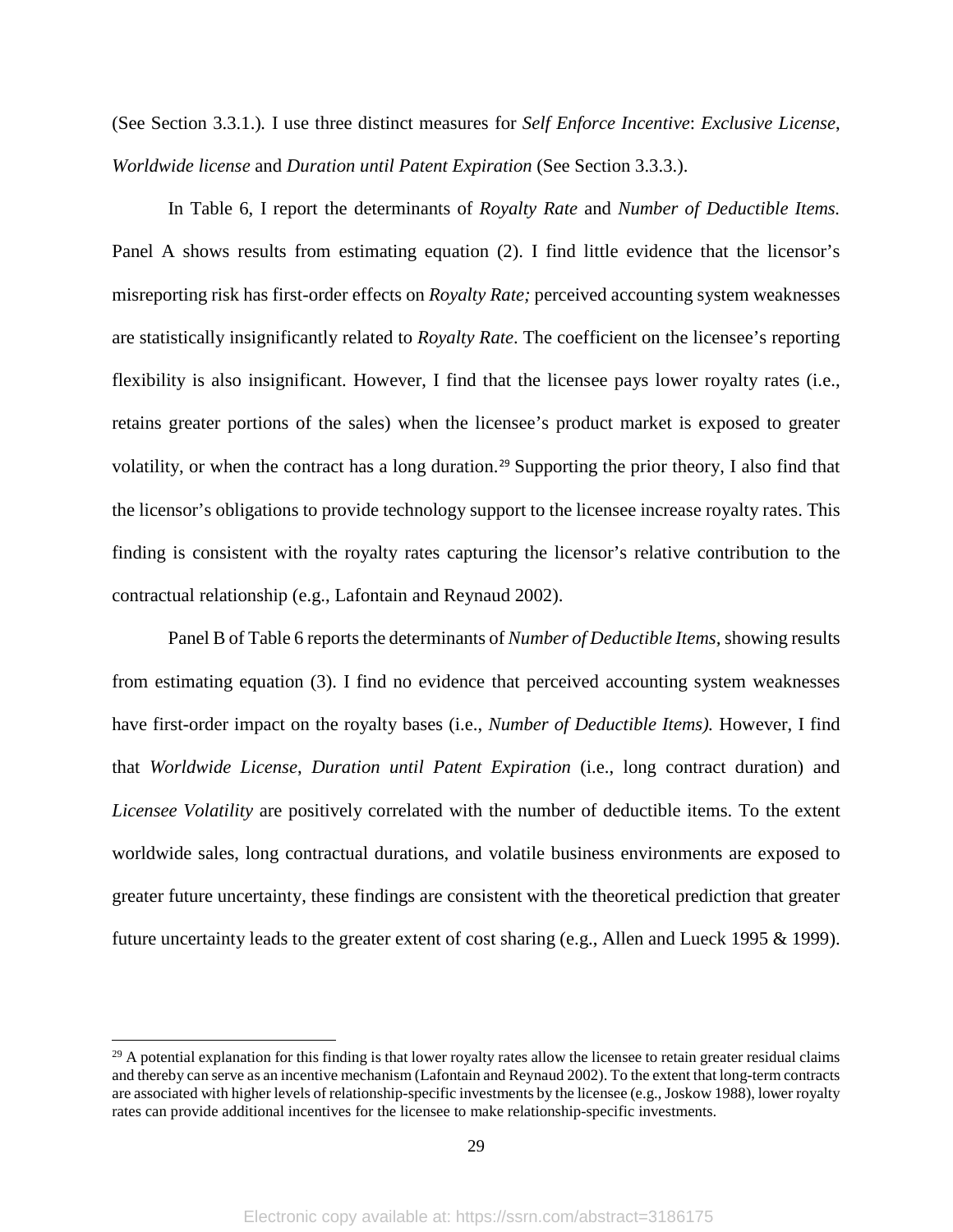Overall, while the determinants of royalty characteristics are largely consistent with prior theoretical predictions, I do not find evidence supporting the potential alternative argument that royalty terms are used to mitigate the licensor's misreporting risk. [30](#page-30-0)

## *6.2.Implicit contractual terms*

 $\overline{\phantom{a}}$ 

The contractual settings have potential limitations because the contracting parties may rely on implicit terms that are not observable in the contracts. Alternatively, unobservable monitoring mechanisms might substitute for explicit audit provisions. Although it is impossible to fully account for all implicit terms, I test for a potential mechanism that the licensors may use to put pressure on the licensees to improve their reporting quality: a change in financial auditors prior to signing the contracts. To test this potential mechanism, I investigate the licensees' likelihood of changing their financial auditors prior to entering the contracts, relative to other firms in the same industry-year. In subsequent tests, I also examine the likelihood of auditor changes among a subsample of licensee firms with big N financial auditors.

In Table 7, I report the difference in mean likelihoods of changing financial auditors prior to entering the contracts. In Panel A, I find little evidence that licensee firms are more likely to change their auditors than other firms in the same industry-year. In Panel B, I restrict the analysis to a subsample of firms with big N financial auditors at the time of entering the contracts.<sup>[31](#page-30-1)</sup> I find statistically insignificant differences in the licensees' likelihood of changing their financial

<span id="page-30-0"></span><sup>&</sup>lt;sup>30</sup> Nevertheless, given that there is no exogenous variation in the royalty characteristics nor any other contractual terms, I acknowledge that these additional analyses fall short of addressing endogeneity concerns due to the simultaneous nature of contract negotiation. I also recognize that there might be potential sample selection biases because a contract is included in my sample if it meets the materiality requirements under Regulation S-K, has non-missing financial data, and has unredacted audit terms. In addition, I do not observe failed negotiations or contracts among privatelyheld firms. Thus, the sample in this study may not be representative of the population of technology license agreements, and the findings should therefore be interpreted with these caveats in mind.

<span id="page-30-1"></span> $31$  Throughout the study, I measure all the variables for the licensee's firm characteristics, including financial auditor characteristics, in the year prior to entering into the contract. For consistency, I use a subsample of licensees that have big N financial auditors one year prior to signing the contract (i.e., at t-1). However, for robustness, I repeat the analysis using a subsample of firms with big N auditors in the year of contract and find similar results.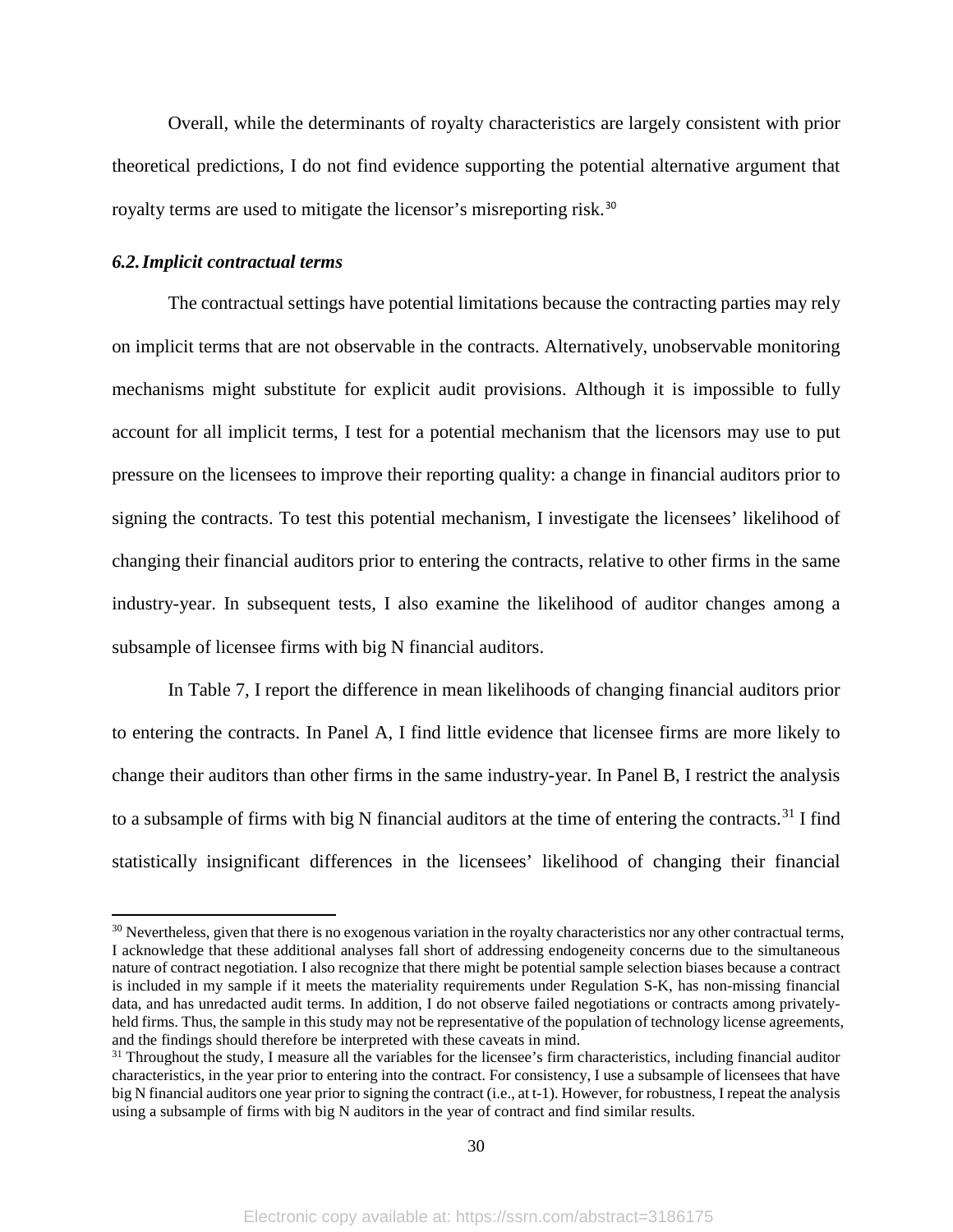auditors prior to signing the contracts. Overall, I do not find evidence supporting the alternative argument that licensors demand financial auditor changes as an implicit enforcement mechanism.<sup>[32](#page-31-0)</sup>

# *6.3. Bargaining power*

Another threat to my inferences is the potential effects of bargaining power. Although my main tests include the licensee's firm size (*Licensee Size)* and whether the licensee and licensor belong to the same industry (*Same Industry)* to partially control for bargaining power, I perform additional analyses to mitigate concerns related to bargaining power. I include a proxy for bargaining power that increases in value as the licensor's relative size increases. In Table 8, I find results consistent with the main results from Sections 5.1 and 5.2 after explicitly controlling for bargaining power.

In addition, the bargaining power between the licensor and licensee may change as they engage in repeated transactions. However, given that I can only assess *material* agreements disclosed in SEC filings, I cannot observe all repeated contracts. Only 42 contracts out of 975 sample contracts include repeated licensor-licensee pairs. I drop these contracts with repeated licensor-licensee pairs and repeat the main analyses estimated from Eq (1). I find consistent results (untabulated). I also find consistent results when I cluster standard errors by repeated licensors and licensees.

# *7. Conclusions*

 $\overline{\phantom{a}}$ 

This paper examines how perceived weaknesses in the licensee's accounting system, reporting flexibility, and incentives to self-enforce influence the design of two key audit terms in technology licensing contracts—(1) scope of audit rights, and (2) penalties for negative audit

<span id="page-31-0"></span> $32$  Nevertheless, I acknowledge the caveats of this study that other implicit, unobservable terms may still substitute for the explicit audit terms.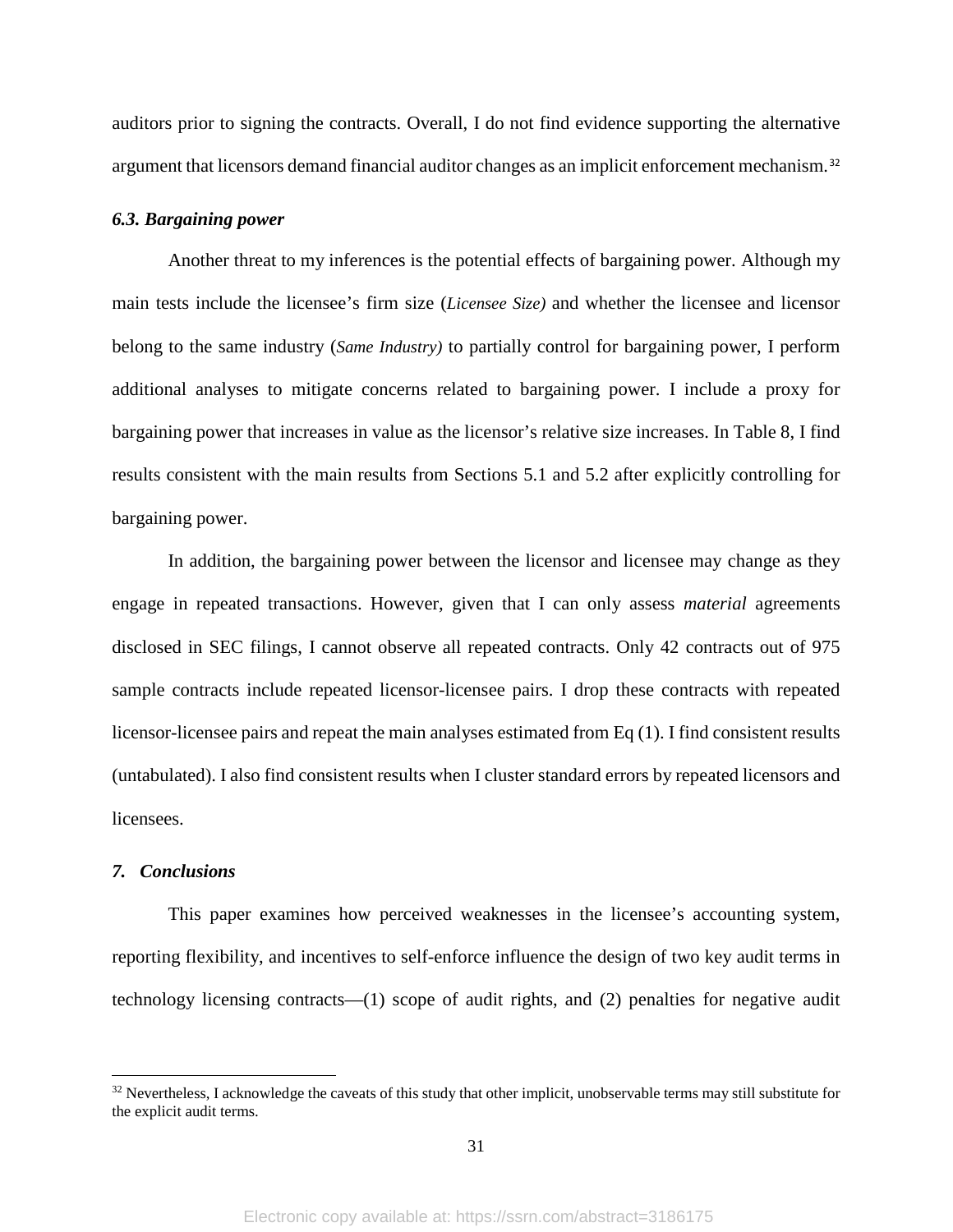results. This paper shows that perceived weaknesses in the licensee's accounting system lead to broader audit rights and lower reliance on penalties. These findings are consistent with licensors demanding broader audit rights and relying less on penalty terms, when licensees' accounting systems are perceived to be less reliable and produce more *unintentional* errors. When the licensee has high reporting flexibility due to the inclusion of more allowed deductibles, penalties are more likely to be used as a deterrent, while broader audit rights that increase the threat of more frequent, intrusive audits are less likely to be employed. These findings are consistent with penalties being more cost-effective deterrents to *intentional* misreporting. I also show that licenses covering more territory and having longer durations are associated with less stringent audit scope terms, consistent with the self-enforcement theory that the higher opportunity cost of early termination associated with greater expansion opportunities induces the licensee to self-enforce, thereby reducing the licensor's need for audits. These results are not driven by the licensors priceprotecting themselves against the misreporting risk via higher royalty rates. Overall, my findings suggest that audit scope and penalties can improve contracting efficiency differentially, depending upon the contractual parties' concerns regarding unintentional and intentional misreporting.

The evidence in this paper highlights that external verifiability of accounting information can serve an important role in intangible asset transactions, such as technology licensing. Firms can reduce the *ex ante* risk of undercharging or overpaying for intangibles by allowing the future realized value to determine the payment terms (i.e., royalties). Taking advantage of external verifiability of accounting information, firms can rely on disaggregated accounting proxies to capture the realized value of the intangibles and design the audit terms to enforce the accuracy of the accounting-based payments. Consequently, the reliability of accounting systems is an important factor in negotiating and facilitating these intangible asset transactions. I also provide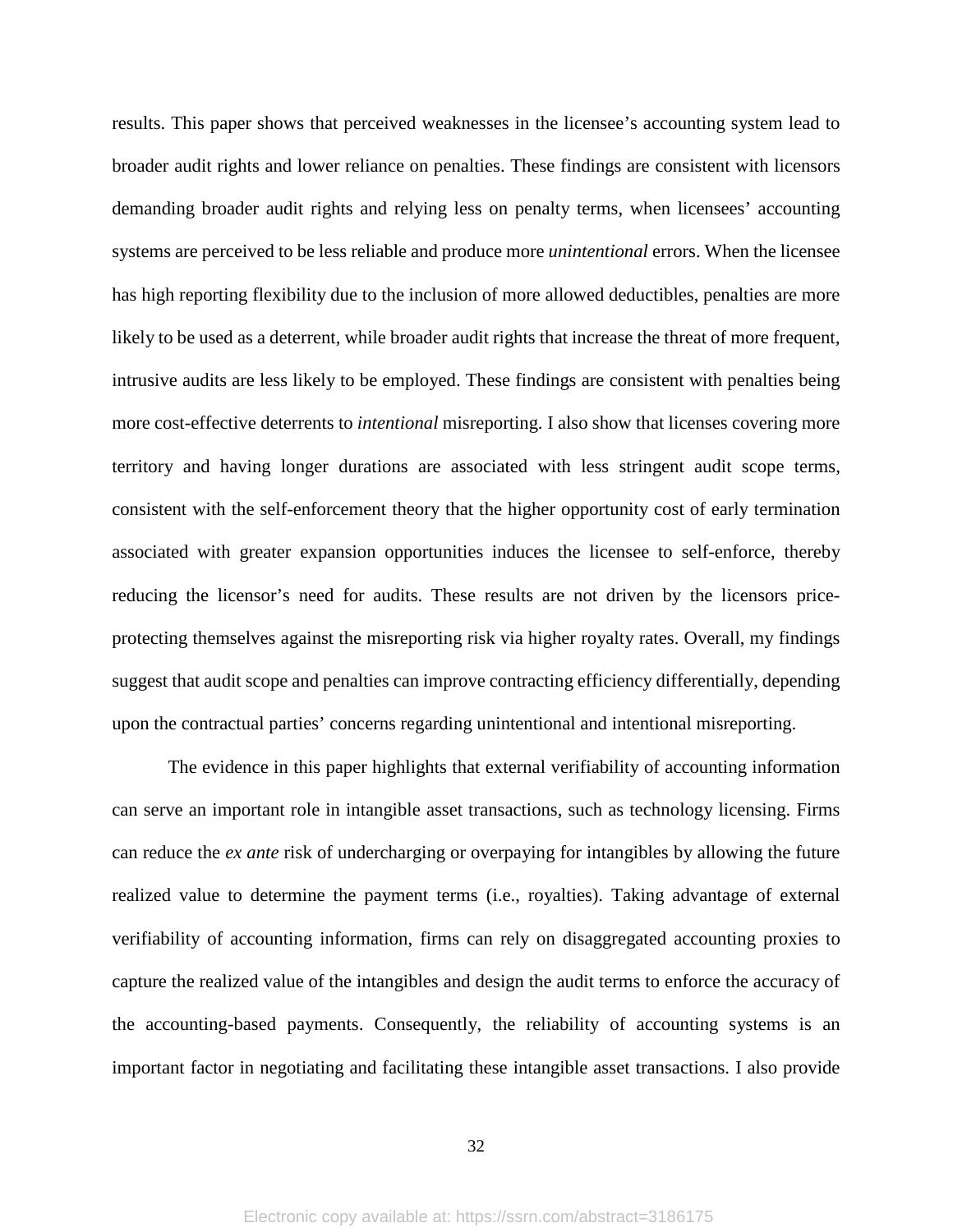evidence that penalty terms, in addition to audit scope, can be used to mitigate accounting-related information asymmetry problems. Taken together, these results highlight how accounting information and auditing can facilitate contracting on intangible assets.

Although my study focuses on technology licensing agreements, a combination of accounting-based royalties and contractual audit terms is commonly used in many contracts involving intellectual properties or transfer of intangible properties. For example, royalty terms are often used in transacting on trademarks, book publishing, music, film, and software—all of which can be protected under intellectual property laws. In these royalty-based contracts, contractual audit terms are ubiquitous enforcement terms. In addition, franchise contracts are another type of agreements that rely on sales-based royalty and audit terms because the intangible assets (e.g., brand name and know-hows of franchisors) involved in the transactions create contracting problems (Lafontaine and Raynaud, 2002). To the extent that the combination of accounting-based royalties and contractual audit terms is used to mitigate contractual hazards associated with intangible assets, I expect my results to generalize beyond technology licensing settings.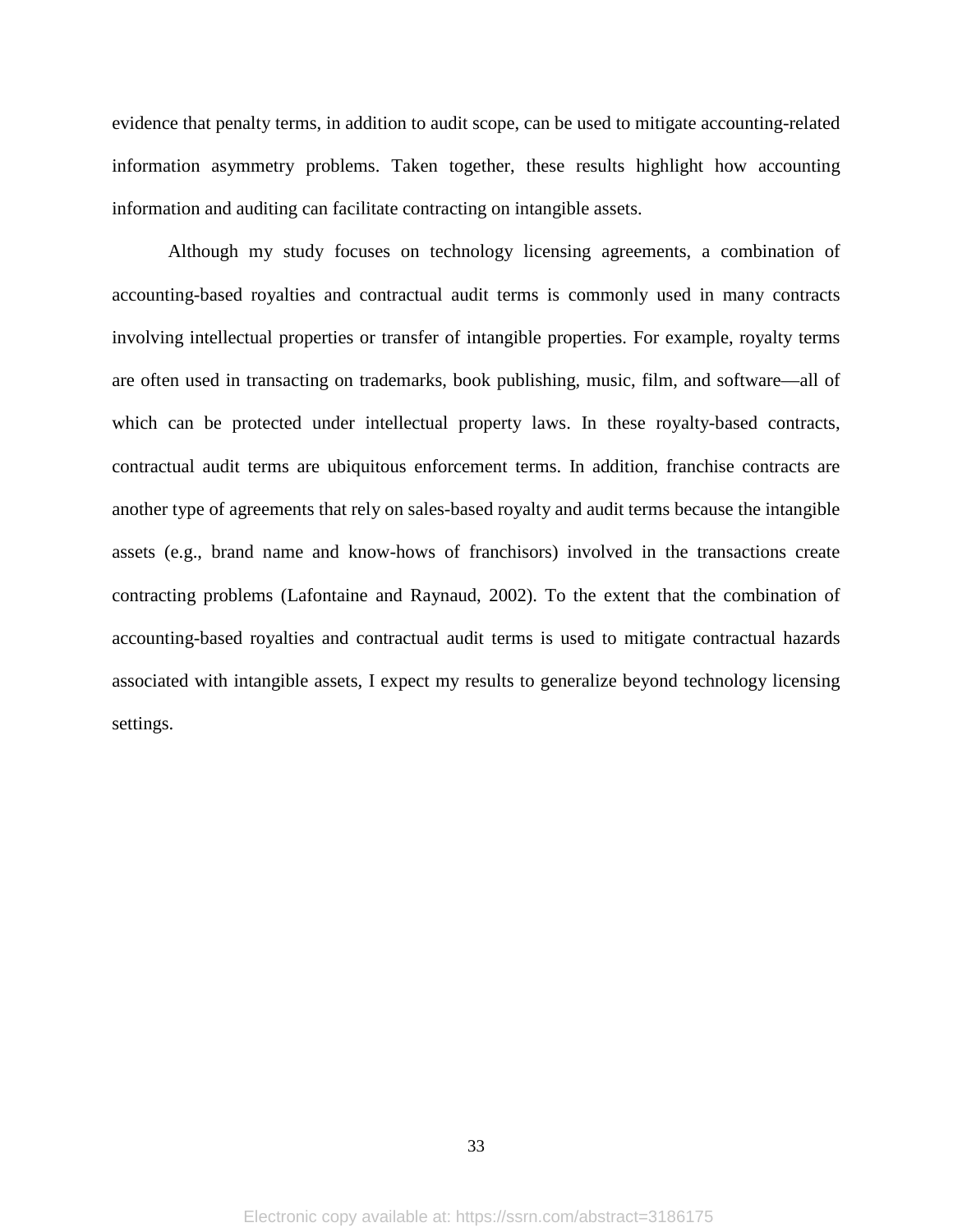#### **References**

- Allen, Douglas W., and Dean Lueck. "Risk preferences and the economics of contracts." The American Economic Review 85.2 (1995): 447-451.
- Allen, Douglas W., and Dean Lueck. "The role of risk in contract choice." Journal of Law, Economics, and Organization 15.3 (1999): 704-736.
- Arora, A., & Fosfuri, A. (2003). Licensing the market for technology. *Journal of Economic Behavior and Organization*, *52*(2), 277–295.
- Autrey, R. L., & Sansing, R. (2014). Licensing Intellectual Property With Self-Reported Outcomes. *Journal of Accounting, Auditing & Finance*, *29*(3), 260–277.
- Ball, R., Bushman, R. M., & Vasvari, F. P. (2008). The debt-contracting value of accounting information and loan syndicate structure. *Journal of Accounting Research*, *46*(2), 247–287.
- Barclay, M. J., & Smith, C. W. (1995). The Maturity Structure of Corporate Debt. *The Journal of Finance*, *50*(2), 609–631.
- Becker, G. S. (1968). Crime and Punishment: an Economic Approach. In *The Economic Dimensions of Crime* (pp. 13–68). London: Palgrave Macmillan UK.
- Bedard, J. C., & Johnstone, K. M. (2004). Earnings manipulation risk, corporate governance risk, and auditors' planning and pricing decisions. *Accounting Review*, *79*(2), 277–304.
- Bessy, C., Brousseau, E., & Saussier, S. (2002). The Diversity of Technology Licensing Agreements. Working Paper.
- Bharath, S. T., Sunder, J., & Sunder, S. V. (2008). Accounting quality and debt contracting. *Accounting Review*, *83*(1), 1–28.
- Block, M. K., & Sidak, J. G. (1979). The Cost of Antitrust Deterrence: Why Not Hang a Price Fixer Now and Then. *Georgetown Law Journal*, *68*.
- Bousquet, A., Cremer, H., Ivaldi, M., & Wolkowicz, M. (1998). Risk sharing in licensing. *International Journal of Industrial Organization*, *16*(5), 535–554.
- Caves, R. E., Crookell, H., & Killing, J. P. (2009). The imperfect market for technology licenses. *Oxford Bulletin of Economics and Statistics*, *45*(3), 249–267.
- Christensen, H. B., & Nikolaev, V. V. (2012). Capital versus performance covenants in debt contracts. *Journal of Accounting Research*, *50*(1), 75–116.
- Costello, A. M. (2013). Mitigating incentive conflicts in inter-firm relationships: Evidence from long-term supply contracts. *Journal of Accounting and Economics*, *56*(1), 19–39.
- Costello, A. M., & Wittenberg-Moerman, R. (2011). The Impact of Financial Reporting Quality on Debt Contracting: Evidence from Internal Control Weakness Reports. *Journal of Accounting Research*, *49*(1), 97–136.
- DeFond, M., & Zhang, J. (2014). A review of archival auditing research. *Journal of Accounting and Economics*, *58*(2–3), 275–326.
- Demerjian, P. R. (2007). Financial Ratios and Credit Risk: The Selection of Financial Ratio Covenants in Debt Contracts. Working Paper.
- Demerjian, P. R. (2011). Accounting standards and debt covenants: Has the "balance sheet approach" led to a decline in the use of balance sheet covenants? *Journal of Accounting and Economics*, *52*(2–3), 178–202.
- Felix, Jr., W. L., Gramling, A. A., & Maletta, M. j. (2001). The Contribution of Internal Audit as a Determinant of External Audit Fees and Factors Influencing This Contribution. *Journal of Accounting Research*, *39*(3), 513–534.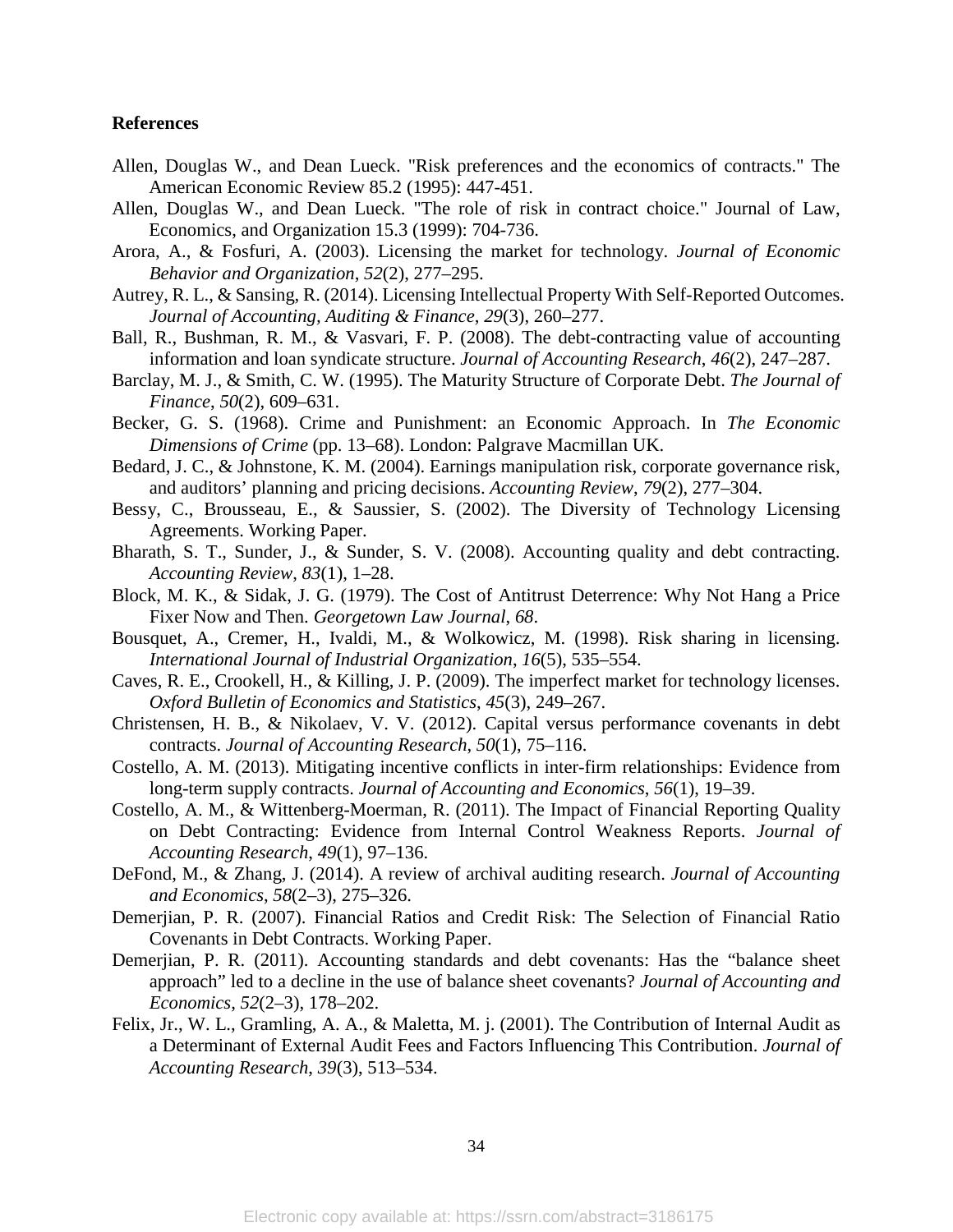- Frankel, R. M., & Litov, L. P. (2007). Financial Accounting Characteristics and Debt Covenants. *SSRN Electronic Journal*, 1–44.
- Gallini, N. T., & Wright, B. D. (1990). Technology Transfer under Asymmetric Information. *The RAND Journal of Economics*, *21*(1), 147–160.
- Gibbs, J. P. (1968). Crime, Punishment, and Deterrence. *The Southwestern Social Science Quarterly*, *48*, 515–530.
- Gompers, P., & Lerner, J. (1996). The Use of Covenants: An Empirical Analysis of Venture Partnership Agreements. *The Journal of Law and Economics*, *39*(2), 463–498.
- Hogan, C. E., & Wilkins, M. S. (2008). Evidence on the audit risk model: Do auditors increase audit fees in the presence of internal control deficiencies? *Contemporary Accounting Research*, *25*(1), 219.
- Houston, R. W., Peters, M. F., & Pratt, J. H. (1999). The Audit Risk Model, Business Risk and Audit‐Planning Decisions. *The Accounting Review*, *74*(3), 281–298.
- Jackson, B., & Jones, S. (1985). Salience of tax evasion penalties versus detection risk. *Journal of the American Taxation Association*.
- Joskow, P. L. (1987). Contract Duration and Relationship-Specific Investments: Empirical Evidence from Coal Markets. *The American Economic Review*, *77*(1), 168–185.
- Kamien, M. I. (1992). Patent licensing. In *Handbook of Game Theory with Economic Applications* (pp. 331–354).
- Kamien, M. I., Oren, S. S., & Tauman, Y. (1992). Optimal licensing of cost-reducing innovation. *Journal of Mathematical Economics*, *21*(5), 483–508.
- Kamien, M. I., & Tauman, Y. (1986). Fees Versus Royalties and the Private Value of a Patent. *Quarterly Journal of Economics*, *101*(January 1984), 471–491.
- Katz, M. L., & Shapiro, C. (1986). How to license intangible property. *Quarterly Journal of Economics*, *101*(3), 567–589.
- Keller, G. H., Ferguson, S. M., & Pan, P. (2003). Monitoring of Biomedical License Agreements: A Practical Guide. *Pharmaceutical Development and Regulation*, *1*(3), 191–203.
- Klein, B., & Leffler, K. B. (1981). The Role of Market Forces in Assuring Contractual Performance. *The Journal of Political Economy*, *89*(4), 615–641.
- Klein, B., & Murphy, K. M. (1988). Vertical Restraints as Contract Enforcement Mechanisms. *The Journal of Law and Economics*, *31*(2), 265–297.
- Klepper, S., & Nagin, D. (1989). The deterrent effect of perceived certainty and severity of punishment revisited. *Criminology*, *27*(4), 721–746.
- Lafontaine, F., & Raynaud, E. (2002). *The Role of Residual Claims and Self-Enforcement in Franchise Contracting*. *National Bureau of Economic Research Working Paper Series* (Vol. No. 8868).
- Lafontaine, F., & Raynaud, E. (2002). *Residual Claims and Self-Enforcement as Incentive Mechanisms in Franchise Contracts: Substitutes or Complements? In The Economics of Contracts: Theories and Applications*.
- Lisowsky, P., & Minnis, M. (2017). Accounting Choices and Capital Allocation: Evidence from Large Private U.S. Firms. Working Paper.
- Macho-Stadler, I., Martinez-Giralt, X., & David Pérez-Castrillo, J. (1996). The role of information in licensing contract design. *Research Policy*, *25*(1), 43–57.
- Messier, W. F., & Schneider, A. (1988). A Hierarchical Approach To The External Auditor'S Evaluation Of The Internal Auditing Function. *Contemporary Accounting Research*, 4(2), 337–353.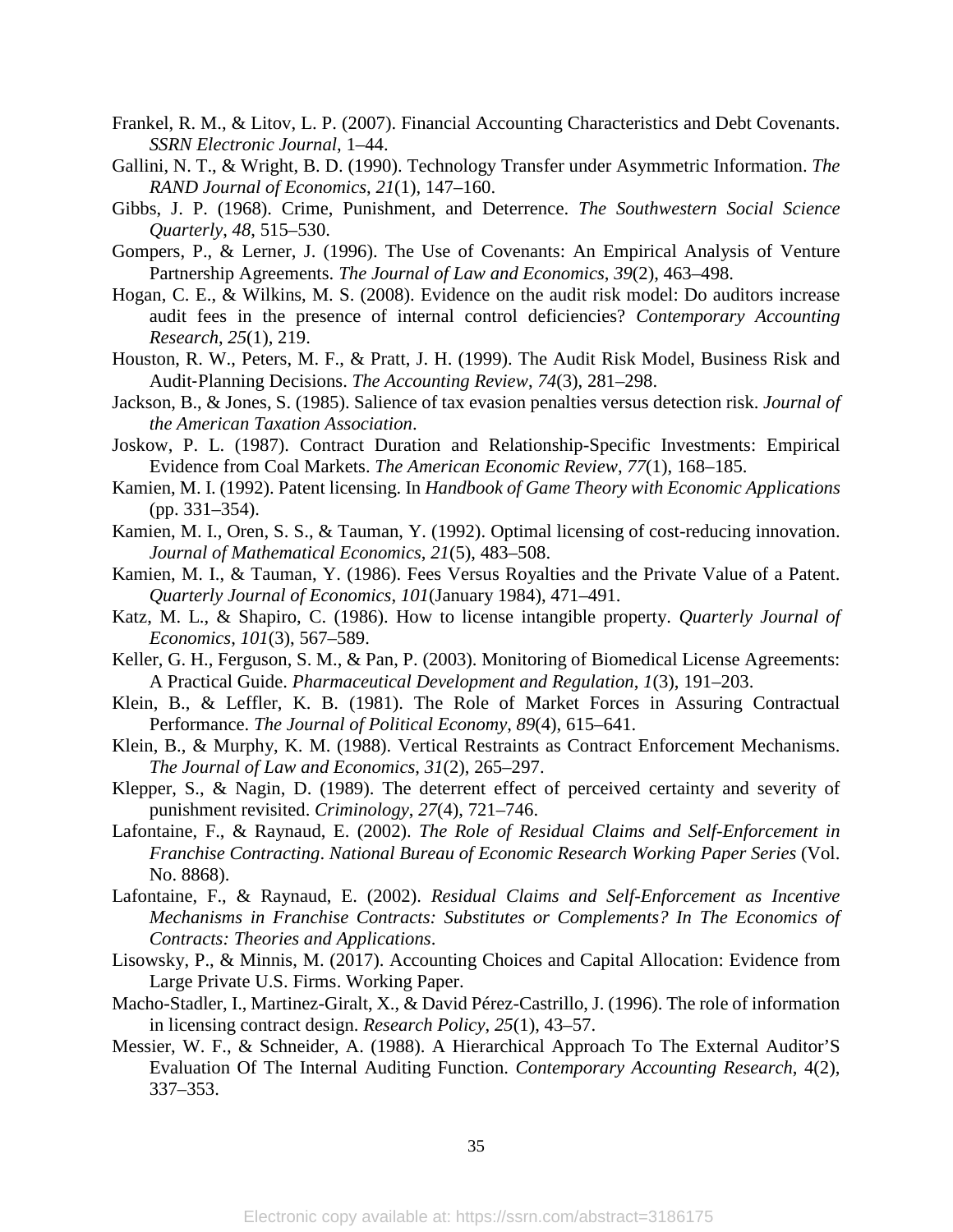- Meza, D., & Mariano S. "Exclusive contracts foster relationship‐specific investment." *The RAND Journal of Economics* 38.1 (2007): 85-97.
- Mock, T. J., & Wright, A. M. (1999). Are Audit Program Plans Risk‐Adjusted? *AUDITING: A Journal of Practice & Theory*, *18*(1), 55–74.
- Nikolaev, V. V. (2010). Debt covenants and accounting conservatism. *Journal of Accounting Research*, *48*(1), 137–175.
- O'Keefe, T. B., Simunic, D. A., & Stein, M. T. (1994). The Production of Audit Services: Evidence from a Major Public Accounting Firm. *Journal of Accounting Research*, *32*(2), 241.
- Parr, R. L., & Smith, G. V. (2005). Intellectual property: valuation, exploitation, and infringement damages. John Wiley & Sons.
- Polinsky, A. M., & Shavell, S. (2000). The Economic Theory of Public Enforcement of Law. *Journal of Economic Literature*, *38*(1), 45–76.
- Rostoker, M. D. (1983). A Survey of Corporate Licensing. *IDEA: The Journal of Law and Technology*, *24*.
- Samuels, D. (2017). Customer monitoring of internal information processes and firms' external reporting. Working Paper.
- Shapiro, C., & Katz, M. L. (1986). Product Compatibility Choice in a market with Technological Progress. *Oxford Economic Papers, New Series, Supplement: Strategic Behaviour and Industrial Competition*, *38*, 146–165.
- Simunic, D. A. (1980). The Pricing of Audit Services: Theory and Evidence. *Journal of Accounting Research*, *18*(1), 161.
- Stewart, D., & Byrd, B. (2007). The Magnitude and Meaning of Royalty Misreporting (2007 Update).
- Stewart, D., Lambdin, D., & Farrell, M. (2017). The Magnitude and Meaning of Royalty Misreporting.
- Stiglitz, J. E. Incentives and risk sharing in sharecropping*. The Review of Economic Studies* 41.2 (1974): 219-255.
- Sufi, A. (2007). Information asymmetry and financing arrangements: Evidence from syndicated loans. *Journal of Finance*, *62*(2), 629–668.
- Taylor, C. T., & Silberston, Z. A. (1973). *The Economic Impact of the Patent System: A Study of the British Experience*. Cambridge University Press.
- Teece, D. J., & Pisano, G. (1994). The Dynamic Capabilities of the Firm. *Industrial and Corporate Change*, *3*, 538–556.
- Telser, L. G. (1980). A Theory of Self-Enforcing Agreements. *The Journal of Business*, *53*(1), 27– 44.
- Thursby, J. G., Jensen, R., & Thursby, M. C. (2001). Objectives, Characteristics and Outcomes of University Licensing: A Survey of Major U.S. Universities. *The Journal of Technology Transfer*, *26*(1/2), 59–72.
- Tittle, C. R. (1969). Crime rates and legal sanctions. *Social Problems*, *16*(4), 409–423.
- Verbraeken, E. (2011). Royalty Clauses Royalty Clauses Drafting Of Royalty Clauses: 30 Ways To Head For Windfall Or Pitfall. *Les Nouvelles*.
- Williamson, O. E. (1985). *The Economic Intstitutions of Capitalism*. New York: The Free Press.
- World Trade Organization (2014). International Trade Statistics 2014. Retrieved from https://www.wto.org/english/res\_e/statis\_e/its2014\_e/its14\_toc\_e.htm.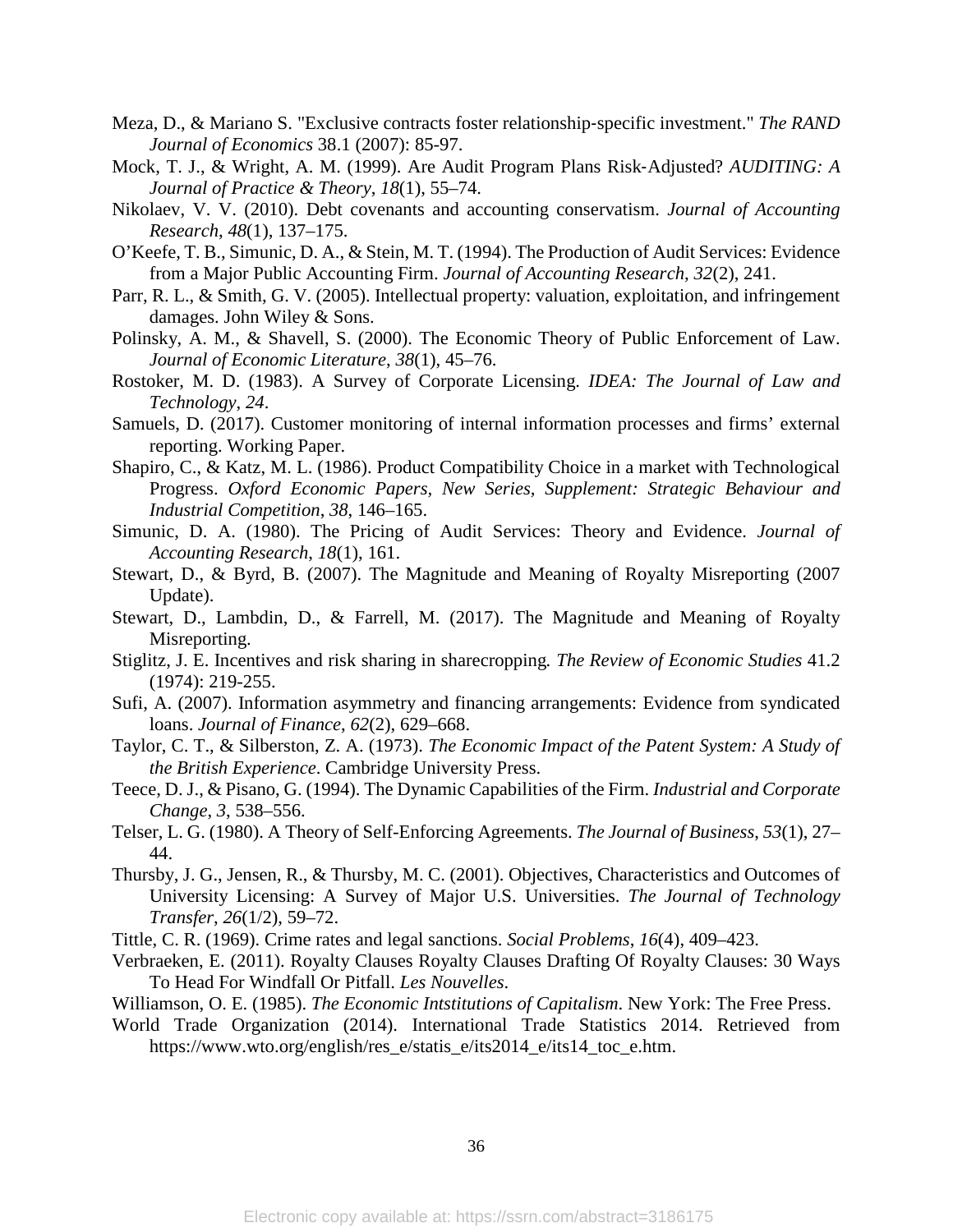# **Appendix A. Data definition**

# **Audit characteristics**

| Length of Auditable<br>Periods | The number of months required of the licensee to retain relevant<br>documents for audit purposes.                                                                                               |
|--------------------------------|-------------------------------------------------------------------------------------------------------------------------------------------------------------------------------------------------|
| <b>Unrestricted Audits</b>     | An indicator variable equal to one if the contract specifies that the<br>licensors are unrestricted to a certain number of audits per year, zero if<br>there is some restriction.               |
| <b>Audit Fee Penalties</b>     | An indicator variable equal to one if the contract specifies that the<br>licensors can charge the audit fee to the licensees upon detecting<br>material errors, zero otherwise.                 |
| <b>Interest Penalties</b>      | An indicator variable equal to one if the contract specifies that the<br>licensor can impose on the licensees interest penalties for<br>underpayments detected during an audit, zero otherwise. |

# **Contract characteristics**

| Contract characteristics                   |                                                                                                                                                                      |
|--------------------------------------------|----------------------------------------------------------------------------------------------------------------------------------------------------------------------|
| Royalty %                                  | Royalty rates.                                                                                                                                                       |
| <b>Material to Licensee</b>                | An indicator variable equal to one if the contract meets the licensee's<br>materiality threshold to file the contract with the SEC, zero otherwise.                  |
| <b>Exclusive License</b>                   | An indicator variable equal to one if the contract specifies that the<br>licensor grants an exclusive license to the licensee, zero otherwise.                       |
| Worldwide License                          | An indicator variable equal to one if the contract specifies that the<br>licensor grants a worldwide license to the licensee, zero otherwise.                        |
| Licensor's Tech Support                    | An indicator variable equal to one if the contract specifies that the<br>licensee may request technical support from the licensor when<br>necessary, zero otherwise. |
| <b>Duration until Patent</b><br>Expiration | An indicator variable equal to one if the contract duration is until<br>expiration of patents, zero otherwise.                                                       |
| Number of Deductible<br><i>Items</i>       | The number of deductible items allowed in royalty calculation.                                                                                                       |

# **Firm characteristics**

| Licensee Size                                              | The licensee's total assets in the year prior to entering into the<br>contract.                                                                                       |
|------------------------------------------------------------|-----------------------------------------------------------------------------------------------------------------------------------------------------------------------|
| <i>Licensee Volatility</i>                                 | The standard deviation of the Licensee's EBITDA scaled by total<br>assets over the five year period prior to entering into the contract.                              |
| Non-Big N Financial<br>Auditor                             | An indicator variable equal to one if the firm's financial auditor is not<br>one of the big N auditors in the year prior to entering the contract, zero<br>otherwise. |
| <b>Industry Non-Specialist</b><br><b>Financial Auditor</b> | Auditors are non-specialists if they audit less than 30 percentage of the<br>market in the year prior to entering the contract.                                       |
| Same Industry                                              | An indicator variable equal to one if the Licensor and Licensees are in<br>the same industry (Fama-French 12 Industry), zero otherwise.                               |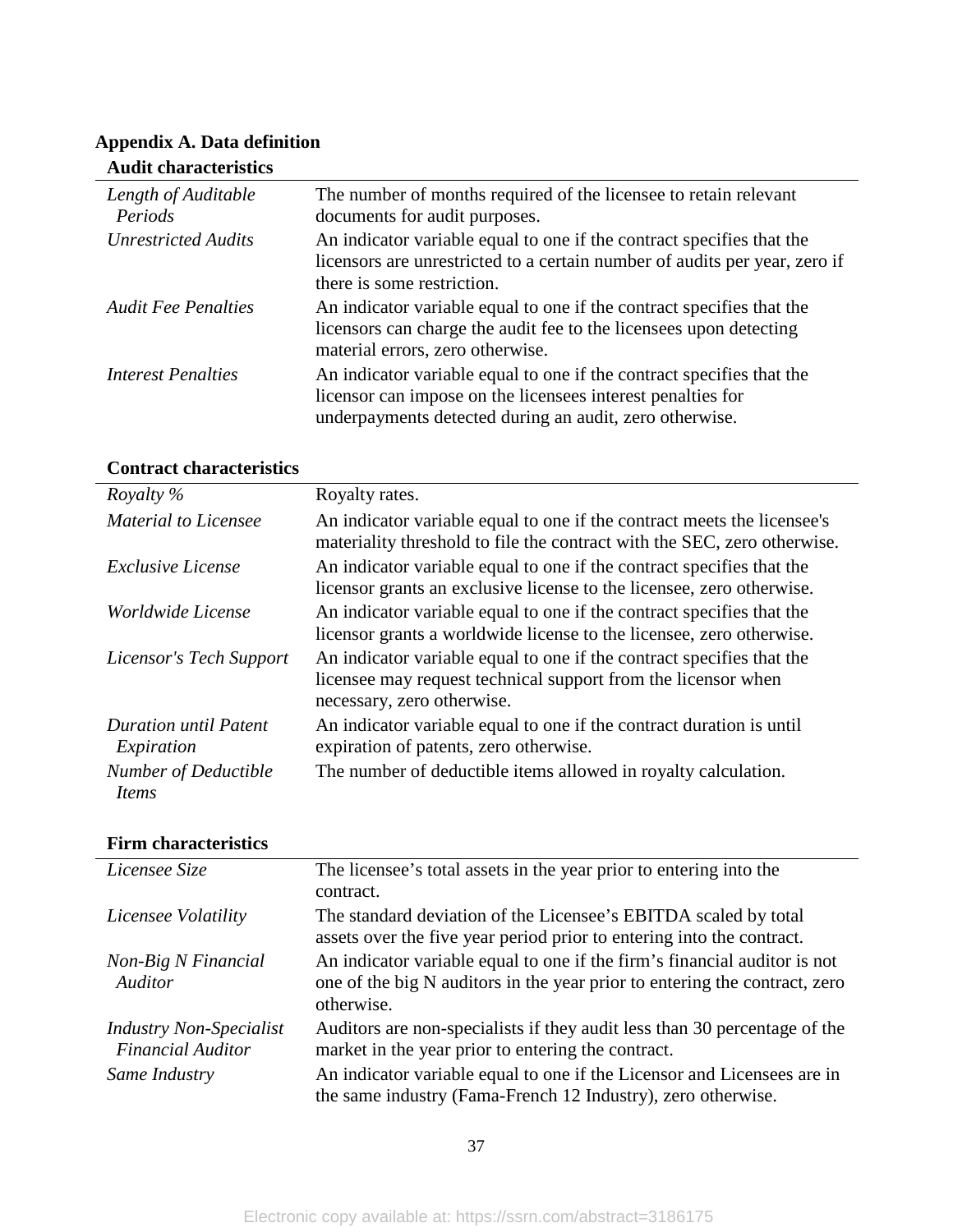| <b>Product Market Fluidity</b> | A measure of firm-level competitive threats based on the description<br>of firms' product space and rival moves in their 10-K's developed by<br>Hoberg et al. (2014). The measure is available on                                                                                                                 |
|--------------------------------|-------------------------------------------------------------------------------------------------------------------------------------------------------------------------------------------------------------------------------------------------------------------------------------------------------------------|
|                                | http://hobergphillips.usc.edu/industryconcen.htm/.                                                                                                                                                                                                                                                                |
| <b>Bargaining Power</b>        | A discrete variable takes a value of zero if the licensor is a non-<br>corporate entity or a privately-held company; one if the asset size<br>difference between the licensor and licensee is below the median; and<br>two if the asset size difference between the licensor and licensee is<br>above the median. |

# **Variables used in Appendix C**

| Assets - Total                                     | Total assets.                                                                                                                                                                           |
|----------------------------------------------------|-----------------------------------------------------------------------------------------------------------------------------------------------------------------------------------------|
| Lev                                                | Long term debt plus short term debt, scaled by total assets.                                                                                                                            |
| <b>ROA</b>                                         | Return on assets, measured as income before extraordinary items<br>scaled by total assets.                                                                                              |
| <b>Fixed Assets</b>                                | Property, plant and equipment (net), scaled by total assets.                                                                                                                            |
| R&D                                                | Research and development expenses.                                                                                                                                                      |
| COGS/Sales                                         | Cost of goods sold, scaled by sales.                                                                                                                                                    |
| Financial (Big $N$ )<br>Auditor Change $[t-i,t-1]$ | An indicator variable that takes a value of one if the firm changed its<br>(big N) financial auditors between $i$ years and one year prior to<br>entering the contract; zero otherwise. |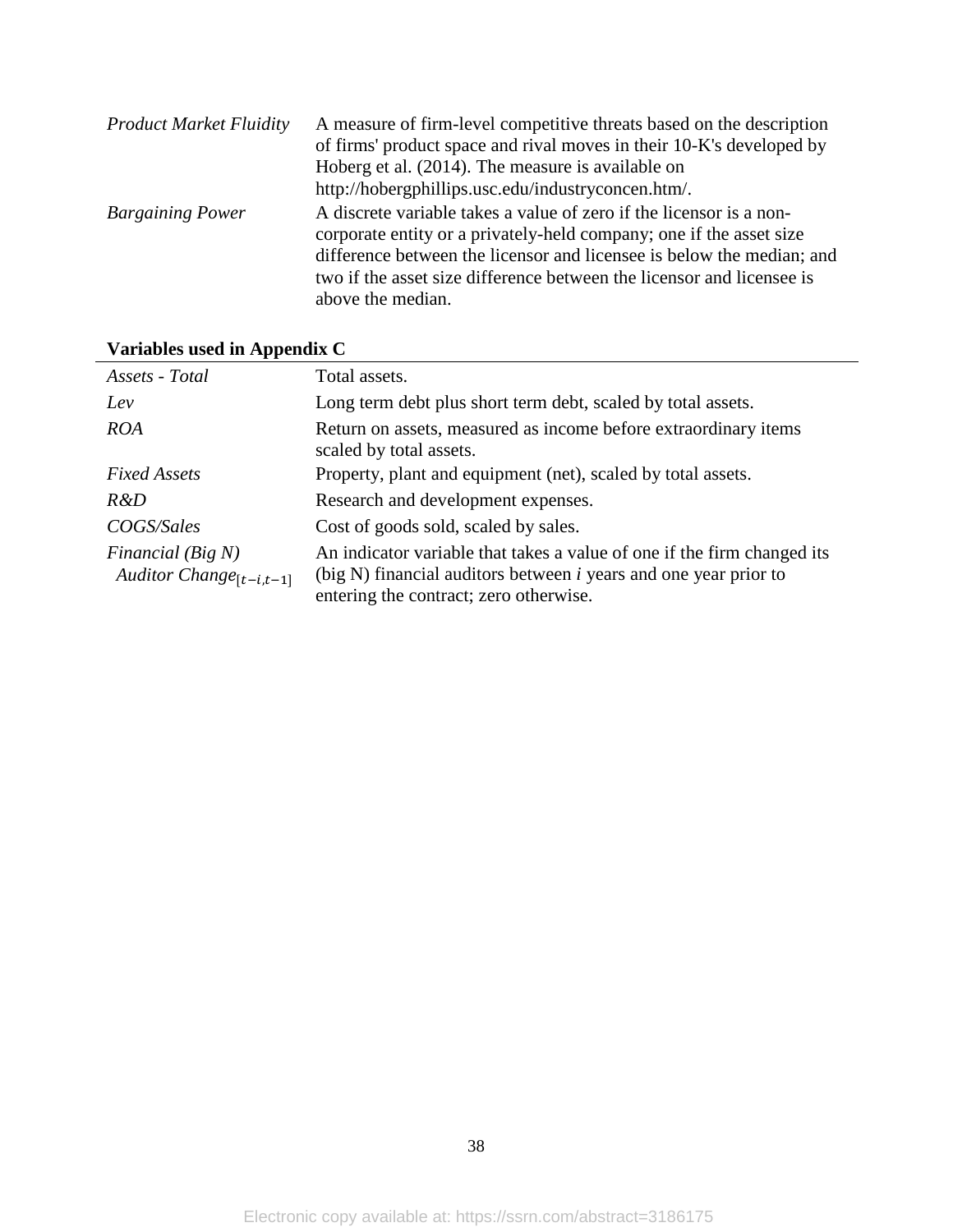# **Appendix B. Example audit clauses**

# CONTRACT 1

(a) AUDIT RIGHTS; PROCEDURE. Upon the written request of LICENSOR, and not more than once in each calendar year, LICENSEE will permit an independent certified public accounting firm selected by LICENSOR, and reasonably acceptable to LICENSEE, at LICENSOR's expense, to have access during normal business hours, and upon reasonable prior written notice, to such of the records of LICENSEE as may be reasonably necessary to verify the accuracy of any financial reports to LICENSOR for any quarter within the preceding three (3) years.

(b) ADDITIONAL PAYMENTS; COST REIMBURSEMENT. If such accounting firm concludes that additional royalties or other payments were owed during such period, LICENSEE will pay the additional royalties or other payments, with interest from the date originally due at the prime rate, as published in The Wall Street Journal (Eastern U.S. Edition) on the last business day preceding such date, within thirty (30) days after the date Examiner delivers to Examinee such accounting firm's written report. If the amount of the underpayment is greater than five percent (5%) of the total amount owed, then LICENSEE will in addition reimburse LICENSOR for its reasonable costs related to such audit.

| Length of auditable periods | 36 months (3 years) |
|-----------------------------|---------------------|
| <b>Unrestricted Audits</b>  | YES                 |
| Audit fee penalties         | YES                 |
| Interest penalties          | YES                 |

# CONTRACT 2

A. Licensee shall keep, and shall require its Affiliates and use commercially reasonable efforts to require its Sublicensees to keep, full, true and accurate books and records…in sufficient detail to enable LICENSOR to determine Licensee's compliance with this Agreement. Said books and records, including books of account, shall be kept at Licensee's principal place of business or the principal place of business of the appropriate division of Licensee to which this Agreement relates. Said books and the supporting data shall be retained for at least six (6) years following the end of the calendar year to which they pertain.

B. In the event of a suspected breach by the Licensee of its payment obligations hereunder or its obligations pertaining to sublicenses, … Licensor shall have the right to inspect, copy and audit, on fifteen (15) days prior written notice, at Licensor's expense, the books described above from time to time to verify the reports provided for herein or compliance in other respects with this Agreement. Any person(s) conducting such audit on behalf of Licensor shall be a Certified Public Accountant. … Such accountant shall perform such inspection, copying and auditing at Licensor's expense during Licensee's regular business hours. Each party agrees to treat the results of any such accountant's review of the other party's records under this paragraph as Confidential Information.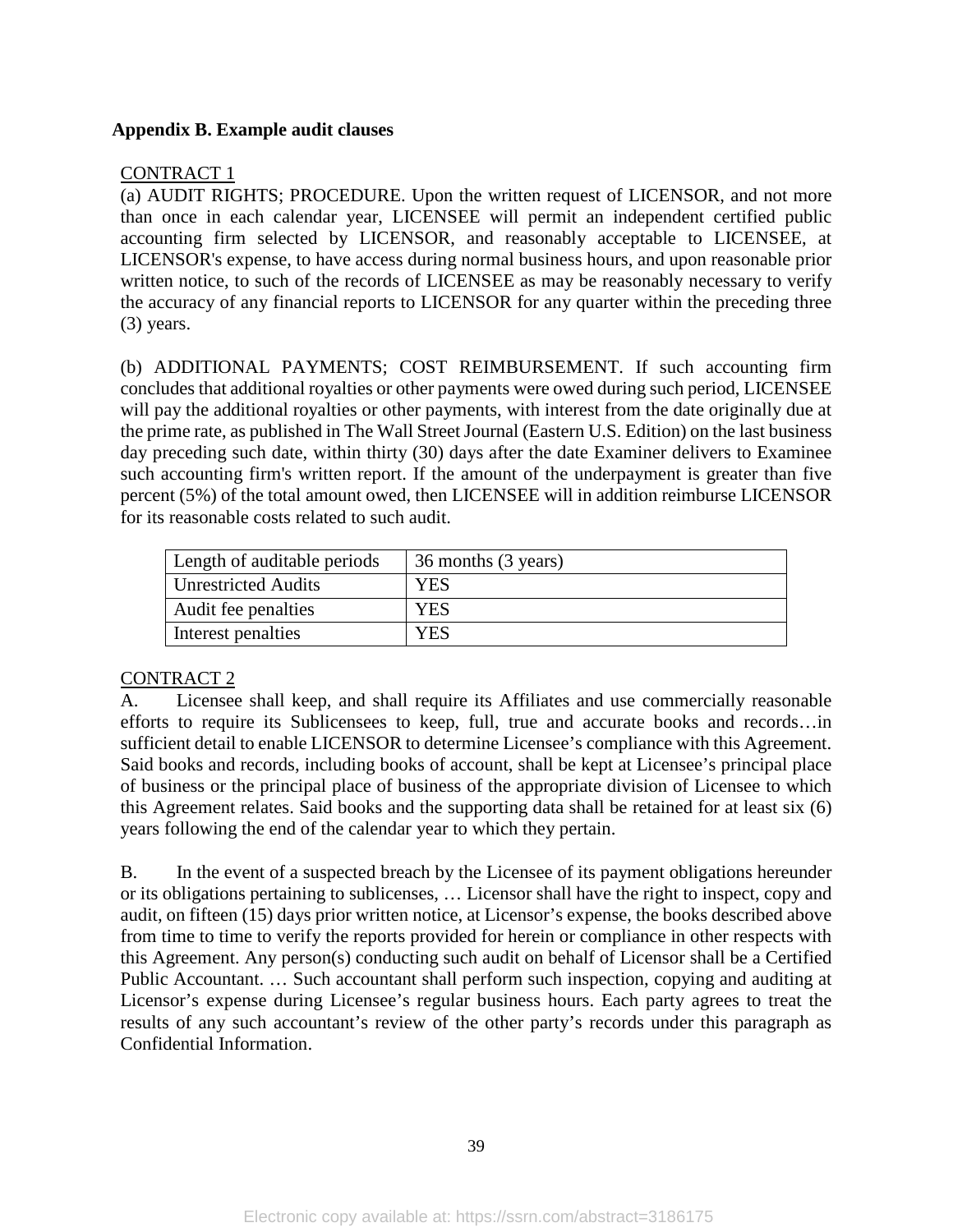# **Appendix B. Example audit clauses (cont'd)**

| Length of auditable periods | 72 months (6 years) |
|-----------------------------|---------------------|
| <b>Unrestricted Audits</b>  | NО                  |
| Audit fee penalties         | NO                  |
| Interest penalties          | NO.                 |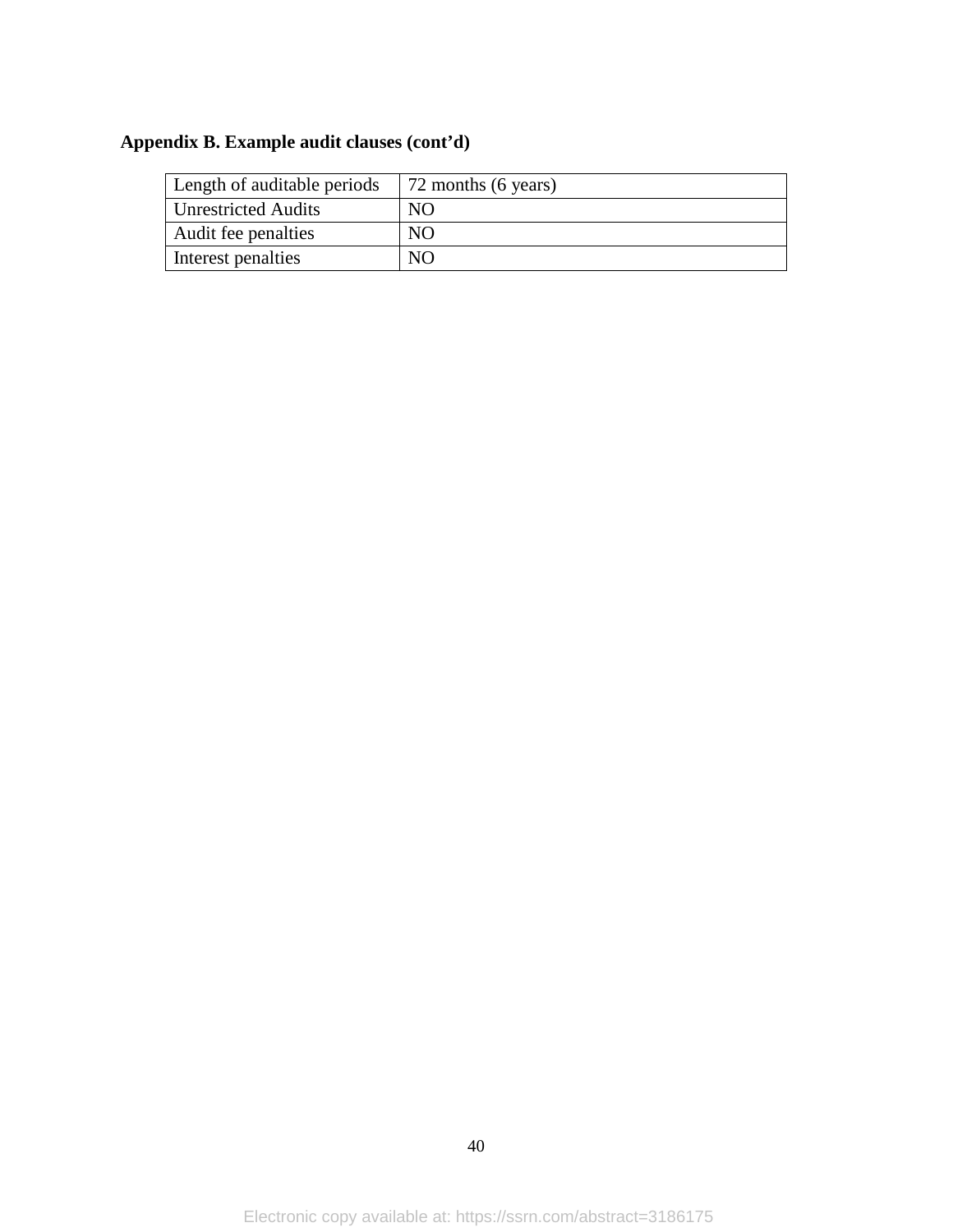#### **Appendix C. Descriptive analysis on licensee firm characteristics**

This table presents differences in mean values of firm characteristics for licensee firms compared to other firms. Panel A presents the difference in mean values for all the licensee firms  $(N_1=975)$ compared to all licensor firms with non-missing financial data  $(N_2=441)$ . Panel B presents the difference in mean values for the licensee firms in the *same* industry as the licensor firms  $(N_1=314)$  compared to those in the *different* industries  $(N_2=661)$ . Panel C presents the difference in mean values for the licensee firms  $(N_1=975)$  compared to other Compustat firms in the same industry-year with non-missing financial data ( $N_2$ =15,096). *p*-values (two–tailed) test for differences in means and appear in brackets.

|                        | Licensee Firms |     | <b>Licensor Firms</b> |     | Diff. in                | $p$ -value |
|------------------------|----------------|-----|-----------------------|-----|-------------------------|------------|
| Variable               | Mean           | N   | Mean                  | N   | means                   |            |
| $Assets$ - $Total(SM)$ | 2960.30        | 975 | 4681.06               | 441 | $-1720.76$ <sup>*</sup> | [0.02]     |
| Lev                    | 0.82           | 975 | 0.38                  | 441 | $0.44***$               | [0.01]     |
| <b>ROA</b>             | $-1.45$        | 975 | $-0.79$               | 441 | $-0.66$ **              | [0.01]     |
| <b>Fixed Assets</b>    | 0.16           | 971 | 0.15                  | 439 | 0.01                    | [0.21]     |
| R&D(SM)                | 233.01         | 850 | 403.22                | 396 | $-170.21$ **            | [0.01]     |
| COGS/Sales             | 0.32           | 969 | 0.28                  | 431 | $0.05***$               | [0.00]     |
| Big N Auditor          | 0.71           | 975 | 0.68                  | 441 | 0.03                    | [0.21]     |

Panel A. *Sample licensee firms versus licensor firms* 

Panel B. *Sample licensee firms in the same versus in different industries as licensor firms*

|                           | In Same Industries |     | In Diff. Industries |     | Diff. in     |            |
|---------------------------|--------------------|-----|---------------------|-----|--------------|------------|
| Variable                  | Mean               | N   | Mean                | N   | means        | $p$ -value |
| $Assets$ - $Total({\S}M)$ | 6666.02            | 314 | 1199.94             | 661 | $5466.07***$ | [0.00]     |
| Lev                       | 0.33               | 314 | 1.06                | 661 | $-0.73***$   | [0.00]     |
| <b>ROA</b>                | $-0.42$            | 314 | $-1.94$             | 661 | $1.52***$    | [0.00]     |
| <b>Fixed Assets</b>       | 0.16               | 313 | 0.16                | 658 | $-0.01$      | [0.60]     |
| R&D(\$M)                  | 570.59             | 287 | 60.92               | 563 | $509.67***$  | [0.00]     |
| COGS/Sales                | 0.28               | 311 | 0.35                | 658 | $-0.07***$   | [0.00]     |
| <b>Big N</b> Auditor      | 0.84               | 314 | 0.65                | 661 | $0.19***$    | [0.00]     |

Panel C. *Sample licensee firms versus Compustat firms*

|                        | Licensee Firms |     | <b>Compustat Firms</b> |       | Diff. in     |            |  |
|------------------------|----------------|-----|------------------------|-------|--------------|------------|--|
| Variable               | Mean           | N   | Mean                   | N     | means        | $p$ -value |  |
| $Assets$ - $Total(SM)$ | 2960.30        | 975 | 1427.77                | 15096 | $1532.53***$ | [0.00]     |  |
| Lev                    | 0.82           | 975 | 0.46                   | 15096 | $0.36^*$     | [0.02]     |  |
| ROA                    | $-1.45$        | 975 | $-0.83$                | 15096 | $-0.62^*$    | [0.01]     |  |
| <b>Fixed Assets</b>    | 0.16           | 971 | 0.14                   | 15096 | $0.01***$    | [0.01]     |  |
| R&D(\$M)               | 233.01         | 850 | 120.20                 | 15096 | $112.81***$  | [0.00]     |  |
| COGS/Sales             | 0.32           | 969 | 0.31                   | 15096 | 0.01         | [0.25]     |  |
| Big N Auditor          | 0.71           | 975 | 0.67                   | 15096 | $0.04***$    | [0.00]     |  |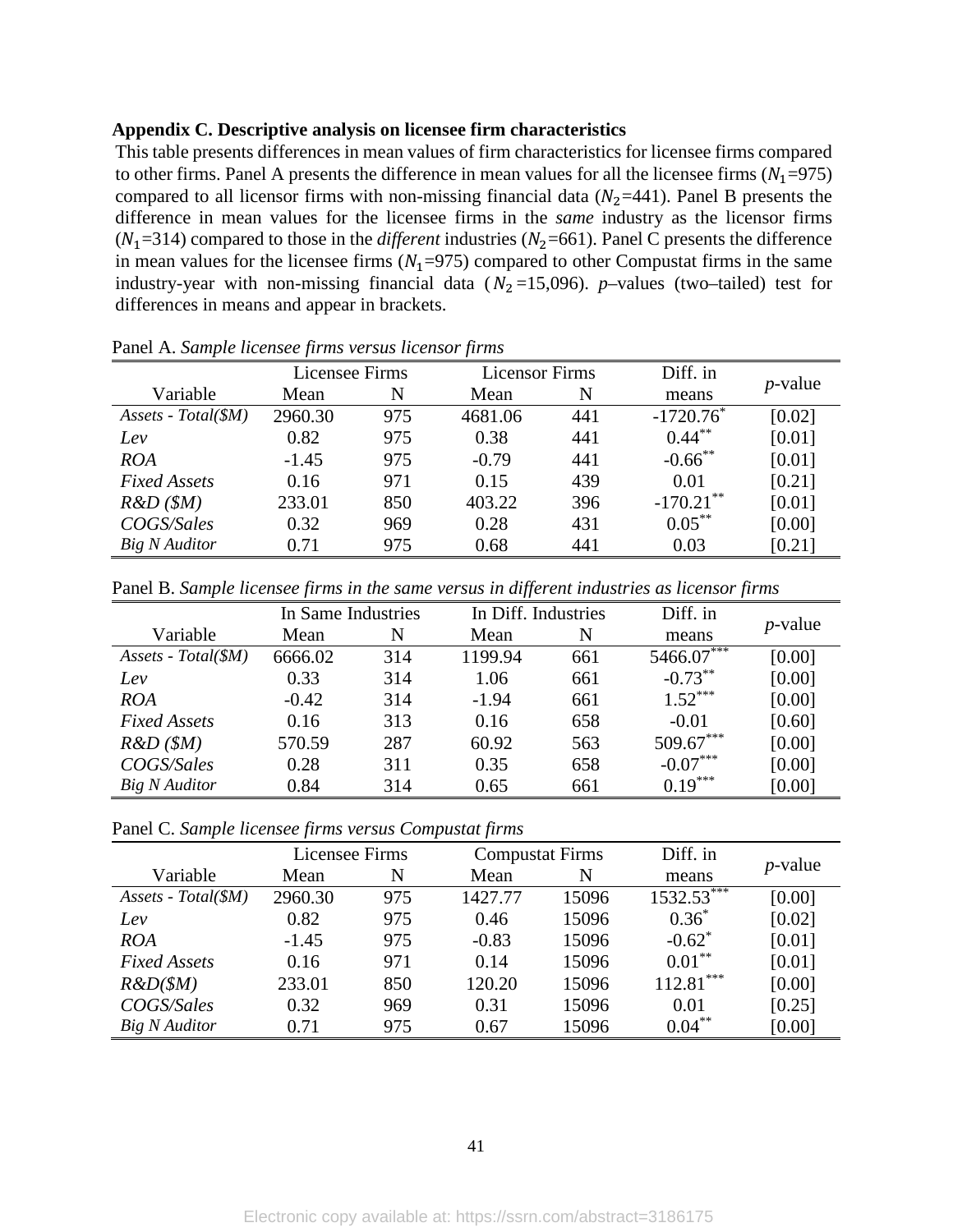# **Table 1. Sample selection**

This table presents my sample selection process.

| Filters                                            | Contracts |       |
|----------------------------------------------------|-----------|-------|
| KtMine License Agreement Database <sup>1</sup>     |           | 2,231 |
| Excluding Other Contracts <sup>2</sup>             |           | 634   |
|                                                    |           | 1,597 |
| Excluding licensees with missing data <sup>3</sup> |           | 622   |
|                                                    |           |       |

<sup>1</sup> For the period from January 1996 to December 2015, I search KtMine License Agreement Database for all royalty contracts for technology licensing using the filter "patent" and "technology" in the search options.

<sup>2</sup> As a second filter, I manually read each contract and eliminate observations that are not technology license agreements (TLA) or do not have royalty components. KtMine database occasionally misclassifies other types of agreements or documents. I drop these misclassified documents and duplicate filings.

<sup>3</sup> I require the public licensees to have non-missing Compustat data and all contract-specific variables.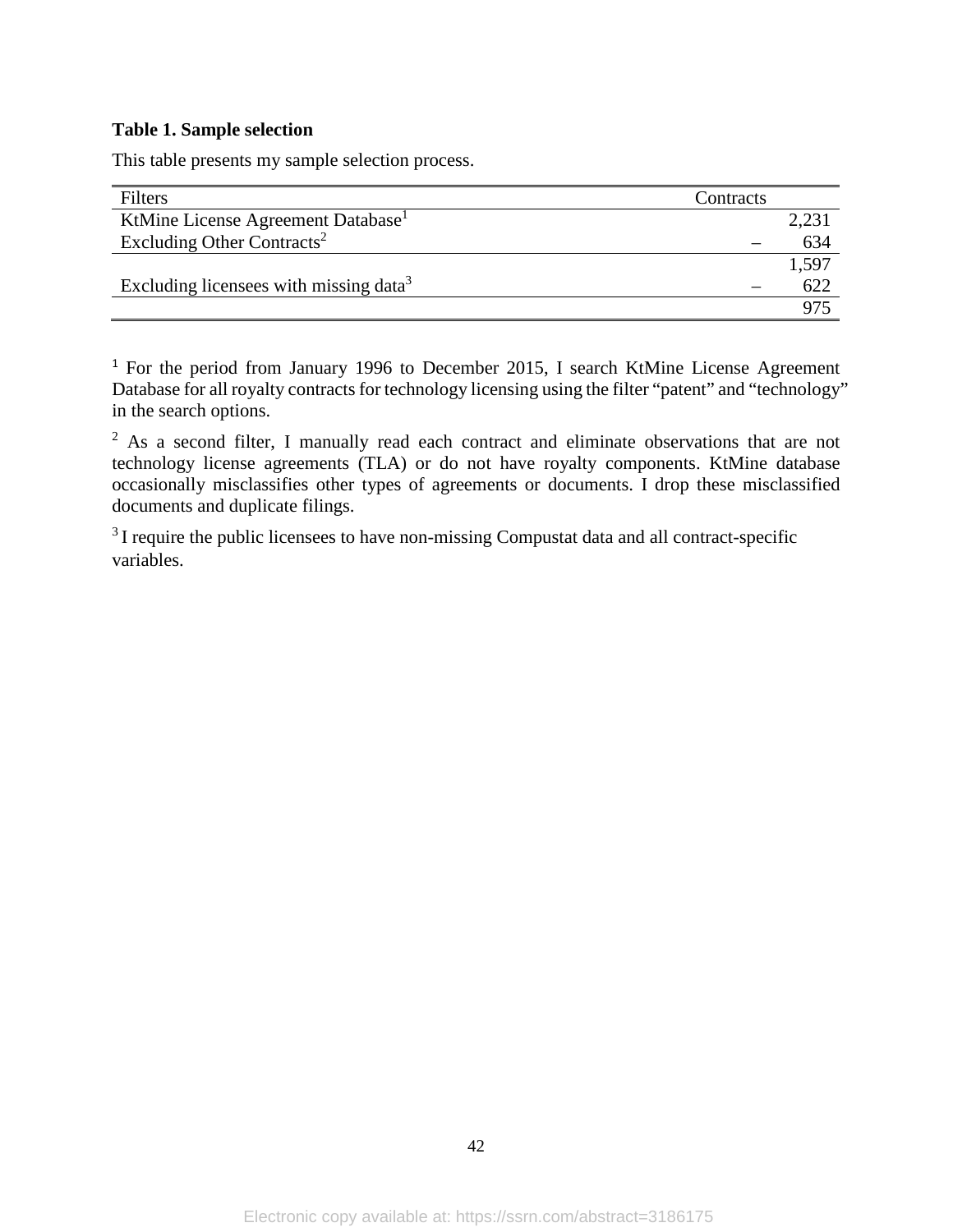# **Table 2. Distribution of firms by industry**

This table reports the distribution of firms by Fama-French 12 industries. The first two columns report the distribution of 457 licensors and 975 licensees from my sample of 975 contracts. Among 975 contracts, 518 licensors are missing the industry classification because they are either noncorporate entities (e.g., research institutes, universities, and government agencies), privately-held companies, or publicly-traded companies with missing financial data on Compustat.

|                                          | Licensors      |            |        | Licensees  |
|------------------------------------------|----------------|------------|--------|------------|
| <b>Industry Description</b>              | Number         | %Frequency | Number | %Frequency |
|                                          | (1)            | (2)        | (3)    | (4)        |
| <b>Consumer Non Durables</b>             | 13             | 2.84%      | 20     | 2.05%      |
| <b>Consumer Durables</b>                 | 3              | 0.66%      | 18     | 1.85%      |
| Manufacturing                            | 15             | 3.28%      | 53     | 5.44%      |
| Energy Oil, Gas, and Coal Products       | $\overline{0}$ | $0.00\%$   | 7      | 0.72%      |
| <b>Chemicals and Allied Products</b>     | 9              | 1.97%      | 35     | 3.59%      |
| <b>Business Equipment</b>                | 74             | 16.19%     | 155    | 15.90%     |
| Telephone and Television Transmission    | 3              | 0.66%      | 12     | 1.23%      |
| Wholesale, Retail, and Some Services     | 9              | 1.97%      | 29     | 2.97%      |
| Healthcare, Medical Equipment, and Drugs | 282            | 61.71%     | 556    | 57.03%     |
| Finance                                  | 16             | 3.50%      | 20     | 2.05%      |
| Other                                    | 33             | 7.22%      | 70     | 7.18%      |
| <b>TOTAL</b>                             | 457            | 100.0%     | 975    | 100.0%     |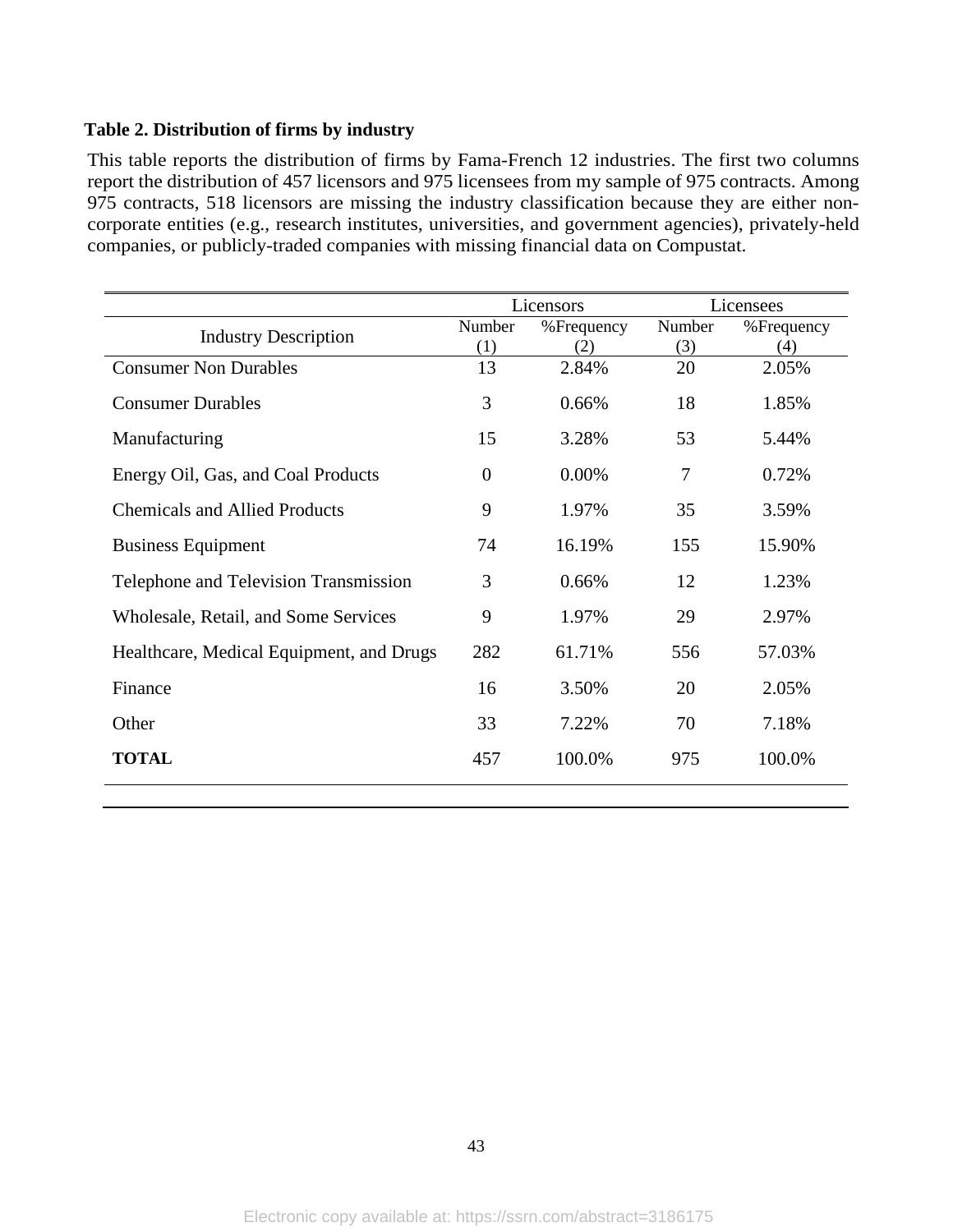# **Table 3. Descriptive statistics**

Panel A of this table presents all descriptive statistics for the sample contracts. In Panel B, I report descriptive details of the deductible items allowed in royalty calculation. In columns 1 and 2 of Panel B, I report the frequencies of deductible items for the total sample of royalty contracts. There are 225 contracts that do not include any deductible expenses (i.e., "Gross Revenue"), and 750 contracts that include at least one deductible item. Among those 750 contracts, 403 contracts allow deducting allowance accounts; 600 contracts allow deducting transportation & handling expenses; and 161 contracts allow deducting sales commissions. In Panel C, I report the frequency for the total number of deductible items allowed in royalty calculation. All variables are defined in Appendix A.

|                                                            | (1) | (2)      | (3)      | (4)              | (5)              | (6)              | (7)            | (8)     | (9)    | (10)   |
|------------------------------------------------------------|-----|----------|----------|------------------|------------------|------------------|----------------|---------|--------|--------|
| Variable                                                   | N   | mean     | sd       | p5               | p10              | p25              | p50            | p75     | p90    | p95    |
| <b>Audit Terms</b>                                         |     |          |          |                  |                  |                  |                |         |        |        |
| Length of Auditable Periods (years)                        | 975 | 4.056    | 1.345    |                  | $\overline{2}$   | 3                | 5              | 5       | 5      |        |
| <b>Unrestricted Audits</b>                                 | 975 | 0.490    | 0.500    | $\boldsymbol{0}$ | $\mathbf{0}$     | $\boldsymbol{0}$ | $\Omega$       |         |        |        |
| <b>Audit Fee Penalties</b>                                 | 975 | 0.509    | 0.500    | $\overline{0}$   | $\theta$         | $\theta$         |                |         |        |        |
| <b>Interest Penalties</b>                                  | 975 | 0.316    | 0.465    | $\boldsymbol{0}$ | $\boldsymbol{0}$ | $\boldsymbol{0}$ | $\theta$       |         |        |        |
| <b>Contract Characteristics</b>                            |     |          |          |                  |                  |                  |                |         |        |        |
| Royalty %                                                  | 975 | 10.748   | 13.862   | 0.5              | 1.125            | 3                | 5              | 10      | 50     | 50     |
| Worldwide License                                          | 975 | 0.676    | 0.468    | $\Omega$         | $\Omega$         | $\Omega$         |                |         |        |        |
| Excl. License                                              | 975 | 0.926    | 0.262    | $\Omega$         | $\Omega$         |                  |                |         |        |        |
| <b>Material to Licensee</b>                                | 975 | 0.778    | 0.415    | $\Omega$         | $\Omega$         |                  |                |         |        |        |
| <b>Duration until Patent Expiration</b>                    | 975 | 0.362    | 0.481    | $\overline{0}$   | $\Omega$         | $\Omega$         |                |         |        |        |
| Licensor's Tech Support                                    | 975 | 0.265    | 0.453    | $\overline{0}$   | $\Omega$         | $\Omega$         | $\theta$       |         |        |        |
| No of Deductible Items                                     | 975 | 1.958    | 1.298    | $\boldsymbol{0}$ | $\boldsymbol{0}$ |                  | $\overline{2}$ | 3       | 4      |        |
| <b>Firm Characteristics</b>                                |     |          |          |                  |                  |                  |                |         |        |        |
| Licensee Size (\$M)                                        | 975 | 2960.298 | 9815.305 | 0.006            | 0.508            | 7.863            | 56.015         | 342.101 | 19118  | 46420  |
| Licensee Volatility                                        | 975 | 1.255    | 3.953    | 0.201            | 0.027            | 0.063            | 0.172          | 0.538   | 2.686  | 6.951  |
| <b>Non-Big N Financial Auditor</b>                         | 975 | 0.286    | 0.452    | $\mathbf{0}$     | $\theta$         | $\theta$         | $\theta$       |         |        |        |
| <b>Industry Non-Specialist</b><br><b>Financial Auditor</b> | 975 | 0.84     | 0.367    | $\overline{0}$   | $\theta$         |                  |                |         |        |        |
| Same Industry                                              | 975 | 0.322    | 0.468    | $\Omega$         | $\overline{0}$   | $\Omega$         | $\Omega$       |         |        |        |
| <b>Product Market Fluidity</b>                             | 975 | 9.348    | 4.225    | 0.513            | 3.445            | 5.974            | 9.118          | 12.322  | 16.448 | 20.263 |

#### **Panel A: Descriptive statistics**

44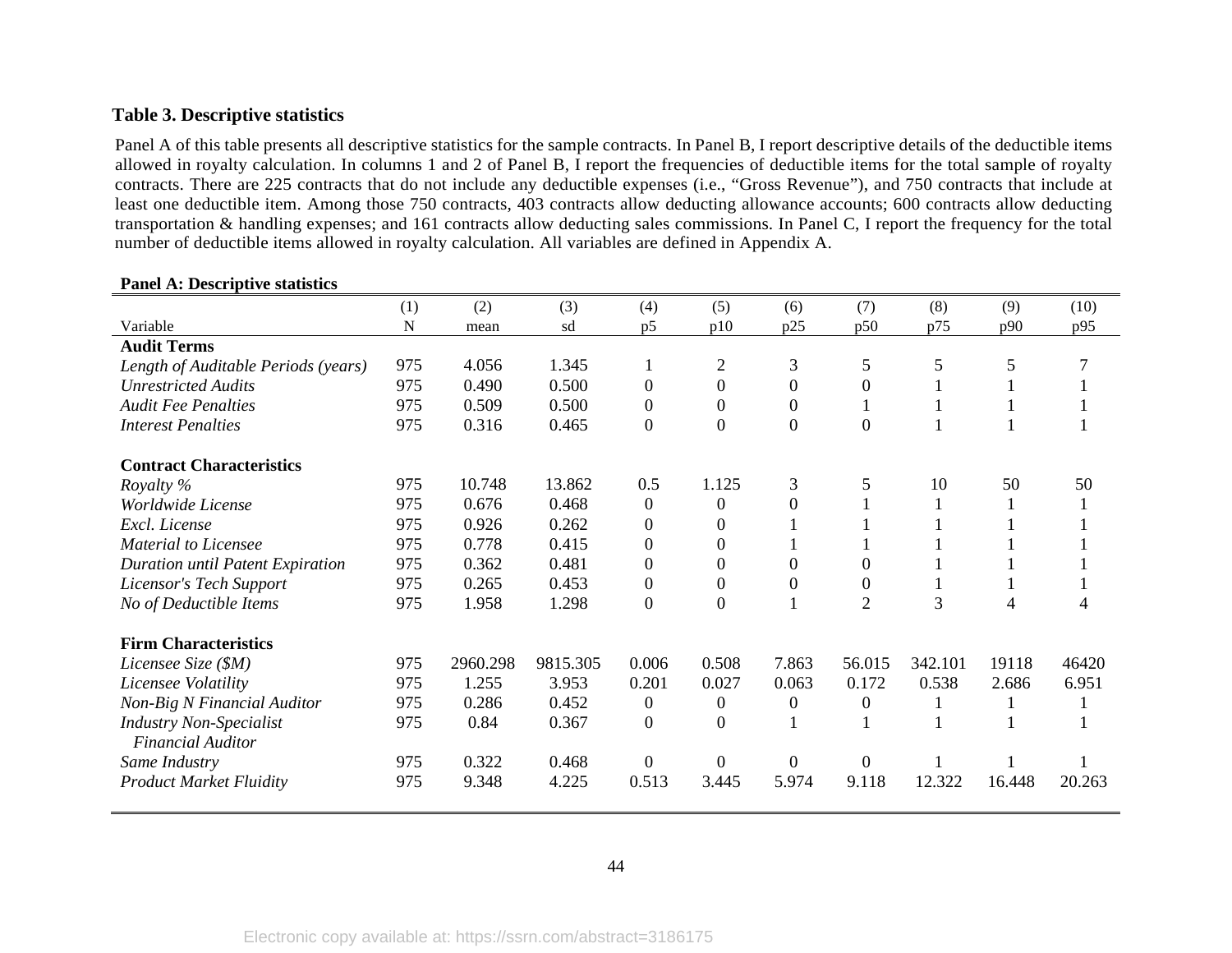|                                    |     | <b>Total Sample</b> |
|------------------------------------|-----|---------------------|
| Allowed Deductible Items           | N   | % Freq              |
|                                    | (1) | (2)                 |
| None <i>(Gross Revenue)</i>        | 225 | 23.08               |
| <b>Returns and Discounts</b>       | 750 | 76.92               |
| Sales Allowances                   | 348 | 35.69               |
| Allowance for Doubtful<br>Accounts | 158 | 16.21               |
| Transportation & Handling          | 600 | 61.54               |
| <b>Sales Commissions</b>           | 161 | 16.41               |

# **Table 3: Panel C**

|                  |       | $\left( 2\right)$ |
|------------------|-------|-------------------|
| Total number of  |       |                   |
| deductible items | Freq. | Percent           |
| U                | 225   | 23.08             |
|                  | 84    | 8.62              |
| $\overline{2}$   | 253   | 25.95             |
| 3                | 251   | 25.74             |
| 4                | 137   | 14.05             |
| 5                | 25    | 2.56              |
| Total            | 975   |                   |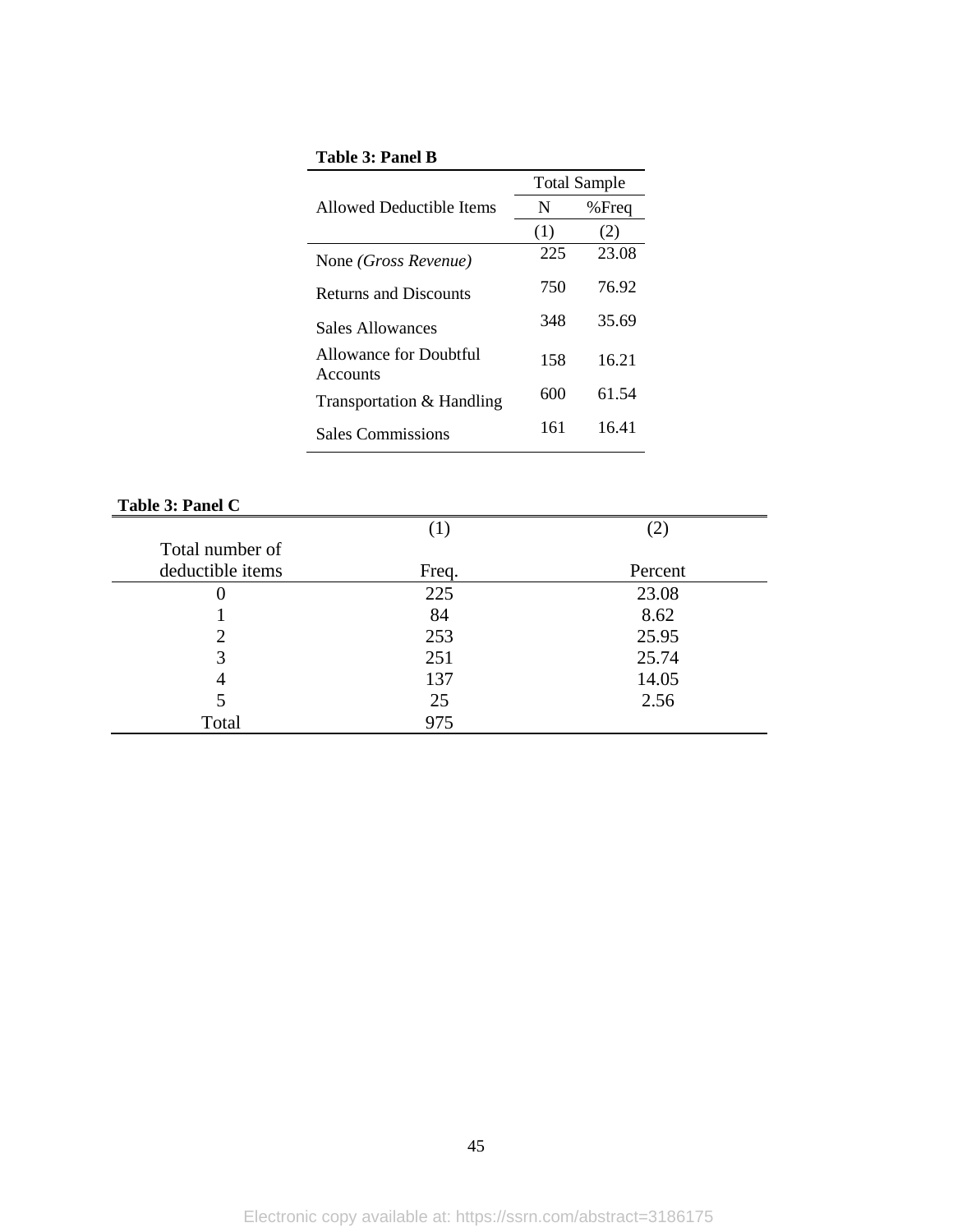## **Table 4. The audit scope analysis**

In this table, I report the results from Eq. (1) where the dependent variable captures the stringency of the scope of audit rights. The dependent variable in Panels A is the length of auditable periods. The dependent variable in Panel B is whether the licensor has an unrestricted number of audits in a given year. Columns (1) through (4) in each Panel report the results for different specifications of the licensee's accounting system weakness. Columns (2) and (4) include industry fixed effects. Standard errors are heteroskedasticity robust. Standard errors are reported in parentheses, and \*\*\*, \*\*, \* denote significance at the 1, 5, and 10 percent levels, respectively. All variables are defined in Appendix A.

|                                                  | Pre-   |              |              | Length of Auditable Periods |              |
|--------------------------------------------------|--------|--------------|--------------|-----------------------------|--------------|
| Variable                                         | dicted | (1)          | (2)          | (3)                         | (4)          |
|                                                  |        |              |              |                             |              |
| PERCEIVED ACCOUNTING<br><b>SYSTEM WEAKNESSES</b> |        |              |              |                             |              |
| <b>Non-Big N Financial Auditor</b>               | $+$    | $0.181*$     | $0.178*$     |                             |              |
|                                                  |        | (0.0949)     | (0.0965)     |                             |              |
| <b>Industry Non-Specialist Financial</b>         | $^{+}$ |              |              | $0.292**$                   | $0.309***$   |
| Auditor                                          |        |              |              | (0.116)                     | (0.116)      |
|                                                  |        |              |              |                             |              |
| <b>REPORTING FLEXIBILITY</b>                     |        |              |              |                             |              |
| No of Deductible Items                           |        | $-0.174***$  | $-0.168***$  | $-0.175***$                 | $-0.168***$  |
|                                                  |        | (0.0305)     | (0.0311)     | (0.0304)                    | (0.0311)     |
| <b>SELF ENFORCE INCENTIVE</b>                    |        |              |              |                             |              |
| Worldwide License                                |        | $-0.184**$   | $-0.188**$   | $-0.194**$                  | $-0.199**$   |
|                                                  |        | (0.0911)     | (0.0893)     | (0.0905)                    | (0.0886)     |
| <b>Duration until Patent Expiration</b>          |        | $-0.0539$    | $-0.0330$    | $-0.0691$                   | $-0.0471$    |
|                                                  |        | (0.0930)     | (0.0942)     | (0.0928)                    | (0.0939)     |
| Excl. License                                    |        | 0.124        | 0.117        | 0.129                       | 0.125        |
|                                                  |        | (0.148)      | (0.146)      | (0.148)                     | (0.145)      |
| <b>OTHER CONTRACT CHAR.</b>                      |        |              |              |                             |              |
| Licensor's Tech Support                          |        | $-0.221**$   | $-0.200**$   | $-0.231**$                  | $-0.211**$   |
|                                                  |        | (0.0928)     | (0.0937)     | (0.0920)                    | (0.0927)     |
| Material to Licensee                             |        | $-0.109$     | $-0.121$     | $-0.115$                    | $-0.129$     |
|                                                  |        | (0.120)      | (0.119)      | (0.119)                     | (0.118)      |
| Royalty %                                        |        | $-0.00309$   | $-0.00227$   | $-0.00308$                  | $-0.00223$   |
|                                                  |        | (0.00292)    | (0.00298)    | (0.00292)                   | (0.00298)    |
| LICENSEE FIRM CHAR.                              |        |              |              |                             |              |
| Licensee Size                                    |        | $-1.223**$   | $-1.232**$   | $-1.205**$                  | $-1.200**$   |
|                                                  |        | (0.582)      | (0.584)      | (0.567)                     | (0.570)      |
| Licensee Volatility                              |        | $-0.0521***$ | $-0.0619***$ | $-0.0482***$                | $-0.0584***$ |
|                                                  |        | (0.000694)   | (0.000768)   | (0.000713)                  | (0.000786)   |
| Licensee Product Market Fluidity                 |        | $-0.0167$    | $-0.0201*$   | $-0.0142$                   | $-0.0172$    |
|                                                  |        | (0.0109)     | (0.0117)     | (0.0110)                    | (0.0118)     |
| Same Industry                                    |        | $-0.151$     | $-0.187*$    | $-0.139$                    | $-0.173$     |
|                                                  |        | (0.102)      | (0.108)      | (0.101)                     | (0.107)      |
| <b>Industry FE</b>                               |        | NO           | <b>YES</b>   | NO                          | <b>YES</b>   |
| Observations                                     |        | 975          | 975          | 975                         | 975          |
| R-squared                                        |        | 0.094        | 0.105        | 0.096                       | 0.108        |

#### **Panel A. Measure of audit scope: Length of auditable periods**

46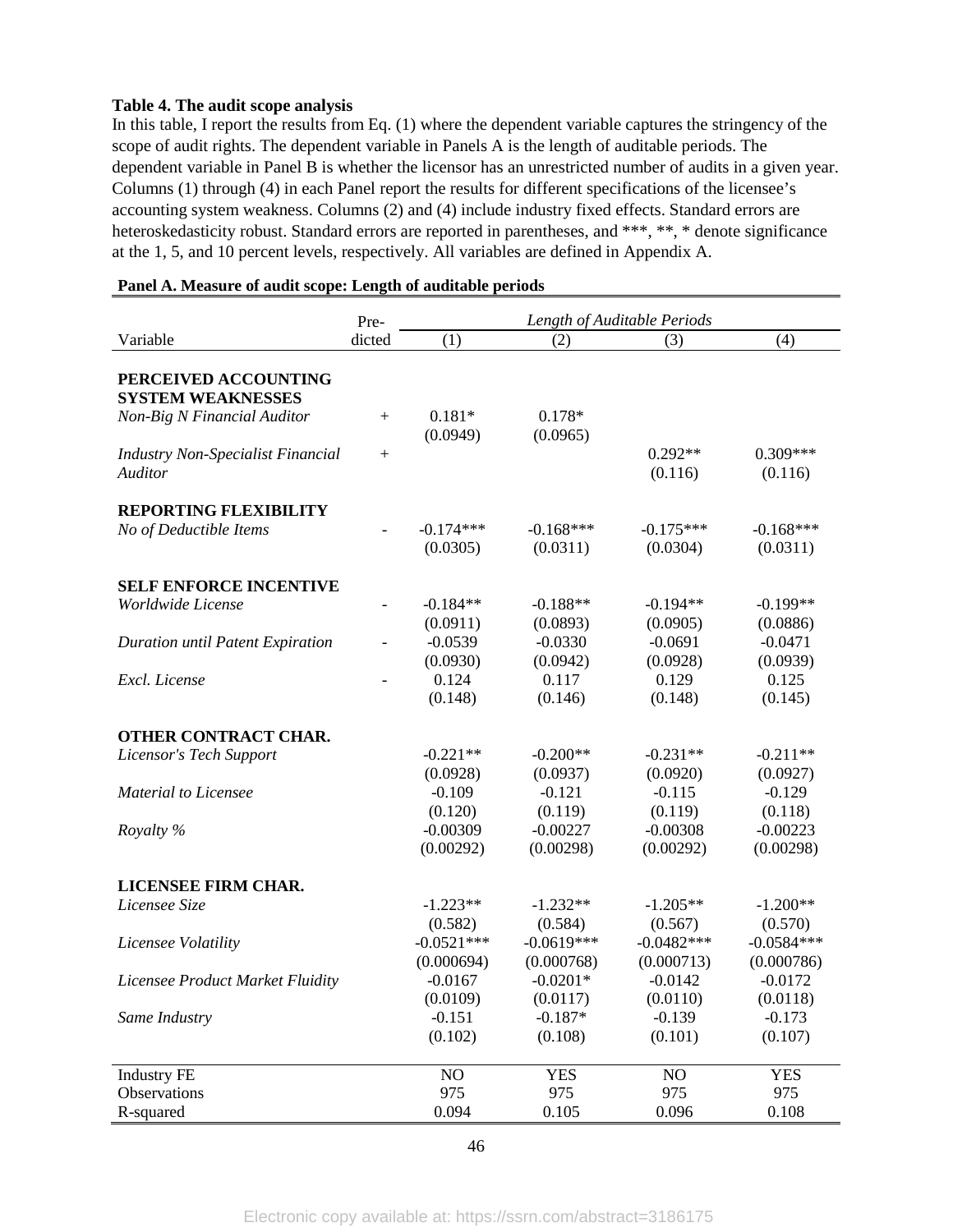| Table 4. I allel D. Measure of audit scope. Onlestricted audit |              |                           |                           |                           |                           |
|----------------------------------------------------------------|--------------|---------------------------|---------------------------|---------------------------|---------------------------|
|                                                                | Pre-         |                           |                           |                           |                           |
| Variable                                                       | dicted       | (1)                       | (2)                       | (3)                       | (4)                       |
| PERCEIVED ACCOUNTING<br><b>SYSTEM WEAKNESSES</b>               |              |                           |                           |                           |                           |
| <b>Non-Big N Financial Auditor</b>                             | $\mathrm{+}$ | $0.0764**$<br>(0.0346)    | $0.0694*$<br>(0.0358)     |                           |                           |
| <b>Industry Non-Specialist Financial</b><br>Auditor            | $+$          |                           |                           | 0.0521<br>(0.0412)        | 0.0531<br>(0.0412)        |
| <b>REPORTING FLEXIBILITY</b>                                   |              |                           |                           |                           |                           |
| No of Deductible Items                                         |              | $-0.0565***$<br>(0.0115)  | $-0.0573***$<br>(0.0118)  | $-0.0570***$<br>(0.0114)  | $-0.0575***$<br>(0.0118)  |
| <b>SELF ENFORCE INCENTIVE</b>                                  |              |                           |                           |                           |                           |
| Worldwide License                                              |              | $-0.0606*$<br>(0.0332)    | $-0.0605*$<br>(0.0331)    | $-0.0618*$<br>(0.0331)    | $-0.0617*$<br>(0.0331)    |
| <b>Duration until Patent Expiration</b>                        |              | $-0.160***$<br>(0.0337)   | $-0.155***$<br>(0.0341)   | $-0.166***$<br>(0.0339)   | $-0.160***$<br>(0.0342)   |
| Excl. License                                                  |              | 0.0166<br>(0.0540)        | 0.0191<br>(0.0541)        | 0.0178<br>(0.0538)        | 0.0208<br>(0.0539)        |
| <b>OTHER CONTRACT</b><br><b>CHARACTERISTICS</b>                |              |                           |                           |                           |                           |
| Licensor's Tech Support                                        |              | $-0.0598*$<br>(0.0331)    | $-0.0545$<br>(0.0337)     | $-0.0629*$<br>(0.0329)    | $-0.0576*$<br>(0.0335)    |
| <b>Material to Licensee</b>                                    |              | $0.106***$<br>(0.0407)    | $0.0954**$<br>(0.0410)    | $0.112***$<br>(0.0410)    | $0.0996**$<br>(0.0413)    |
| Royalty %                                                      |              | 0.0122<br>(0.0105)        | 0.0133<br>(0.0109)        | 0.0123<br>(0.0105)        | 0.0134<br>(0.0109)        |
| <b>LICENSEE FIRM</b><br><b>CHARACTERISTICS</b>                 |              |                           |                           |                           |                           |
| Licensee Size                                                  |              | $-0.143$<br>(0.184)       | $-0.148$<br>(0.180)       | $-0.162$<br>(0.184)       | $-0.161$<br>(0.179)       |
| Licensee Volatility                                            |              | $-0.0948**$<br>(0.0395)   | $-0.0115***$<br>(0.0421)  | $-0.0916**$<br>(0.0397)   | $-0.0110***$<br>(0.0421)  |
| Licensee Product Market Fluidity                               |              | $-0.0160***$<br>(0.00306) | $-0.0201***$<br>(0.00361) | $-0.0142***$<br>(0.00283) | $-0.0186***$<br>(0.00339) |
| Same Industry                                                  |              | $-0.114***$<br>(0.0363)   | $-0.126***$<br>(0.0382)   | $-0.116***$<br>(0.0368)   | $-0.125***$<br>(0.0386)   |
| <b>Industry FE</b>                                             |              | N <sub>O</sub>            | <b>YES</b>                | N <sub>O</sub>            | <b>YES</b>                |
| Observations                                                   |              | 975                       | 975                       | 975                       | 975                       |
| R-squared                                                      |              | 0.162                     | 0.178                     | 0.159                     | 0.176                     |

# **Table 4: Panel B. Measure of audit scope: Unrestricted audit**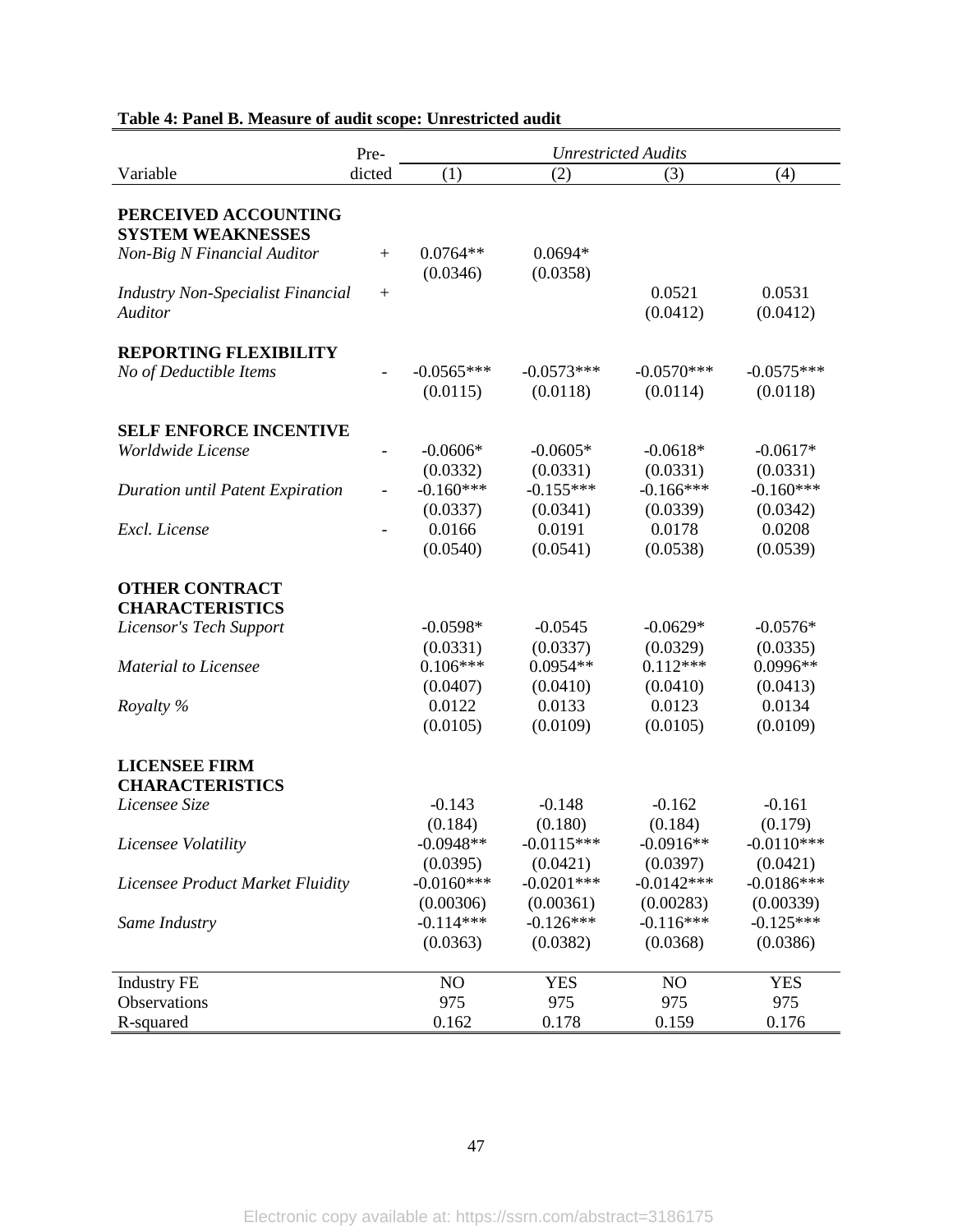#### **Table 5. The penalty analysis**

In this table, I report the results from Eq. (1) where the dependent variable captures the inclusion of penalties. The dependent variable in Panels A is whether the burden of audit fee is shifted to the licensee if misreported royalties are detected. The dependent variable in Panel B is whether interest is charged on underpayments. Columns (1) through (4) in each Panel report the results for different specifications of the licensee's accounting system weakness. Columns (2) and (4) include industry fixed effects. Standard errors are heteroskedasticity robust. Standard errors are reported in parentheses, and \*\*\*, \*\*, \* denote significance at the 1, 5, and 10 percent levels, respectively. All variables are defined in Appendix A.

|                                          | Pre-               |             |             | <b>Audit Fee Penalties</b> |             |
|------------------------------------------|--------------------|-------------|-------------|----------------------------|-------------|
| Variable                                 | dicted             | (1)         | (2)         | (3)                        | (4)         |
|                                          |                    |             |             |                            |             |
| PERCEIVED ACCOUNTING                     |                    |             |             |                            |             |
| <b>SYSTEM WEAKNESSES</b>                 |                    |             |             |                            |             |
| Non-Big N Financial Auditor              |                    | 0.0437      | 0.0444      |                            |             |
|                                          |                    | (0.0342)    | (0.0344)    |                            |             |
| <b>Industry Non-Specialist Financial</b> |                    |             |             | $-0.0783*$                 | $-0.0763*$  |
| Auditor                                  |                    |             |             | (0.0413)                   | (0.0413)    |
|                                          |                    |             |             |                            |             |
| <b>REPORTING FLEXIBILITY</b>             |                    |             |             | $0.0914***$                | $0.100***$  |
| No of Deductible Items                   | $^{+}$             | $0.0923***$ | $0.101***$  |                            |             |
|                                          |                    | (0.0111)    | (0.0113)    | (0.0110)                   | (0.0113)    |
| <b>SELF ENFORCE INCENTIVE</b>            |                    |             |             |                            |             |
| Worldwide License                        | $\overline{\cdot}$ | 0.0493      | 0.0488      | 0.0534                     | 0.0535      |
|                                          |                    | (0.0338)    | (0.0338)    | (0.0337)                   | (0.0338)    |
| <b>Duration until Patent Expiration</b>  | $\overline{\cdot}$ | $0.142***$  | $0.142***$  | $0.140***$                 | $0.140***$  |
|                                          |                    | (0.0342)    | (0.0345)    | (0.0341)                   | (0.0344)    |
| Excl. License                            | $\ddot{?}$         | $0.180***$  | $0.184***$  | $0.180***$                 | $0.183***$  |
|                                          |                    | (0.0566)    | (0.0573)    | (0.0575)                   | (0.0583)    |
| OTHER CONTRACT CHAR.                     |                    |             |             |                            |             |
| Licensor's Tech Support                  |                    | $-0.0596$   | $-0.0112$   | $-0.0592$                  | $-0.0116$   |
|                                          |                    | (0.0340)    | (0.0341)    | (0.0341)                   | (0.0342)    |
| Material to Licensee                     |                    | $-0.0468$   | $-0.0387$   | $-0.0320$                  | $-0.0239$   |
|                                          |                    | (0.0431)    | (0.0423)    | (0.0432)                   | (0.0424)    |
| Royalty %                                |                    | $-0.0128$   | $-0.0149$   | $-0.0126$                  | $-0.0149$   |
|                                          |                    | (0.0103)    | (0.0103)    | (0.0103)                   | (0.0104)    |
|                                          |                    |             |             |                            |             |
| <b>LICENSEE FIRM CHAR.</b>               |                    |             |             |                            |             |
| Licensee Size                            |                    | $-0.165$    | $-0.123$    | $-0.216$                   | $-0.171$    |
|                                          |                    | (0.177)     | (0.172)     | (0.172)                    | (0.167)     |
| Licensee Volatility                      |                    | 0.0459      | 0.0625      | 0.0362                     | 0.0547      |
|                                          |                    | (0.0396)    | (0.0418)    | (0.0398)                   | (0.0420)    |
| Licensee Product Market Fluidity         |                    | $0.0134***$ | $0.0113***$ | $0.0146***$                | $0.0125***$ |
|                                          |                    | (0.00249)   | (0.00344)   | (0.00241)                  | (0.00347)   |
| Same Industry                            |                    | 0.0827      | 0.0280      | $-0.0268$                  | 0.0201      |
|                                          |                    | (0.0352)    | (0.0372)    | (0.0358)                   | (0.0377)    |
| <b>Industry FE</b>                       |                    | NO          | <b>YES</b>  | NO                         | <b>YES</b>  |
| Observations                             |                    | 975         | 975         | 975                        | 975         |
| R-squared                                |                    | 0.145       | 0.167       | 0.147                      | 0.168       |

# **Panel A. Measure of penalty: Audit fee penalties**

48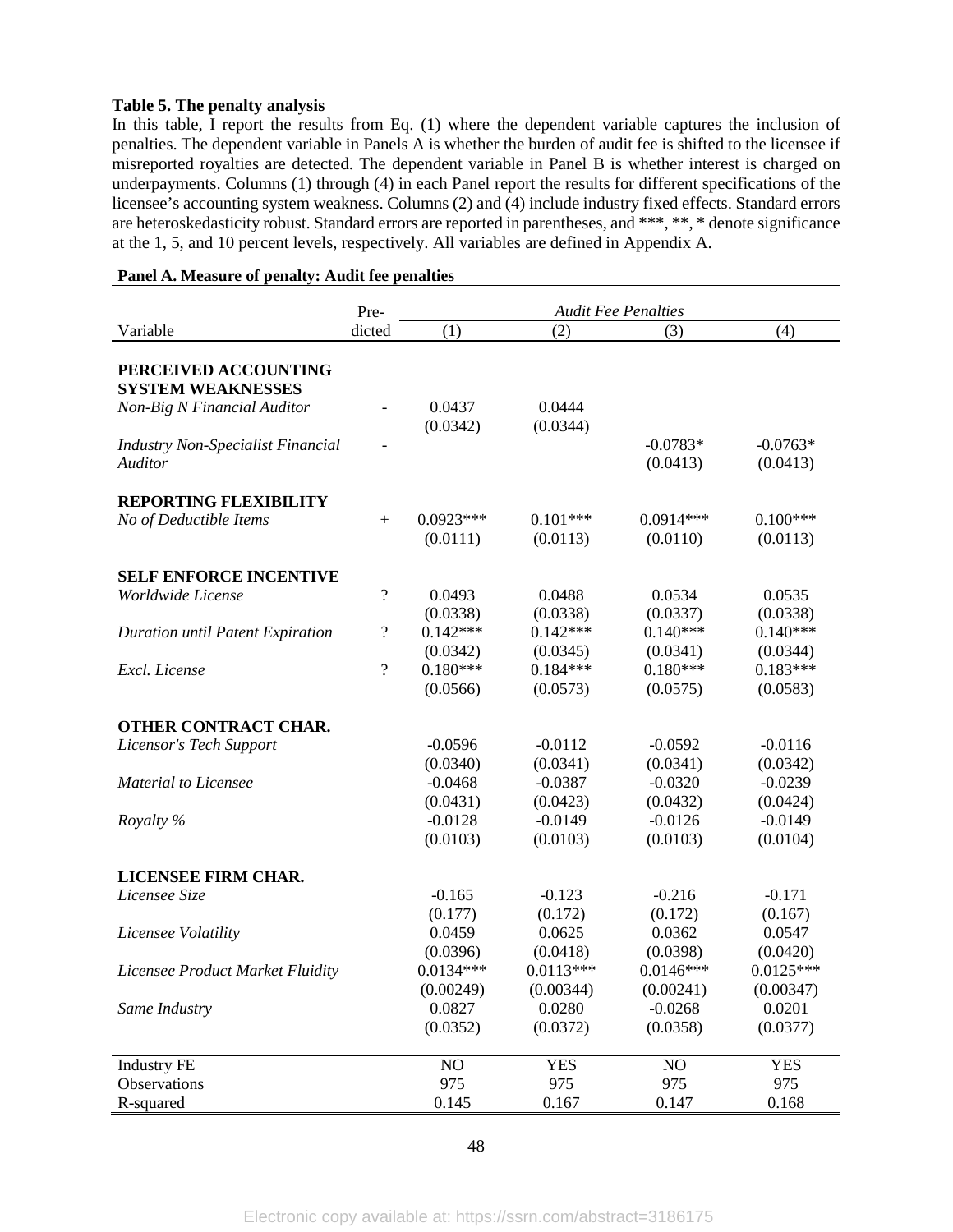| Table 5: Panel B. Measure of penalty: Interest penalties |  |  |  |  |  |
|----------------------------------------------------------|--|--|--|--|--|
|----------------------------------------------------------|--|--|--|--|--|

|                                                     | Pre-                     | <b>Interest Penalties</b> |             |             |             |  |
|-----------------------------------------------------|--------------------------|---------------------------|-------------|-------------|-------------|--|
| Variable                                            | dicted                   | (1)                       | (2)         | (3)         | (4)         |  |
|                                                     |                          |                           |             |             |             |  |
| PERCEIVED ACCOUNTING                                |                          |                           |             |             |             |  |
| <b>SYSTEM WEAKNESSES</b>                            |                          |                           |             |             |             |  |
| <b>Non-Big N Financial Auditor</b>                  |                          | $-0.0188$                 | $-0.0116$   |             |             |  |
|                                                     |                          | (0.0323)                  | (0.0333)    | $-0.119***$ |             |  |
| <b>Industry Non-Specialist Financial</b><br>Auditor | $\overline{\phantom{a}}$ |                           |             | (0.0424)    | $-0.113***$ |  |
|                                                     |                          |                           |             |             | (0.0428)    |  |
| <b>REPORTING FLEXIBILITY</b>                        |                          |                           |             |             |             |  |
| No of Deductible Items                              | $+$                      | $0.0515***$               | $0.0473***$ | $0.0511***$ | $0.0468***$ |  |
|                                                     |                          | (0.0105)                  | (0.0109)    | (0.0106)    | (0.0109)    |  |
|                                                     |                          |                           |             |             |             |  |
| <b>SELF ENFORCE INCENTIVE</b>                       |                          |                           |             |             |             |  |
| Worldwide License                                   | $\overline{?}$           | $-0.0105$                 | $-0.00902$  | 0.0391      | 0.0447      |  |
|                                                     |                          | (0.0311)                  | (0.0307)    | (0.0314)    | (0.0309)    |  |
| <b>Duration until Patent Expiration</b>             | $\boldsymbol{?}$         | $0.0792**$                | $0.0744**$  | $0.0818**$  | $0.0763**$  |  |
|                                                     |                          | (0.0337)                  | (0.0342)    | (0.0334)    | (0.0340)    |  |
| Excl. License                                       | $\overline{?}$           | $0.0862*$                 | $0.0847*$   | $0.0845*$   | $0.0826*$   |  |
|                                                     |                          | (0.0482)                  | (0.0486)    | (0.0489)    | (0.0493)    |  |
|                                                     |                          |                           |             |             |             |  |
| <b>OTHER CONTRACT</b>                               |                          |                           |             |             |             |  |
| <b>CHARACTERISTICS</b>                              |                          |                           |             |             |             |  |
| Licensor's Tech Support                             |                          | $0.0655**$                | $0.0763**$  | $0.0681**$  | $0.0783**$  |  |
|                                                     |                          | (0.0325)                  | (0.0329)    | (0.0324)    | (0.0327)    |  |
| <b>Material to Licensee</b>                         |                          | $0.0963**$                | $0.0865**$  | $0.107***$  | $0.0971**$  |  |
|                                                     |                          | (0.0401)                  | (0.0410)    | (0.0404)    | (0.0413)    |  |
| Royalty %                                           |                          | $0.0197*$                 | $0.0208*$   | 0.0198*     | $0.0207*$   |  |
|                                                     |                          | (0.0112)                  | (0.0112)    | (0.0112)    | (0.0113)    |  |
|                                                     |                          |                           |             |             |             |  |
| <b>LICENSEE FIRM</b>                                |                          |                           |             |             |             |  |
| <b>CHARACTERISTICS</b>                              |                          |                           |             |             |             |  |
| Licensee Size                                       |                          | $0.368**$                 | $0.344**$   | $0.333*$    | $0.308*$    |  |
|                                                     |                          | (0.167)                   | (0.166)     | (0.172)     | (0.171)     |  |
| Licensee Volatility                                 |                          | $0.0929**$                | 0.0586      | $0.0808**$  | 0.0474      |  |
|                                                     |                          | (0.0375)                  | (0.0403)    | (0.0376)    | (0.0403)    |  |
| Licensee Product Market Fluidity                    |                          | $0.0121***$               | $0.0117***$ | $0.0119***$ | $0.0117***$ |  |
|                                                     |                          | (0.00291)                 | (0.00347)   | (0.00282)   | (0.00333)   |  |
| Same Industry                                       |                          | $0.0776**$                | 0.0456      | $0.0682*$   | 0.0378      |  |
|                                                     |                          | (0.0358)                  | (0.0378)    | (0.0356)    | (0.0375)    |  |
| <b>Industry FE</b>                                  |                          | N <sub>O</sub>            | <b>YES</b>  | NO          | <b>YES</b>  |  |
| Observations                                        |                          | 975                       | 975         | 975         | 975         |  |
| R-squared                                           |                          | 0.090                     | 0.100       | 0.098       | 0.107       |  |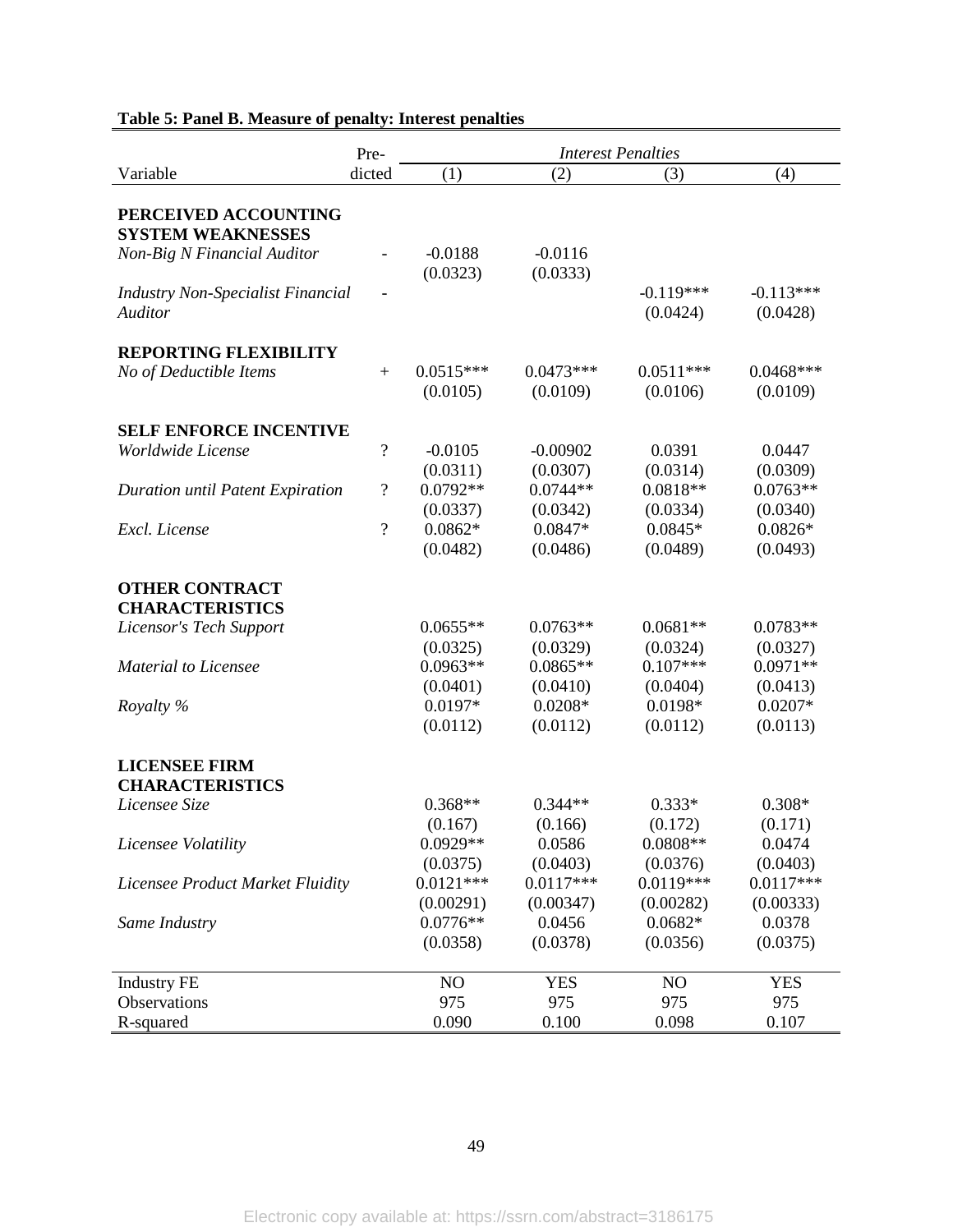## **Table 6. The determinants of royalty characteristics**

This table reports the results from regressions investigating the determinants of royalty characteristics as specified in Equations (2) and (3). In Panel A, the dependent variable is royalty rates. Panel B reports the results where the dependent variable is equal to the number of deductible items allowed in royalty calculation. In columns (2) and (4) in each Panel, industry fixed effects are included. Standard errors are heteroskedasticity robust. Standard errors are reported in parentheses, and \*\*\*, \*\*, \* denote significance at the 1, 5, and 10 percent levels, respectively. All variables are defined in Appendix A

|                                          | Royalty %      |            |              |            |  |  |
|------------------------------------------|----------------|------------|--------------|------------|--|--|
| Variable                                 | (1)            | (2)        | (3)          | (4)        |  |  |
|                                          |                |            |              |            |  |  |
| PERCEIVED ACCOUNTING                     |                |            |              |            |  |  |
| <b>SYSTEM WEAKNESSES</b>                 |                |            |              |            |  |  |
| <b>Non-Big N Financial Auditor</b>       | 0.238          | 0.132      |              |            |  |  |
|                                          | (0.998)        | (1.047)    |              |            |  |  |
| <b>Industry Non-Specialist Financial</b> |                |            | 0.155        | $-0.0634$  |  |  |
| Auditor                                  |                |            | (1.264)      | (1.266)    |  |  |
|                                          |                |            |              |            |  |  |
| <b>REPORTING FLEXIBILITY</b>             |                |            |              |            |  |  |
| No of Deductible Items                   | $-0.279$       | $-0.235$   | $-0.281$     | $-0.236$   |  |  |
|                                          | (0.288)        | (0.292)    | (0.288)      | (0.292)    |  |  |
| <b>SELF ENFORCE INCENTIVE</b>            |                |            |              |            |  |  |
| Worldwide License                        | 0.436          | 0.357      | 0.433        | 0.363      |  |  |
|                                          | (0.926)        | (0.953)    | (0.928)      | (0.953)    |  |  |
| <b>Duration until Patent Expiration</b>  | $-1.676*$      | $-1.595$   | $-1.694*$    | $-1.603*$  |  |  |
|                                          | (0.954)        | (0.970)    | (0.946)      | (0.962)    |  |  |
| Excl. License                            | $2.292*$       | $2.361*$   | $2.296*$     | $2.361*$   |  |  |
|                                          | (1.265)        | (1.319)    | (1.265)      | (1.319)    |  |  |
|                                          |                |            |              |            |  |  |
| <b>OTHER CONTRACT</b>                    |                |            |              |            |  |  |
| <b>CHARACTERISTICS</b>                   |                |            |              |            |  |  |
| Licensor's Tech Support                  | $3.477***$     | $3.130***$ | 3.468***     | 3.127***   |  |  |
|                                          | (1.052)        | (1.094)    | (1.051)      | (1.094)    |  |  |
| <b>Material to Licensee</b>              | $-2.267$       | $-2.264$   | $-2.250$     | $-2.238$   |  |  |
|                                          | (1.514)        | (1.514)    | (1.542)      | (1.545)    |  |  |
| <b>LICENSEE FIRM</b>                     |                |            |              |            |  |  |
| <b>CHARACTERISTICS</b>                   |                |            |              |            |  |  |
| Licensee Size                            | 7.306          | 8.081      | 7.246        | 7.998      |  |  |
|                                          | (5.966)        | (5.982)    | (5.938)      | (5.950)    |  |  |
| Licensee Volatility                      | 0.0235         | 0.0884     | 0.0245       | 0.0877     |  |  |
|                                          | (0.114)        | (0.123)    | (0.116)      | (0.125)    |  |  |
| Licensee Product Market Fluidity         | $-0.0217***$   | $-0.0158*$ | $-0.0212***$ | $-0.0155*$ |  |  |
|                                          | (0.00666)      | (0.00897)  | (0.00634)    | (0.00874)  |  |  |
| Same Industry                            | $2.405**$      | 3.039***   | 2.399**      | 3.028***   |  |  |
|                                          | (1.136)        | (1.171)    | (1.121)      | (1.162)    |  |  |
|                                          |                |            |              |            |  |  |
| <b>Industry FE</b>                       | N <sub>O</sub> | <b>YES</b> | NO           | <b>YES</b> |  |  |
| Observations                             | 975            | 975        | 975          | 975        |  |  |
| R-squared                                | 0.048          | 0.058      | 0.048        | 0.058      |  |  |

**Panel A. Measure of royalty characteristics: Royalty rate**

50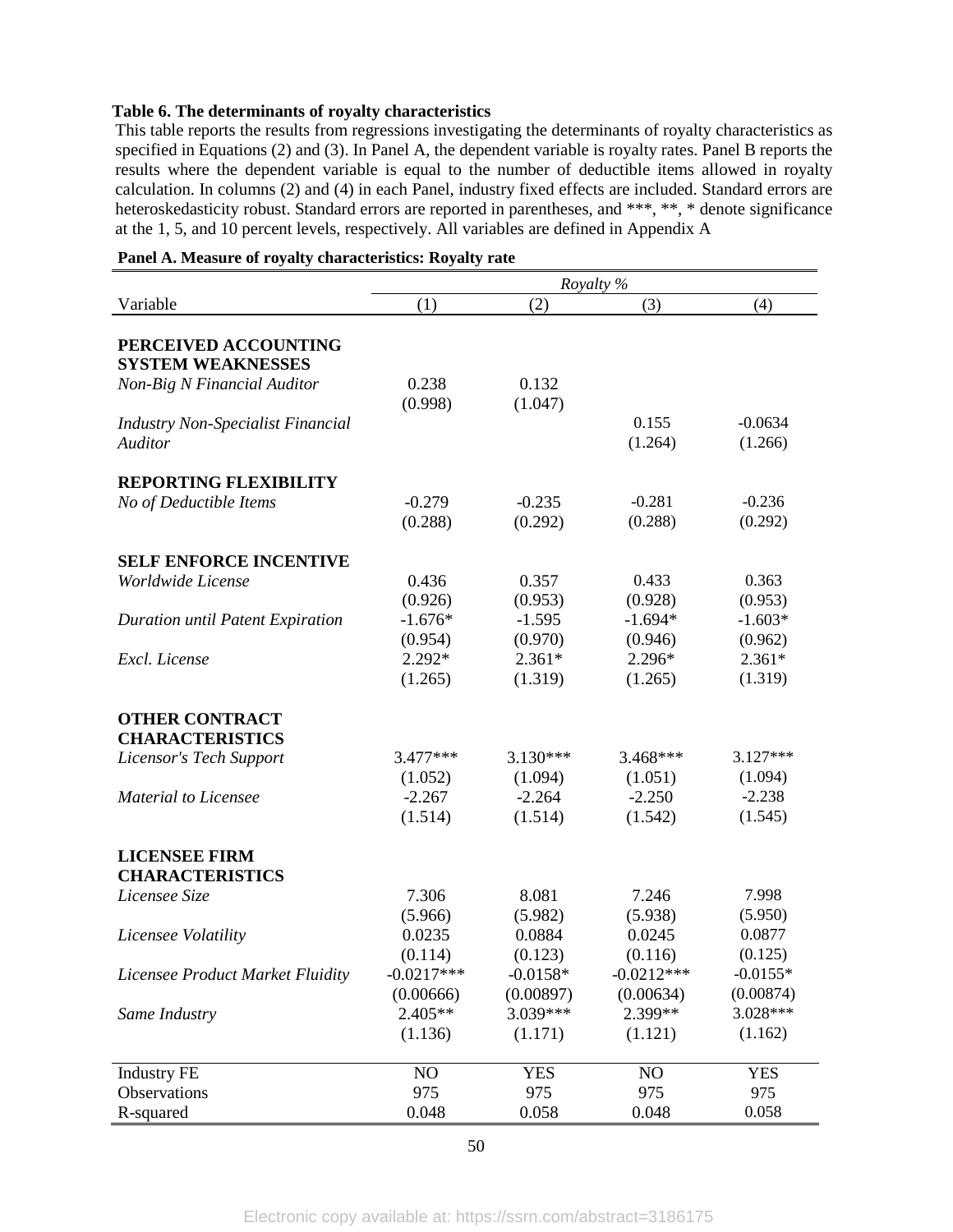|                                          | No of Deductible Items |             |             |             |  |
|------------------------------------------|------------------------|-------------|-------------|-------------|--|
| Variable                                 | (1)                    | (2)         | (3)         | (4)         |  |
| PERCEIVED ACCOUNTING                     |                        |             |             |             |  |
| <b>SYSTEM WEAKNESSES</b>                 |                        |             |             |             |  |
| <b>Non-Big N Financial Auditor</b>       | $-0.103$               | $-0.0637$   |             |             |  |
|                                          | (0.0987)               | (0.0972)    |             |             |  |
| <b>Industry Non-Specialist Financial</b> |                        |             | $-0.0727$   | $-0.0685$   |  |
| Auditor                                  |                        |             | (0.121)     | (0.111)     |  |
| <b>SELF ENFORCE INCENTIVE</b>            |                        |             |             |             |  |
| Worldwide License                        | $0.197**$              | $0.178*$    | $0.199**$   | $0.180*$    |  |
|                                          | (0.0970)               | (0.0942)    | (0.0967)    | (0.0940)    |  |
| <b>Duration until Patent Expiration</b>  | $0.703***$             | $0.571***$  | $0.711***$  | $0.576***$  |  |
|                                          | (0.0912)               | (0.0908)    | (0.0906)    | (0.0905)    |  |
| Excl. License                            | 0.0776                 | 0.0512      | 0.0759      | 0.0493      |  |
|                                          | (0.176)                | (0.168)     | (0.175)     | (0.168)     |  |
| <b>OTHER CONTRACT</b>                    |                        |             |             |             |  |
| <b>CHARACTERISTICS</b>                   |                        |             |             |             |  |
| Licensor's Tech Support                  | 0.137                  | 0.134       | 0.141       | 0.137       |  |
|                                          | (0.0972)               | (0.0931)    | (0.0969)    | (0.0930)    |  |
| <b>Material to Licensee</b>              | $-0.137$               | $-0.171$    | $-0.144$    | $-0.173$    |  |
|                                          | (0.116)                | (0.110)     | (0.114)     | (0.108)     |  |
| Royalty %                                | $-0.00266$             | $-0.00210$  | $-0.00268$  | $-0.00211$  |  |
|                                          | (0.00274)              | (0.00261)   | (0.00274)   | (0.00261)   |  |
| <b>LICENSEE FIRM</b>                     |                        |             |             |             |  |
| <b>CHARACTERISTICS</b>                   |                        |             |             |             |  |
| Licensee Size                            | 0.485                  | 0.124       | 0.510       | 0.128       |  |
|                                          | (0.413)                | (0.410)     | (0.412)     | (0.412)     |  |
| Licensee Volatility                      | $0.0530***$            | $0.0320***$ | $0.0526***$ | $0.0314***$ |  |
|                                          | (0.0108)               | (0.0115)    | (0.0108)    | (0.0115)    |  |
| Licensee Product Market Fluidity         | $-0.00142$             | $-0.000704$ | $-0.00166$  | $-0.000839$ |  |
|                                          | (0.00129)              | (0.00138)   | (0.00132)   | (0.00140)   |  |
| Same Industry                            | $0.350***$             | $0.176*$    | $0.352***$  | $0.174*$    |  |
|                                          | (0.101)                | (0.104)     | (0.102)     | (0.104)     |  |
| <b>Industry FE</b>                       | NO                     | <b>YES</b>  | NO          | <b>YES</b>  |  |
| Observations                             | 975                    | 975         | 975         | 975         |  |
| R-squared                                | 0.152                  | 0.212       | 0.151       | 0.212       |  |

# **Table 6: Panel B. Measure of royalty characteristics: Royalty base**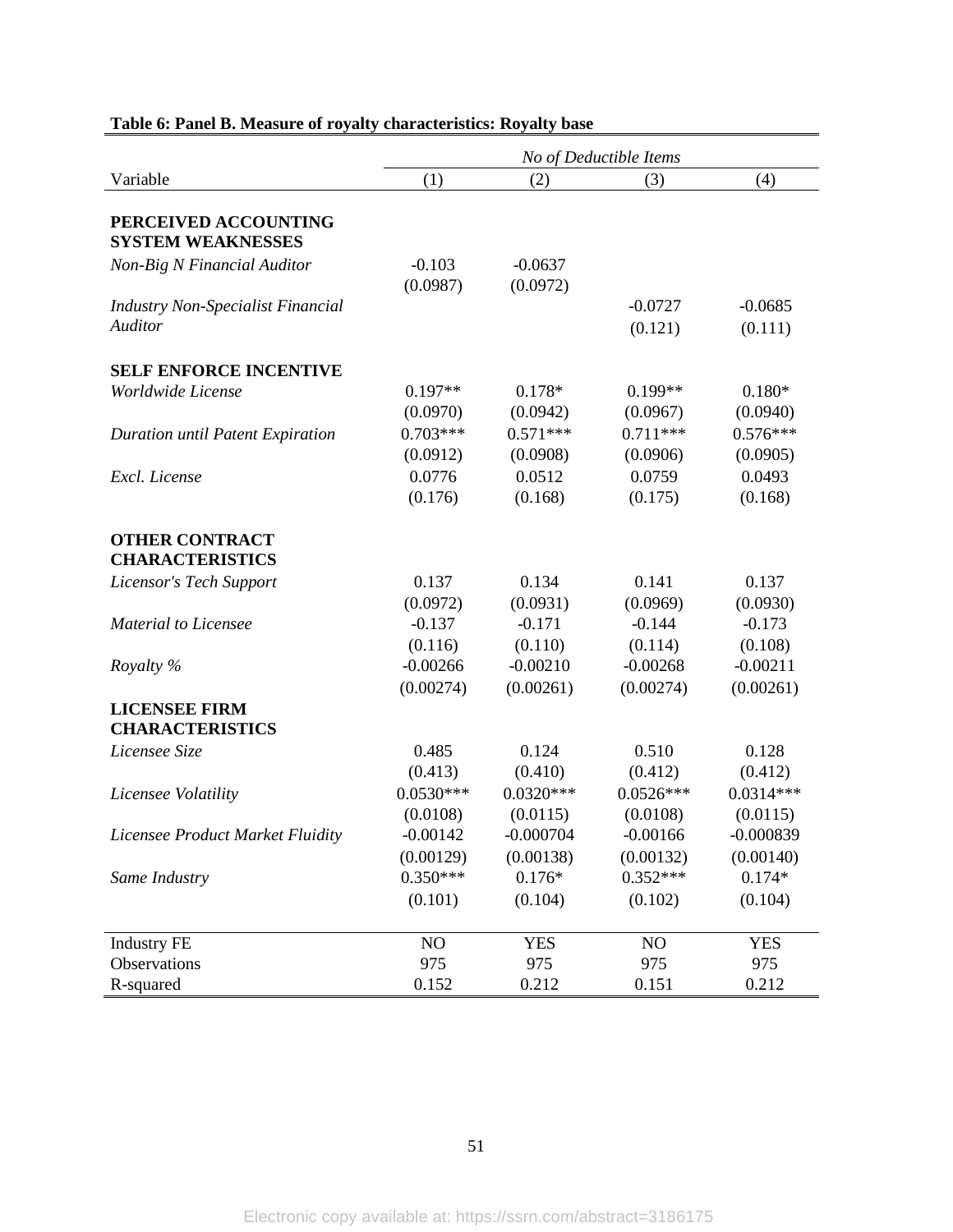# **Table 7. Financial Auditor Changes Prior to Entering the Contracts**

This table presents whether the sample licensee firms are more likely to change their financial auditors prior to entering the contracts, relative to other firms in the same industries. Panel A presents the difference in mean values for all the licensee firms  $(N_1=975)$  compared to other firms in the same industry-year with non-missing financial data on Compustat ( $N_2$ =15,096). Panel B presents the difference for the licensee firms *with big N financial auditors* in the year prior to entering the contract  $(N_1=696)$  compared to other Compustat firms *with big N financial auditors* in the same industry-year ( $N_2$ =10,136). *Financial (Big N) Auditor Change*<sub>[t-i,t-1]</sub> is an indicator variable that takes a value of one if the firm changed its (big N) financial auditors between *i* years and one year prior to entering the contract; zero otherwise. *p*–values (two–tailed) test for differences in means and appear in brackets.

|                                                  |      | Licensee Firms |      | <b>Compustat Firms</b> | Diff. in | $p$ -value |
|--------------------------------------------------|------|----------------|------|------------------------|----------|------------|
| Variable                                         | Mean | N              | Mean | N                      | means    |            |
| <b>Financial Auditor</b><br>$Change_{[t-2,t-1]}$ | 0.18 | 975            | 0.18 | 15096                  | 0.00     | [0.90]     |
| <b>Financial Auditor</b><br>$Change_{[t-3,t-1]}$ | 0.24 | 975            | 0.24 | 15096                  | 0.00     | [0.90]     |
| <b>Big N</b> Auditor<br>$Change_{[t-2,t-1]}$     | 0.13 | 975            | 0.14 | 15096                  | $-0.00$  | [0.66]     |
| <b>Big N</b> Auditor<br>$Change_{[t-3,t-1]}$     | 0.17 | 975            | 0.18 | 15096                  | $-0.01$  | [0.41]     |

Panel A. *Sample licensee firms*

Panel B. *Subsample of licensee firms with big N financial auditor one year prior to entering the contracts*

|                                                  | Licensee Firms |     | <b>Compustat Firms</b> |       | Diff. in  | $p$ -value |
|--------------------------------------------------|----------------|-----|------------------------|-------|-----------|------------|
| Variable                                         | Mean           | N   | Mean                   | N     | means     |            |
| <b>Financial Auditor</b><br>$Change_{[t-2,t-1]}$ | 0.14           | 696 | 0.14                   | 10136 | $-0.00$   | [0.75]     |
| <b>Financial Auditor</b><br>$Change_{[t-3,t-1]}$ | 0.19           | 696 | 0.19                   | 10136 | $-0.00$   | [0.76]     |
| <b>Big N</b> Auditor<br>$Change_{[t-2,t-1]}$     | 0.09           | 696 | 0.12                   | 10136 | $-0.03^*$ | [0.02]     |
| <b>Big N</b> Auditor<br>$Change_{[t-3,t-1]}$     | 0.13           | 696 | 0.15                   | 10136 | $-0.03*$  | [0.03]     |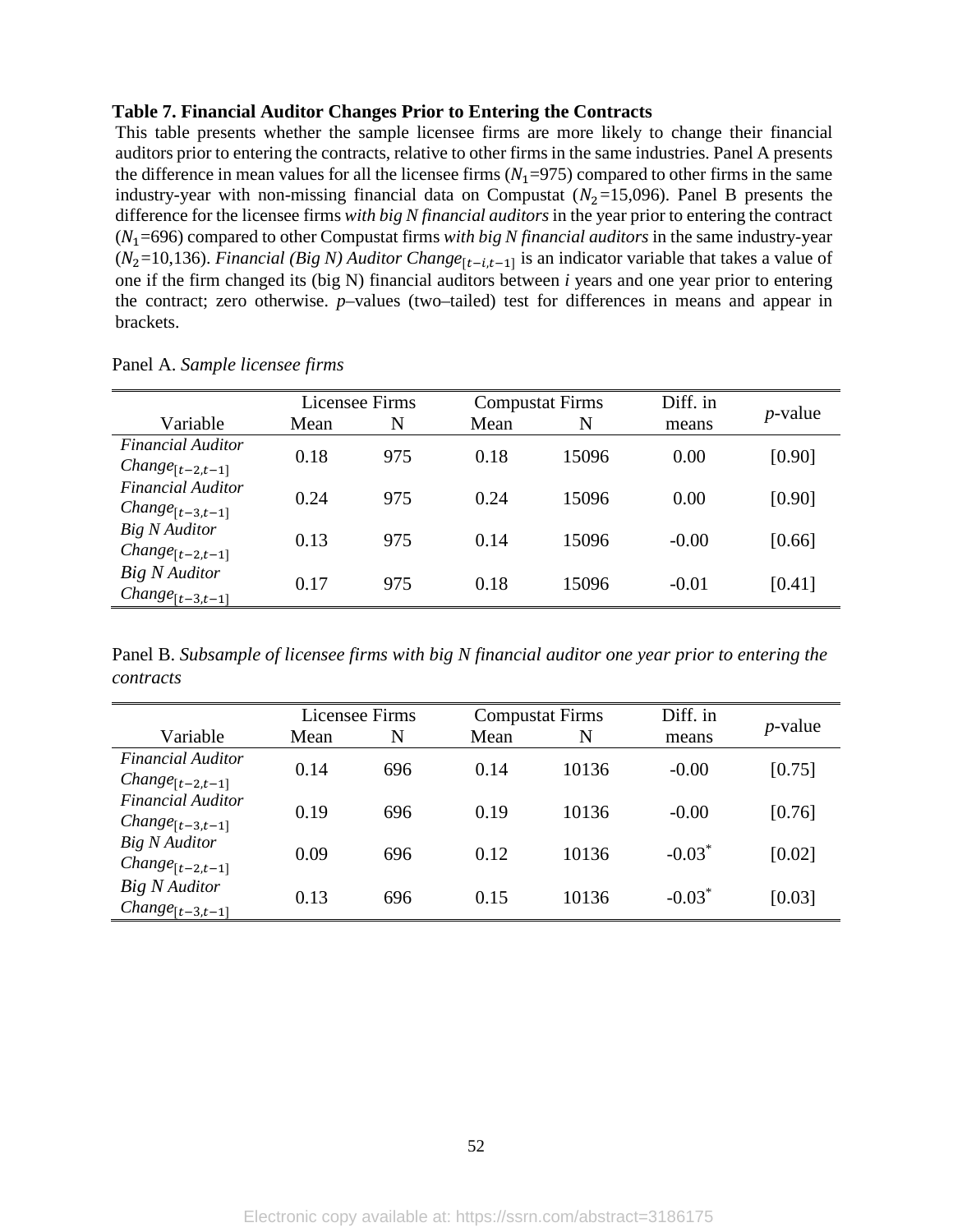# **Table 8. Bargaining Power**

This table presents results from my analysis of audit terms after explicitly controlling for bargaining power. The dependent variables in Panels A are *Length of Auditable Periods* and *Unrestricted Audit*. The dependent variables in Panel B are *Audit Fee Penalties* and *Interest Penalties*. Columns (1) through (4) in each Panel include industry fixed effects. *Bargaining Power* takes a value of zero if the licensor is a non-corporate entity (e.g., research institute, universities) without manufacturing capacities, or a privately-held company; one if the asset size difference between the licensor and licensee is below the median; and two if the asset size difference between the licensor and licensee is above the median. Control variables include *Licensor's tech support*, *Material to Licensee*, *Royalty %*, *Licensee Volatility*, and *Licensee Product Market Fluidity.* For parsimony, I do not tabulate coefficients on control variables. Standard errors are heteroskedasticity robust, and \*\*\*, \*\*, \* denote significance at the 1, 5, and 10 percent levels, respectively. All variables are defined in Appendix A.

|                                                  |        | <b>Audit Scope</b> |             |              |              |
|--------------------------------------------------|--------|--------------------|-------------|--------------|--------------|
|                                                  |        | Length of          | Length of   | Unrestricted | Unrestricted |
|                                                  | Predic | Auditable          | Auditable   | Audit        | Audit        |
| Variable                                         | -ted   | Period             | Period      |              |              |
|                                                  |        |                    |             |              |              |
| <b>Bargaining Power</b>                          |        | $-0.0828$          | $-0.0904*$  | $-0.0657***$ | $-0.0682***$ |
|                                                  |        | (0.0528)           | (0.0525)    | (0.0198)     | (0.0198)     |
|                                                  |        |                    |             |              |              |
| PERCEIVED ACCOUNTING<br><b>SYSTEM WEAKNESSES</b> |        |                    |             |              |              |
| <b>Non-Big N Financial Auditor</b>               | $+$    | $0.204**$          |             | $0.0721**$   |              |
|                                                  |        | (0.0960)           |             | (0.0358)     |              |
| <b>Industry Non-Specialist Financial</b>         | $+$    |                    | $0.357***$  |              | $0.0708*$    |
| Auditor                                          |        |                    | (0.116)     |              | (0.0408)     |
|                                                  |        |                    |             |              |              |
| <b>REPORTING FLEXIBILITY</b>                     |        |                    |             |              |              |
| No of Deductible Items                           |        | $-0.173***$        | $-0.173***$ | $-0.0603***$ | $-0.0605***$ |
|                                                  |        | (0.0312)           | (0.0311)    | (0.0118)     | (0.0117)     |
| <b>SELF ENFORCE INCENTIVE</b>                    |        |                    |             |              |              |
| Worldwide License                                |        | 0.116              | 0.125       | 0.0231       | 0.0252       |
|                                                  |        | (0.148)            | (0.146)     | (0.0547)     | (0.0545)     |
| <b>Duration until Patent Expiration</b>          |        | $-0.195**$         | $-0.207**$  | $-0.0614*$   | $-0.0632*$   |
|                                                  |        | (0.0893)           | (0.0885)    | (0.0333)     | (0.0332)     |
| Excl. License                                    |        | $-0.0301$          | $-0.0438$   | $-0.152***$  | $-0.156***$  |
|                                                  |        | (0.0945)           | (0.0943)    | (0.0343)     | (0.0343)     |
|                                                  |        |                    |             |              |              |
| Controls                                         |        | <b>YES</b>         | <b>YES</b>  | <b>YES</b>   | <b>YES</b>   |
| <b>Industry FE</b>                               |        | <b>YES</b>         | <b>YES</b>  | <b>YES</b>   | <b>YES</b>   |
| <b>Observations</b>                              |        | 975                | 975         | 975          | 975          |
| R-squared                                        |        | 0.102              | 0.107       | 0.178        | 0.177        |

#### **Panel A. Audit scope analysis**

53